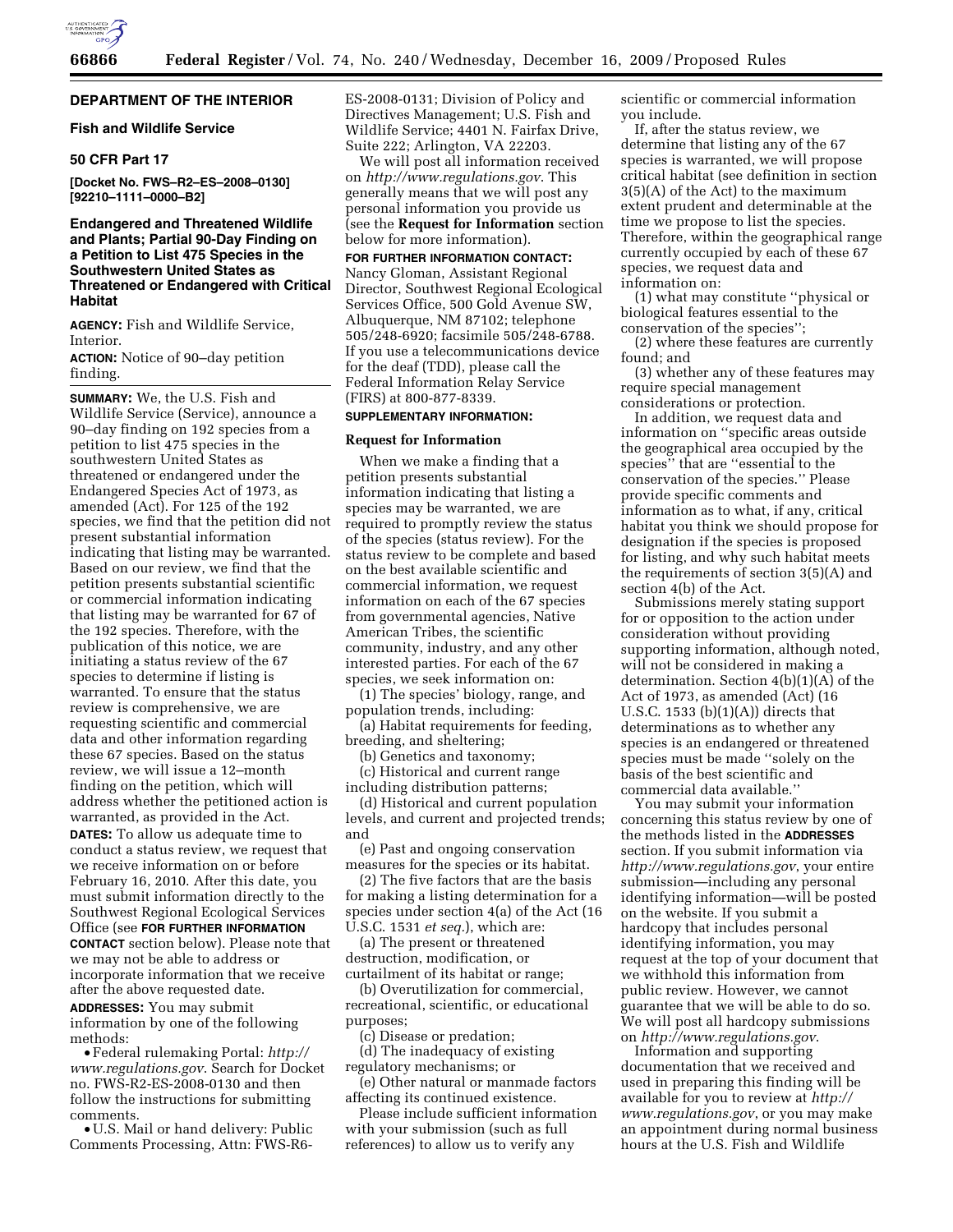Service, Southwest Regional Ecological Services Office (see **FOR FURTHER INFORMATION CONTACT**).

# **Background**

Section 4(b)(3)(A) of the Act requires that we make a finding on whether a petition to list, delist, or reclassify a species presents substantial scientific or commercial information indicating that a petitioned action may be warranted. We are to base this finding on information provided in the petition, supporting information submitted with the petition, and information otherwise readily available in our files. To the maximum extent practicable, we are to make this finding within 90 days of our receipt of the petition and publish our notice of this finding promptly in the **Federal Register**.

Our standard for substantial information within the Code of Federal Regulations (CFR) with regard to a 90– day petition finding is ''that amount of information that would lead a reasonable person to believe that the measure proposed in the petition may be warranted (50 CFR 424.14(b)).'' If we find that substantial scientific or commercial information was presented, we are required to promptly commence a status review of the species, which is subsequently summarized in our 12– month finding.

#### **Petition History**

On June 25, 2007, we received a formal petition dated June 18, 2007, from Forest Guardians (now WildEarth Guardians), requesting that we, the U.S. Fish and Wildlife Service (Service), do the following (1) Consider all full species in our Southwest Region ranked as G1 or G1G2 by the organization NatureServe, except those that are currently listed, as proposed for listing, or candidates for listing; and (2) list each species under the Act as either endangered or threatened with critical habitat. The petitioner incorporated all analyses, references, and documentation provided by NatureServe in its online database at *http://www.natureserve.org/*  into the petition. The petition clearly identified itself as a petition and included the appropriate identification information, as required in 50 CFR 424.14(a). We sent a letter to the petitioner dated July 11, 2007, acknowledging receipt of the petition and stating that the petition was under review by staff in our Southwest Regional Office.

We received an additional petition on October 15, 2008, from WildEarth Guardians, dated October 9, 2008, requesting that we list *Pediomelum pentaphyllum* (Chihuahua scurfpea) as

threatened or endangered, and that we designate critical habitat concurrently with the listing. The petition clearly identified itself as a petition and included the information required in 50 CFR 424.14(a). We acknowledged receipt of the petition in a letter dated November 26, 2008. *Pediomelum pentaphyllum* was also included in the June 18, 2007, petition. This finding will evaluate information in both petitions concerning *P. pentaphyllum.* 

On March 19, 2008, WildEarth Guardians filed a complaint indicating that the Service failed to comply with its mandatory duty to make a preliminary 90–day finding on the June 18, 2007, petition to list 475 southwest species. We subsequently published an initial 90–day finding for 270 of the 475 petitioned species on January 6, 2009, concluding that the petition did not present substantial information that listing of those species may be warranted (74 FR 419). On March 13, 2009, the Service and WildEarth Guardians filed a stipulated settlement agreement, agreeing that the Service would submit to the **Federal Register** a finding as to whether WildEarth Guardians' petition presents substantial information indicating that the petitioned action may be warranted for the remaining southwestern species by December 9, 2009. This finding, together with the 90–day finding on petitions to list nine Texas mussels (completed separately, and submitted to the **Federal Register** also on December 9, 2009), meets that portion of the settlement.

The 2007 petition included a list of 475 species. One species, Salina mucket (*Potamilus metnecktayi*), is also known by the scientific name *Disconaias salinasensis*; we were petitioned to list the species under both scientific names. The species files in NatureServe for these two names are identical. For the remainder of our review we used the name *P. metnecktayi*; therefore, we reviewed only 474 actual species files.

Because the petition requested that we consider all species from the list that were not currently listed, proposed for listing, or candidates for listing, an additional 5 of the 474 petitioned species were not included in the review because these species are either currently listed or are candidates for listing. Quitobaquito pupfish (*Cyprinodon eremus*) is currently listed as endangered under the name desert pupfish (*Cyprinodon macularius eremus*). In Arizona, this family was historically represented by two recognized subspecies, *C. m. macularius*  and *C. m. eremus*, and an undescribed species, the Monkey Spring pupfish. Minckley *et al.* (2002, p. 701) raised *C.* 

*m. eremus* to a full species, *C. eremus*. The species is listed as endangered throughout its range, so we did not consider it as part of this petition.

Ramsey Canyon leopard frog (*Rana subaquavocalis*) is no longer recognized as a distinct species (Crother 2008, p. 7). Rather, it is considered to be synonymous with the Chiricahua leopard frog (*Lithobates* [=Rana] *chiricahuensis*). The Chiricahua leopard frog is listed as threatened throughout its range, and any populations formerly known as Ramsey Canyon leopard frog are thus now listed as threatened.

On December 13, 2007, we made a 12–month finding that the Jollyville Plateau salamander (*Eurycea tonkawae*) warrants listing, but that listing is precluded by higher listing priorities (72 FR 71040), thus rendering the species to candidate status. Similarly, on December 6, 2007, we published our annual review of native species that are candidates for listing as endangered or threatened (72 FR 69034), in which we made the San Bernardino springsnail (*Pyrgulopsis bernardina*) a candidate species. Finally, on December 10, 2008, we made *Sphaeralcea gierischii*  (Gierisch mallow) a candidate species in the annual review of candidate species (73 FR 75175). Because these five entities—Quitobaquito pupfish, Ramsey Canyon leopard frog, Jollyville Plateau salamander, San Bernardino springsnail, and *Sphaeralcea gierischii*—are currently listed or are candidates for listing, and we were petitioned to list species that are not listed or candidates, they were not evaluated as part of this petition.

*Agave arizonica* (Arizona agave) was recently delisted (71 FR 35195; June 19, 2006) because it was determined to be a product of hybridization and therefore not a listable entity. No new information was presented in the petition for *A. arizonica* beyond that reviewed in the June 19, 2006, delisting rule (71 FR 35195), thus *A. arizonica* was not evaluated as part of the petition. After eliminating review of Quitobaquito pupfish, Ramsey Canyon leopard frog, Jollyville Plateau salamander, San Bernardino springsnail, *Sphaeralcea gierischii,* and *A. arizonica*, there were 468 species files to continue with our review in the NatureServe database.

A total of 277 of the petitioned species were or will be addressed in other findings. As discussed above, 270 species were addressed in our January 6, 2009, finding (74 FR 419). Three additional species—*Camissoria exilis*  (Cottonwood Spring suncup), *Cryptantha semiglabra* (Pipe Springs crypantha), and *Lesquerella navajoensis*  (Navajo bladderpod)—were addressed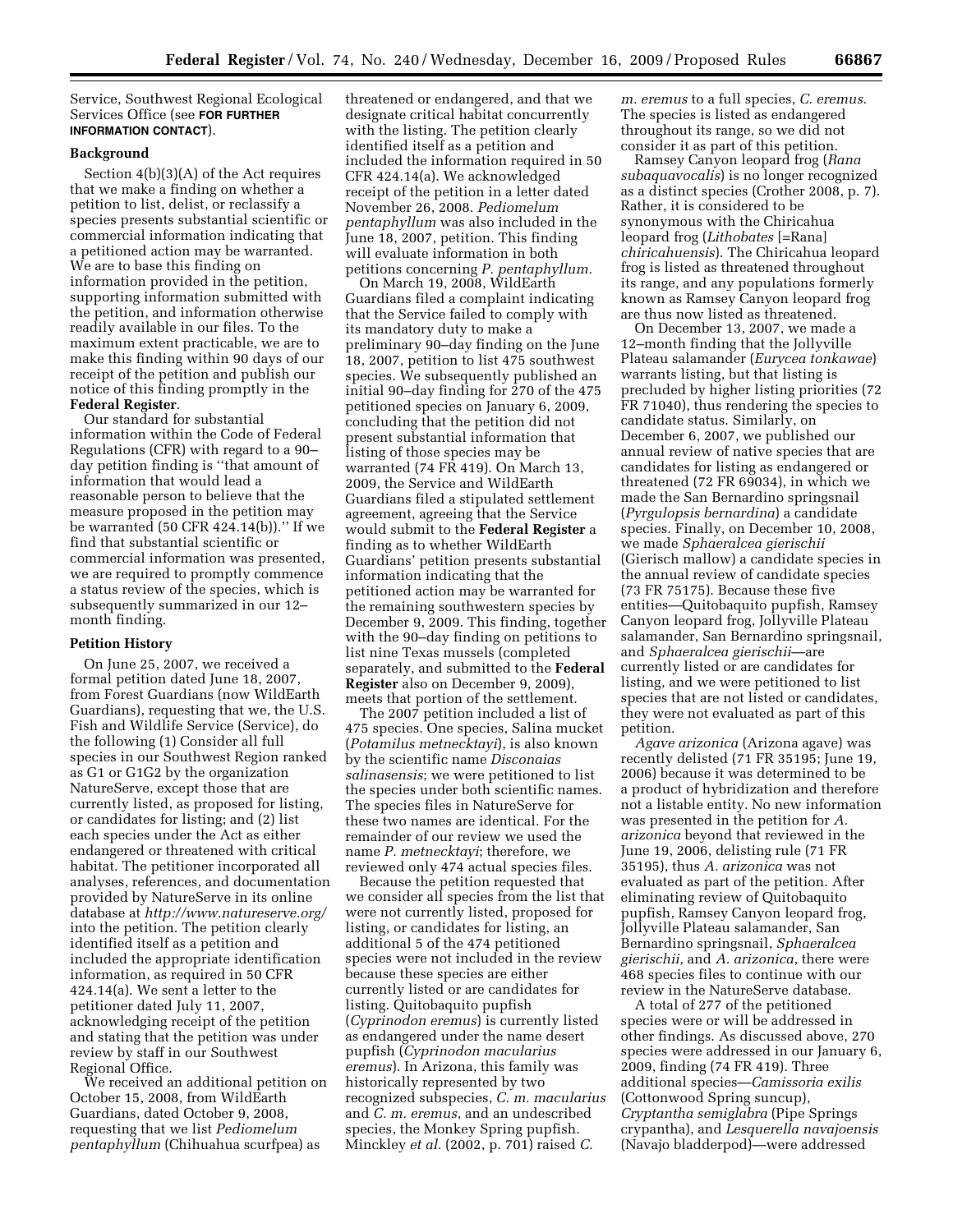in a separate 90–day finding on a petition to list 206 species in the Midwest and western United States (August 18, 2009; 74 FR 41649). Four additional species which were not addressed in an earlier finding and are not included in this finding—golden orb (*Quadrula aurea*), Texas fatmucket (*Lampsilis bracteata*), Texas heelsplitter (*Potamilus amphichaenus*), and Salina mucket (*Potamilus metnecktayi*)—will be addressed in one or more additional 90–day findings in the future. Although we are not making a finding on the remaining four species at this time, the lack of inclusion of those species in this finding does not imply that we are making or will make a positive finding on any or all of the remaining species.

Finally, based on a review of our January 6, 2009, 90–day finding (74 FR 419), we are re-evaluating the information presented in the petition and readily available in our files regarding *Donrichardsia macroneuron*  in this finding. Thus, this finding addresses 192 of the 475 petitioned southwest species.

### **Species Information**

The petitioners presented two tables that collectively listed the 475 species for consideration and requested that the Service incorporate all analyses, references, and documentation provided by NatureServe in its online database into the petition. The information presented by NatureServe (*http:// www.natureserve.org/explorer/*) is considered to be a reputable source of information on taxonomy and distribution. However, NatureServe indicates on its website that information in the database is not intended for determining whether species are warranted for listing under the Act, and we found that the information presented was limited in its usefulness for this process. The threat information presented by NatureServe in many cases is minimal. NatureServe was limited in usefulness when the information presented did not identify one or more threats, did not link the threats to the species or the habitats occupied by the species, or did not reasonably indicate how the threats may impact the species' status.

We accessed the NatureServe database on July 5, 2007. We saved electronic and hard-copies of each species file and used this information, including references cited within these files, during our review. Therefore, all information we used from the species files in NatureServe was current to that date. All of the petitioned species were ranked by NatureServe as G1 (critically

imperiled) or G1G2 (between critically imperiled and imperiled).

We followed regulations at 50 CFR 424.14(b) in evaluating the information presented in the petition. 50 CFR 424.14(b)(1) provides that the Service must consider whether the petition has presented substantial information indicating to a reasonable person that the petitioned action may be warranted. 50 CFR 424.14(b)(2) requires that the petition provide a narrative justification describing past and present numbers and distribution, and any threats faced by the species. The petition is also required to provide appropriate supporting documentation—references, publications, reports, or letters from authorities, and maps.

We reviewed all references cited in the NatureServe database species files that were available to us. For some species in NatureServe, there is a ''Local Programs'' link to the websites of the State programs that contribute information to NatureServe. Where information was available from these State programs specific to the species in question, we accepted the assertions and opinions of the State programs for the purposes of this 90–day finding, because these programs have primary management responsibility for nonfederally listed species. These State programs' websites were accessed after 2007 when we downloaded the species files from NatureServe. We also reviewed information in references cited in NatureServe that were available on the Internet and in local libraries, and other information readily available in our files directly relevant to the information raised in the petition.

Following review of the available information, we separated the 192 remaining species reviewed in this finding into categories based on the level of information found. The first category, titled Category A in Table 1, has only minimal information about each species, and in some cases no more information than the name of the species. Category A contains 45 species. An example of a species in this category that had minimal information is a caddisfly with no common name, *Hydroptila protera*. The NatureServe file for this species names the species and states that it occurs in undetermined sites in Oklahoma and Texas. The file provides two references. The first, Blickle (1979), contains no information on threats to the species, but provides illustrations of various species within the same genus and in others. The second, Clemson University Department of Entomology (2002), provides only taxonomic information for the species. The magnitude and type of information

provided for other species in this category was similar in nature, or was largely taxonomic with little location information.

Occasionally, generic information was presented in the NatureServe species files for species we placed in Category A, such as for the class or family the species belongs to, but not specific information on the individual species. The references were taxonomic in nature or simply checklists (lists of species, for example Common and Scientific Names of Fishes from the United States and Canada (Robins *et al.*  1991)) or taxonomic keys (which provide anatomical characteristics for identification of species) and did not address threats to the species. An example that illustrates the type of generic information that was presented for such species in Category A is Guadalupe woodlandsnail (*Ashmunella carlsbadensis*). The NatureServe file for this species states the name of the species and lists two references. The first is an annotated checklist of New Mexico land snails (Metcalf and Smartt 1988). The second is a checklist of names of aquatic invertebrates from the United States and Canada (Turgeon *et al.* 1998). The file contains no other information specific to the Guadalupe woodlandsnail. The file does describe the basic biology of terrestrial snails (pulmonates) in general stating ''terrestrial gastropods do not move much usually only to find food or reproduce'' and ''as a whole, pulmonates (previously Subclass Pulmonata) are better dispersers than prosobranchs (previously Subclass Prosobranchia) possibly due to their hermaphroditic reproduction increasing the chance of new colonization.'' Identical language was used in other NatureServe files for terrestrial snail species, and no specific information was provided about the species or threats to the species or its habitat.

The information we reviewed for the species in Category B contained basic information on the range of the species based on some level of survey effort. Habitat type was frequently mentioned as well as other aspects of the species' biology, such as food habitats. Population size or abundance, if addressed, was rarely quantified, and NatureServe (2007) instead used descriptors such as large, small, or numerous. The available information we reviewed did not address specific threats to the species. Category B contains 29 species.

An example of the type of information we found for species in Category B is illustrated by *Opuntia aureispina*  (golden-spined prickly-pear). The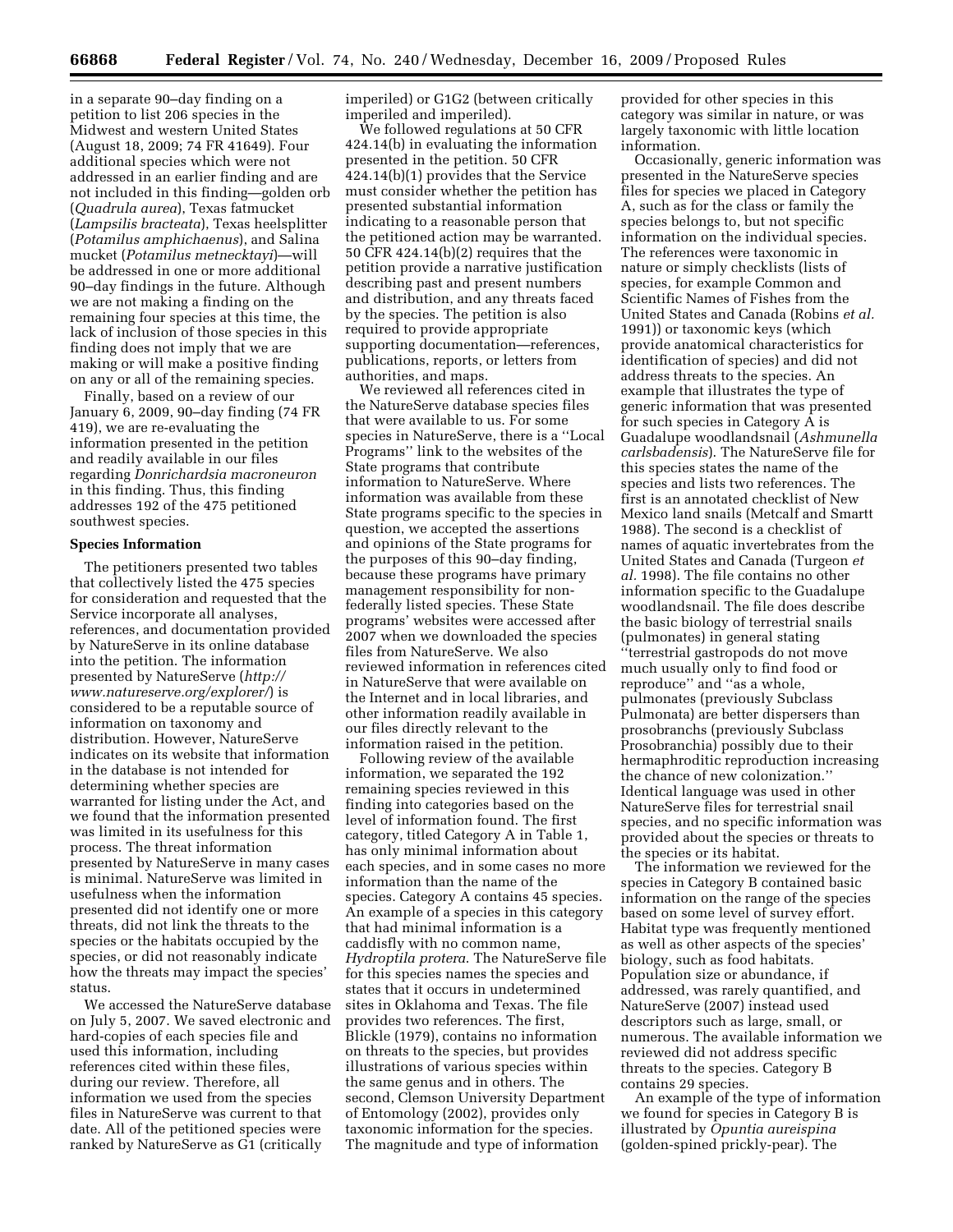NatureServe file for *O. aureispina*  provides two references. The first describes the physical characteristics of cacti of Big Bend National Park (Heil and Brack 1988). The second is a checklist of the vascular flora of the United States, Canada, and Greenland

(Kartesz 1994). Neither article addresses threats to *O. aureispina*. The NatureServe file for this species states that the species is known from one small area of Big Bend National Park in Brewster County, Texas, and that it inhabits limestone slabs and fractured

limestone rocks in shrublands in low elevations near the Rio Grande. The NatureServe file for this species does not address threats or the global protection status for this species. This information is typical for the species in Category B.

TABLE 1. SPECIES FOR WHICH THREAT INFORMATION WAS NOT PROVIDED IN THE PETITION OR READILY AVAILABLE IN OUR FILES.

| Category | <b>Scientific Name</b>    | Common Name                      | Range                  | Group    |
|----------|---------------------------|----------------------------------|------------------------|----------|
| A        | Ashmunella carlsbadensis  | Guadelupe Woodlandsnail          | NM, TX                 | Snail    |
| А        | Holospira yucatanensis    | Bartsch Holospira                | ТX                     | Snail    |
| А        | Humboldtiana edithae      | <b>Boulder Slide Threeband</b>   | <b>TX</b>              | Snail    |
| А        | Pseudosubulina cheatumi   | Chisos Foxsnail                  | ТX                     | Snail    |
| Α        | Marstonia comalensis      | <b>Comal Siltsnail</b>           | ТX                     | Snail    |
| А        | Radiocentrum ferrissi     | Fringed Mountainsnail            | ΝM                     | Snail    |
| А        | Euglandina texasiana      | Glossy Wolfsnail                 | <b>TX</b>              | Snail    |
| Α        | Holospira hamiltoni       | Hamilton Holospira               | <b>TX</b>              | Snail    |
| А        | Daedalochila hippocrepis  | Horseshoe Liptooth               | ТX                     | Snail    |
| Α        | Holospira oritis          | Mountain Holospira               | ТX                     | Snail    |
| А        | Holospira pityis          | Pinecone Holospira               | ТX                     | Snail    |
| Α        | Holospira riograndensis   | Rio Grande Holospira             | ТX                     | Snail    |
| А        | Holospira pasonis         | Robust Holospira                 | TX                     | Snail    |
| А        | Helicodiscus nummus       | Wax Coil                         | AR, OK, TX             | Snail    |
| А        | Holospira mesolia         | Widemouth Holospira              | <b>TX</b>              | Snail    |
| Α        | Microdynerus arenicolus   | Antioch Potter Wasp              | AZ,CA,NV               | Insect   |
| А        | Hydroptila protera        | Caddisfly                        | OK, TX                 | Insect   |
| А        | Ptomaphagus cocytus       | Cave Obligate Beetle             | AZ                     | Insect   |
| А        | Oncopodura prietoi        | Cave Obligate Springtail         | ΝM                     | Insect   |
| Α        | Pseudosinella vita        | Cave Obligate Springtail         | ΝM                     | Insect   |
| Α        | Tomocerus grahami         | Cave Obligate Springtail         | ΝM                     | Insect   |
| А        | Afilia sp. 1              | Notodontid Moth                  | TX                     | Insect   |
| А        | Hydroptila ouachita       | <b>Purse Casemaker Caddisfly</b> | LA, TX                 | Insect   |
| А        | Melanoplus sp. 9          | Grasshopper                      | <b>TX</b>              | Insect   |
| А        | Melanoplus sp. 22         | Grasshopper                      | TX                     | Insect   |
| А        | Melanoplus sp. 26         | Grasshopper                      | <b>TX</b>              | Insect   |
| A        | Melanoplus sp. 36         | Grasshopper                      | TX                     | Insect   |
| A        | Melanoplus sp. 48         | Grasshopper                      | ΝM                     | Insect   |
| A        | Melanoplus sp. 52         | Grasshopper                      | AZ                     | Insect   |
| A        | Melanoplus sp. 62         | Grasshopper                      | TX                     | Insect   |
| A        | Ceuthothrombium cavaticum | Cave Obligate Mite               | <b>NM</b>              | Arachnid |
| A        | Albiorix anophthalmus     | Cave Obligate Pseudoscorpion     | $\mathsf{A}\mathsf{Z}$ | Arachnid |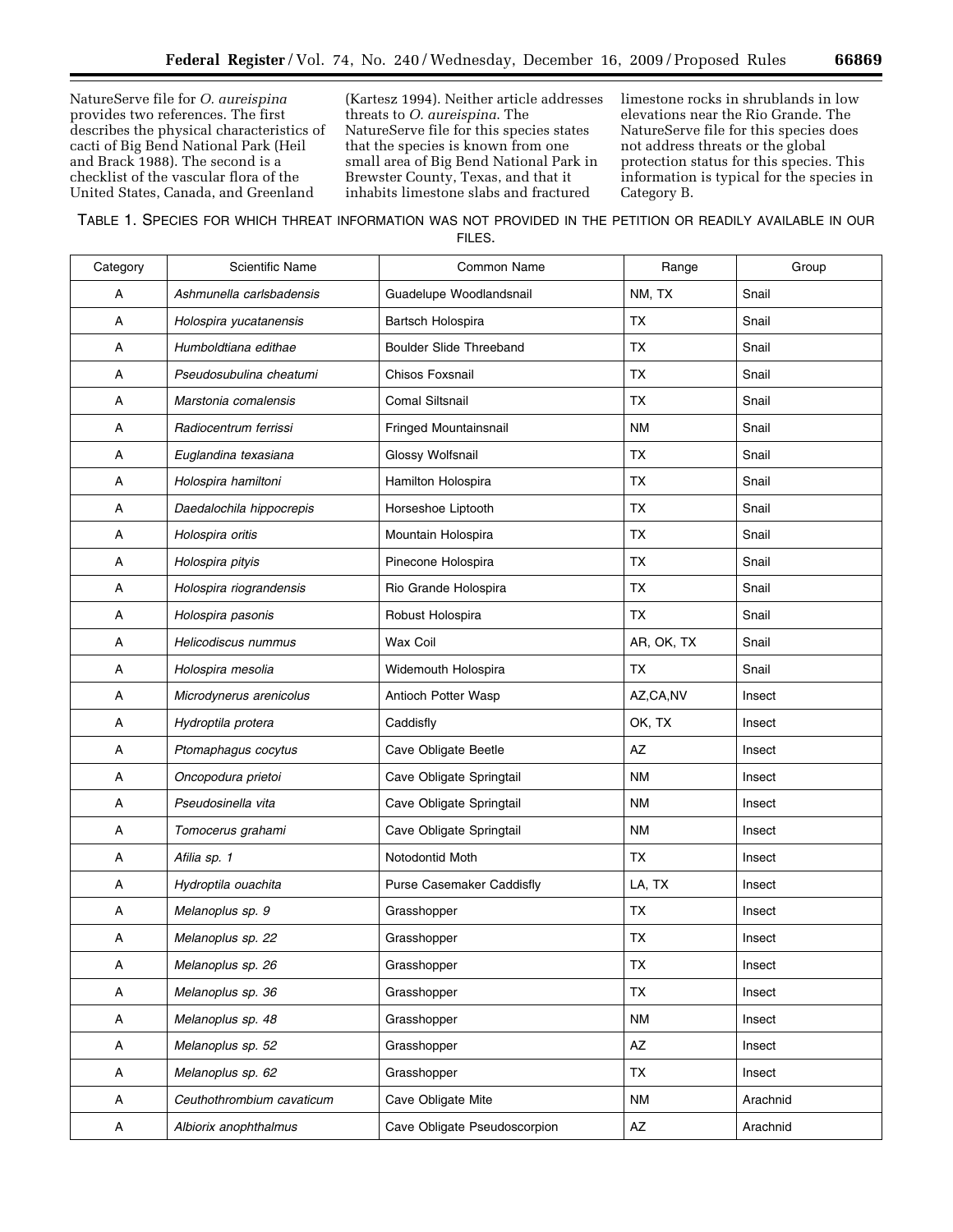$\equiv$ 

▀

| Category | <b>Scientific Name</b>       | Common Name                         | Range      | Group                  |
|----------|------------------------------|-------------------------------------|------------|------------------------|
| A        | Aphrastochthonius pachysetus | Cave Obligate Pseudoscorpion        | <b>NM</b>  | Arachnid               |
| Α        | Chitrellina chiricahuae      | Cave Obligate Pseudoscorpion        | AZ         | Arachnid               |
| А        | Neoleptoneta anopica         | Cave Obligate Spider                | TX         | Arachnid               |
| Α        | Procambarus texanus          | <b>Bastrop Crayfish</b>             | TX         | Crustacean             |
| Α        | Holsingerius samacos         | Cave Obligate Amphipod              | TX         | Crustacean             |
| А        | Texiweckelia relicta         | Cave Obligate Amphipod              | TX         | Crustacean             |
| А        | Palaemonetes holthuisi       | Cave Obligate Decapod               | TX         | Crustacean             |
| А        | Amergoniscus centralis       | Cave Obligate Isopod                | OK         | Crustacean             |
| А        | Amergoniscus gipsocolus      | Cave Obligate Isopod                | TX         | Crustacean             |
| А        | Sphaeromicola moria          | Cave Obligate Shrimp                | TX         | Crustacean             |
| А        | Fryxellia pygmaea            | Fryxell's Pygmy Mallow              | <b>TX</b>  | <b>Flowering Plant</b> |
| Α        | Quercus acerifolia           | Mapleleaf Oak                       | AR, OK     | <b>Flowering Plant</b> |
| А        | Xanthoparmelia planilobata   | Lichen (no common name)             | <b>NM</b>  | Lichen                 |
| B        | Eurycea sp. 6                | Pedernales River Springs Salamander | TX         | Amphibian              |
| в        | Sonorella papagorum          | <b>Black Mountain Talussnail</b>    | AZ, NM     | Snail                  |
| в        | Sonorella christenseni       | Clark Peak Talussnail               | AZ, NM     | Snail                  |
| в        | Sonorella huecoensis         | <b>Hueco Mountains Talus Snail</b>  | TX         | Snail                  |
| в        | Sonorella sp. 1              | <b>Terrestrial Snail</b>            | ΝM         | Snail                  |
| в        | Limnephilus adapus           | Caddisfly                           | ТX         | Insect                 |
| B        | Comaldessus stygius          | Comal Springs Diving Beetle         | TX         | Insect                 |
| в        | Protoptila arca              | San Marcos Saddle-case Caddisfly    | TX.        | Insect                 |
| В        | Sphinx smithi                | Sphinx Moth (no common name)        | AZ, Mexico | Insect                 |
| B        | Stygobromus limbus           | Border Cave Amphipod                | TX         | Crustacean             |
| в        | Procambarus brazoriensis     | Brazoria Crayfish                   | TX.        | Crustacean             |
| R        | Paramexiweckelia ruffoi      | Ruffo's Cave Amphipod               | <b>TX</b>  | Crustacean             |
| B        | Adenophyllum wrightii        | Wright's Dogweed                    | AZ, NM     | <b>Flowering Plant</b> |
| B        | Berberis harrisoniana        | Kofka Barberry                      | AZ, CA     | <b>Flowering Plant</b> |
| В        | Carex mckittrickensis        | Guadalupe Mountain Sedge            | TX         | <b>Flowering Plant</b> |
| В        | Cooperia smallii             | Small's Rainlily                    | TX         | <b>Flowering Plant</b> |
| в        | Hedyotis pooleana            | Jackie's Bluet                      | TX         | <b>Flowering Plant</b> |
| В        | Echeandia texensis           | Craglily (no common name)           | TX         | <b>Flowering Plant</b> |
| B        | Opuntia aureispina           | Golden-spined Prickly-pear          | TX         | <b>Flowering Plant</b> |
| B        | Opuntia densispina           | <b>Big Bend Prickly-pear</b>        | TX         | <b>Flowering Plant</b> |
| В        | Perityle cochisensis         | Cochise Rockdaisy                   | AZ         | <b>Flowering Plant</b> |
| B        | Quercus boytonii             | Boynton's Sand Post Oak             | AL, TX     | <b>Flowering Plant</b> |
| $\sf B$  | Quercus tardifolia           | Chisos Mountains Oak                | TX         | <b>Flowering Plant</b> |

# TABLE 1. SPECIES FOR WHICH THREAT INFORMATION WAS NOT PROVIDED IN THE PETITION OR READILY AVAILABLE IN OUR FILES.—Continued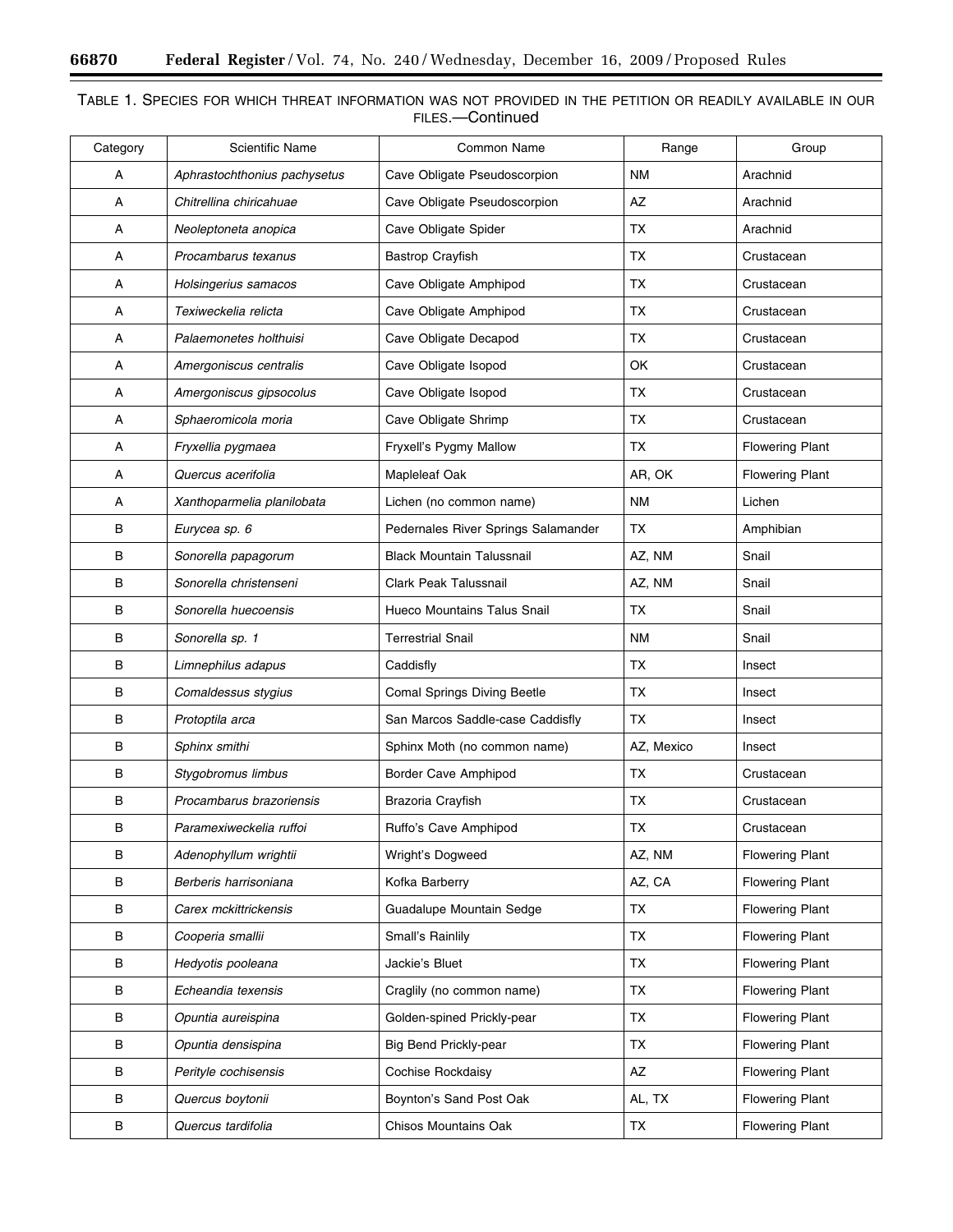| TABLE 1. SPECIES FOR WHICH THREAT INFORMATION WAS NOT PROVIDED IN THE PETITION OR READILY AVAILABLE IN OUR |  |
|------------------------------------------------------------------------------------------------------------|--|
| FILES.—Continued                                                                                           |  |

| Category | Scientific Name         | Common Name              | Range  | Group                  |
|----------|-------------------------|--------------------------|--------|------------------------|
| B        | Quercus robusta         | Robust Oak               | TX     | <b>Flowering Plant</b> |
| B        | Selinocarpus maloneanus | Malone Mountains Moonpod | TX     | <b>Flowering Plant</b> |
| B        | Senna ripleyana         | Ripley's Senna           | TX     | <b>Flowering Plant</b> |
| в        | Solanum leptosepalum    | Tigna Potato             | TX     | <b>Flowering Plant</b> |
| B        | Stellaria porsildii     | Porsild's Starwort       | AZ. NM | <b>Flowering Plant</b> |
| B        | Yucca necopina          | Brazos River Yucca       | TX     | <b>Flowering Plant</b> |

The information we reviewed for the remaining 118 species included some discussion of one or more potential

threats. Each of these species, which are listed in Tables 2 and 3 below, is

discussed more thoroughly in the **''Five-Factor Evaluation''** section below.

# TABLE 2. SPECIES FOR WHICH THREAT INFORMATION WAS PRESENTED, BUT FOR WHICH THE INFORMATION PRESENTED IN THE PETITION AND OTHERWISE READILY AVAILABLE WAS NOT SUBSTANTIAL.

| Common Name                           | Range          | Group      |
|---------------------------------------|----------------|------------|
| Strecker's Pocket Gopher              | ТX             | Mammal     |
| Big Hatchet Woodlandsnail             | <b>NM</b>      | Snail      |
| Fossil Springsnail                    | AZ             | Snail      |
| Hacheta Grande Woodlandsnail          | <b>NM</b>      | Snail      |
| Leslie Canyon Talussnail              | AZ             | Snail      |
| Limpia Creek Springsnail              | <b>TX</b>      | Snail      |
| Montezuma Well Springsnail            | AZ             | Snail      |
| Naegele Springsnail                   | ТX             | Snail      |
| San Andreas Woodlandsnail             | <b>NM</b>      | Snail      |
| Blanchard's Sphinx Moth               | <b>TX</b>      | Insect     |
| Caddisfly (no common name)            | AL, FL, TX     | Insect     |
| <b>Chisos Metalmark</b>               | <b>TX</b>      | Insect     |
| Manfreda Giant-skipper                | TX, Mexico     | Insect     |
| Mayfly (no common name)               | <b>NM</b>      | Insect     |
| Notodontid Moth (no common name)      | CO, NM         | Insect     |
| Notodontid Moth (no common name)      | <b>TX</b>      | Insect     |
| Parker's Cylloepus Riffle Beetle      | AZ             | Insect     |
| Patagonia Eyed Silkmoth               | AZ             | Insect     |
| Royal Moth (no common name)           | AZ, TX         | Insect     |
| Sage Sphinx                           | CO, KA, NM, TX | Insect     |
| Cave Obligate Spider (no common name) | AZ             | Arachnid   |
| <b>Blackbelted Crayfish</b>           | <b>TX</b>      | Crustacean |
| Neches Crayfish                       | ТX             | Crustacean |
| Spinythumb Fairy Shrimp               | NM, Mexico     | Crustacean |
|                                       |                |            |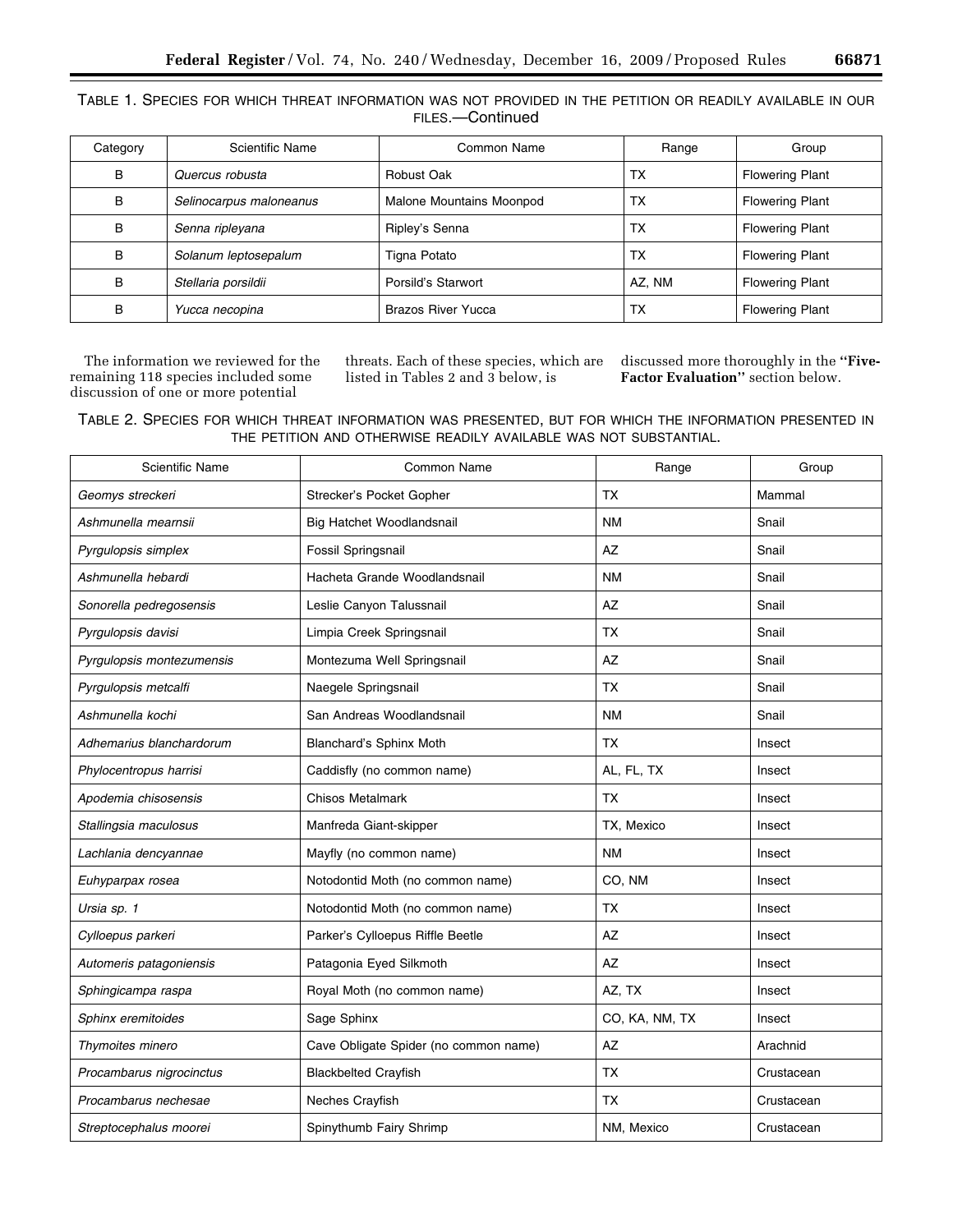Ξ

# TABLE 2. SPECIES FOR WHICH THREAT INFORMATION WAS PRESENTED, BUT FOR WHICH THE INFORMATION PRESENTED IN THE PETITION AND OTHERWISE READILY AVAILABLE WAS NOT SUBSTANTIAL.—Continued

| <b>Scientific Name</b>  | <b>Common Name</b>                 | Range             | Group                  |
|-------------------------|------------------------------------|-------------------|------------------------|
| Arenaria livermorensis  | Livermore Sandwort                 | TX                | <b>Flowering Plant</b> |
| Argemone arizonica      | Arizona Prickle-poppy              | <b>AZ</b>         | <b>Flowering Plant</b> |
| Batesimalva violacea    | <b>Purple Gay-mallow</b>           | TX, Mexico        | <b>Flowering Plant</b> |
| Bonamia ovalifolia      | Bigpod Bonamia                     | TX, Mexico        | <b>Flowering Plant</b> |
| Bouteloua kayi          | Kay Gramma                         | <b>TX</b>         | <b>Flowering Plant</b> |
| Cryptantha ganderi      | Gander's Cryptantha                | AZ, CA, Mexico    | <b>Flowering Plant</b> |
| Dalea bartonii          | Cox's Dalea                        | <b>TX</b>         | <b>Flowering Plant</b> |
| Dalea tentaculoides     | Gentry's Indigobush                | AZ                | <b>Flowering Plant</b> |
| Eleocharis cylindrica   | Cylinder Spikerush                 | NM, TX            | <b>Flowering Plant</b> |
| Erigeron acomanus       | Acoma Fleabane                     | <b>NM</b>         | <b>Flowering Plant</b> |
| Erigeron bistiensis     | <b>Bisti Fleabane</b>              | <b>NM</b>         | <b>Flowering Plant</b> |
| Escobaria guadalupensis | <b>Guadalupe Pincushion Cactus</b> | NM, TX            | <b>Flowering Plant</b> |
| Euphorbia aaron-rossii  | Marble Canyon Spurge               | AZ                | <b>Flowering Plant</b> |
| Glossopetalon texense   | <b>Texas Grease Bush</b>           | <b>TX</b>         | <b>Flowering Plant</b> |
| Kallstroemia perennans  | <b>Perennial Caltrop</b>           | <b>TX</b>         | <b>Flowering Plant</b> |
| Pediomelum humile       | Rydberg's Scurfpea                 | TX, Mexico        | <b>Flowering Plant</b> |
| Perityle huecoensis     | Hueco Mountains Rockdaisy          | TX, Mexico        | <b>Flowering Plant</b> |
| Perityle saxicola       | Fish Creek Rock Daisy              | AZ                | <b>Flowering Plant</b> |
| Perityle warnockii      | <b>River Rockdaisy</b>             | <b>TX</b>         | <b>Flowering Plant</b> |
| Quercus graciliformis   | Slender Oak                        | TX, Mexico        | <b>Flowering Plant</b> |
| Rhododon angulatus      | Lonestar Sand-mint                 | <b>TX</b>         | <b>Flowering Plant</b> |
| Sophora gypsophila      | Gypsum Necklace                    | NM, TX            | <b>Flowering Plant</b> |
| Valerianella nuttallii  | Nuttall's Corn-salad               | AR, OK            | <b>Flowering Plant</b> |
| Grimmia americana       | Moss (no common name)              | AZ, NV, TX        | Fern Ally              |
| Riccia californica      | Moss (no common name)              | CA, OR, TX        | Fern Ally              |
| Acarospora clauzadeana  | Lichen (no common name)            | NM, Mexico, Spain | Lichen                 |
| Omphalora arizonica     | Lichen (no common name)            | AZ, CO, NM        | Lichen                 |

TABLE 3. SPECIES FOR WHICH INFORMATION IN THE PETITION AND OTHERWISE READILY AVAILABLE IS SUBSTANTIAL AND INDICATES THAT LISTING AS THREATENED OR ENDANGERED MAY BE WARRANTED.

| Scientific name            | Common Name                     | Range      | Group     |
|----------------------------|---------------------------------|------------|-----------|
| Aspidoscelis arizonae      | Arizona Striped Whiptail        | AZ         | Reptile   |
| Notophthalmus meridionalis | <b>Black-spotted Newt</b>       | TX, Mexico | Amphibian |
| Eurycea robusta            | <b>Blanco Blind Salamander</b>  | TX         | Amphibian |
| Eurycea tridentifera       | Comal Blind Salamander          | TX         | Amphibian |
| Eurycea sp. 8              | <b>Comal Springs Salamander</b> | TX         | Amphibian |
| Eurycea neotenes           | <b>Texas Salamander</b>         | TX         | Amphibian |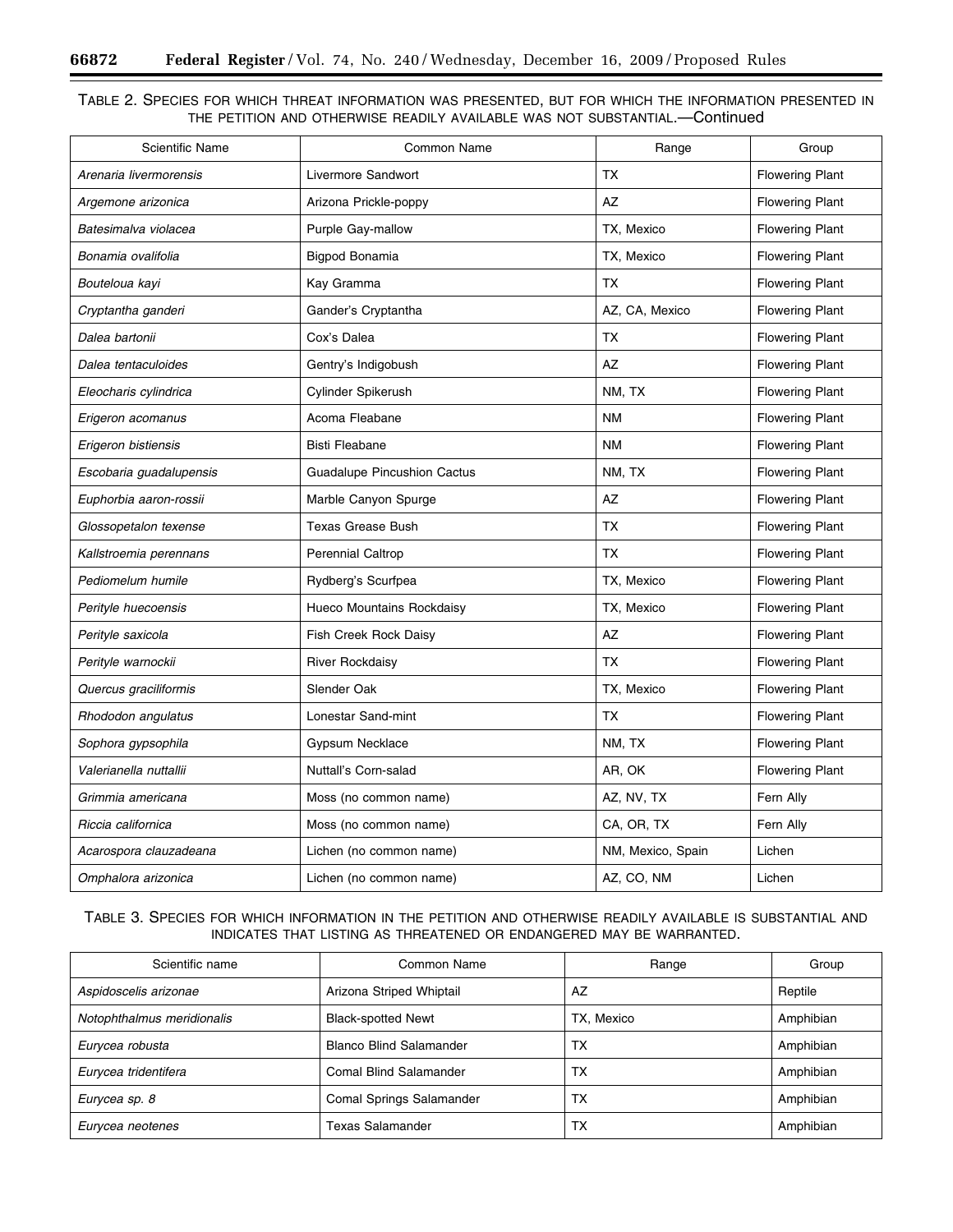# TABLE 3. SPECIES FOR WHICH INFORMATION IN THE PETITION AND OTHERWISE READILY AVAILABLE IS SUBSTANTIAL AND INDICATES THAT LISTING AS THREATENED OR ENDANGERED MAY BE WARRANTED.—Continued

| Scientific name              | <b>Common Name</b>                   | Range              | Group  |
|------------------------------|--------------------------------------|--------------------|--------|
| Macrhybopsis tetranema       | Arkansas River Speckled Chub         | CO, KA, NM, OK, TX | Fish   |
| Ictalurus sp. 1              | Chihuahua Catfish                    | <b>TX</b>          | Fish   |
| Cyprinella sp. 2             | Nueces Shiner                        | <b>TX</b>          | Fish   |
| Cyprinodon pecosensis        | Pecos pupfish                        | NM, TX             | Fish   |
| Cyprinella lepida            | Plateau Shiner                       | TX                 | Fish   |
| Gambusia clarkhubbsi         | San Felipe Gambusia                  | ТX                 | Fish   |
| Trogloglanis pattersoni      | <b>Toothless Blindcat</b>            | <b>TX</b>          | Fish   |
| Cyprinodon tularosa          | White Sands Pupfish                  | <b>NM</b>          | Fish   |
| Satan eurystomus             | <b>Widemouth Blindcat</b>            | <b>TX</b>          | Fish   |
| Pleurobema riddellii         | Louisiana Pigtoe                     | LA, TX             | Clam   |
| Pisidium sanguinichristi     | Sangre de Cristo Peaclam             | <b>NM</b>          | Clam   |
| Toxolasma corvunculus        | Southern Purple Lilliput             | AL, FL, GA, OK     | Clam   |
| Fusconaia lananensis         | <b>Triangle Pigtoe</b>               | <b>TX</b>          | Clam   |
| Pyrgulopsis arizonae         | <b>Bylas Springsnail</b>             | AZ                 | Snail  |
| Ashmunella macromphala       | Cook's Peak Woodlandsnail            | <b>NM</b>          | Snail  |
| Sonorella todseni            | Dona Ana Talussnail                  | <b>NM</b>          | Snail  |
| Tryonia gilae                | Gila Tryonia                         | AZ                 | Snail  |
| Pyrgulopsis bacchus          | Grand Wash Springsnail               | AZ                 | Snail  |
| Ashmunella levettei          | Huachuca Woodlandsnail               | AZ, NM             | Snail  |
| Pyrgulopsis conica           | Kingman Springsnail                  | AZ                 | Snail  |
| Phreatodrobia imitata        | Mimic Cavesnail                      | <b>TX</b>          | Snail  |
| Oreohelix pilsbryi           | Mineral Creek Mountainsnail          | <b>NM</b>          | Snail  |
| Pyrgulopsis pecosensis       | Pecos Springsnail                    | <b>NM</b>          | Snail  |
| Sonorella grahamensis        | Pinaleno Talussnail                  | AZ                 | Snail  |
| Tryonia quitobaquitae        | Quitobaquito Tryonia                 | AZ                 | Snail  |
| Sonorella eremite            | San Xavier Talussnail                | AZ                 | Snail  |
| Maricopella allynsmithi      | Squaw Park Talussnail                | AZ                 | Snail  |
| Pyrgulopsis glandulosa       | Verde Rim Springsnail                | AZ                 | Snail  |
| Sonorella macrophallus       | Wet Canyon Talussnail                | AZ                 | Snail  |
| Cicindela theatina           | Colorado Tiger Beetle                | CO                 | Insect |
| Haideoporus texanus          | <b>Edwards Aquifer Diving Beetle</b> | TX                 | Insect |
| Lycaena ferrisi              | Ferris's Copper                      | AZ                 | Insect |
| Astylis sp. 1                | Notodontid Moth (no common name)     | AZ                 | Insect |
| Heterocampa sp. 1 nr. amanda | Notodontid Moth (no common name)     | AZ                 | Insect |
| Litodonta sp. 1 nr. alpina   | Notodontid Moth (no common name)     | AZ                 | Insect |
| Ursia furtiva                | Notodontid Moth (no common name)     | TX                 | Insect |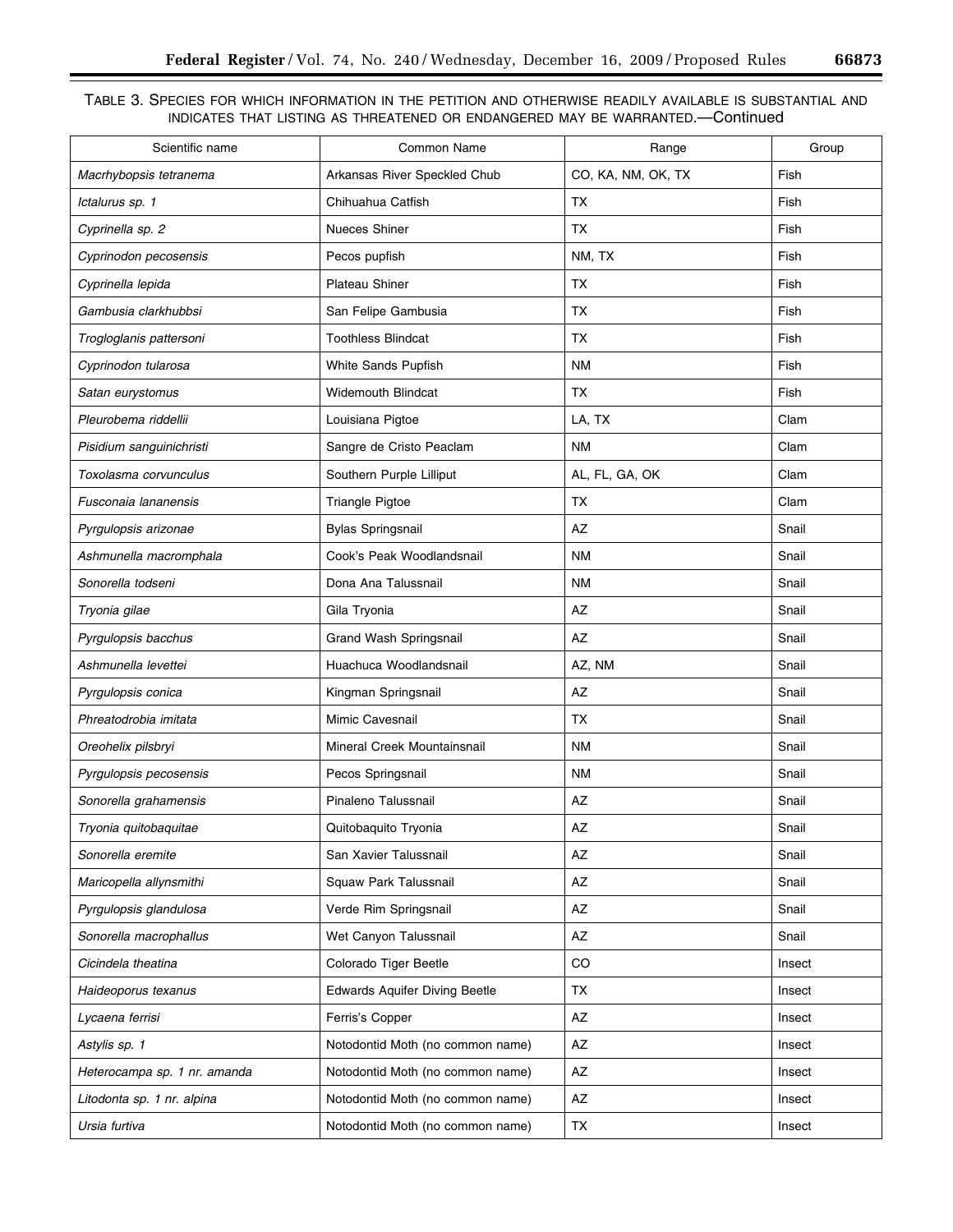# TABLE 3. SPECIES FOR WHICH INFORMATION IN THE PETITION AND OTHERWISE READILY AVAILABLE IS SUBSTANTIAL AND INDICATES THAT LISTING AS THREATENED OR ENDANGERED MAY BE WARRANTED.—Continued

| Scientific name             | Common Name                    | Range                          | Group                  |
|-----------------------------|--------------------------------|--------------------------------|------------------------|
| Papaipema eryngii           | Rattlesnake-master Borer Moth  | AR, IL, IN, IA, KY, MO, NC, OK | Insect                 |
| Sphingicampa blanchardi     | Royal Moth (no common name)    | TX, Mexico                     | Insect                 |
| Argia sabino                | Sabino Dancer                  | AZ                             | Insect                 |
| Anacroneuria wipukupa       | Stonefly (no common name)      | AZ, Mexico                     | Insect                 |
| Agapema galbina             | Tamaulipan Agapema             | AZ, TX, Mexico                 | Insect                 |
| Archeolarca cavicola        | Grand Canyon Cave Scorpion     | AZ                             | Arachnid               |
| Cambarus subterraneus       | Delaware County Cave Crayfish  | OK                             | Crustacean             |
| Orconectes saxatilis        | Kiamichi Crayfish              | OK                             | Crustacean             |
| Cambarus tartarus           | Oklahoma Cave Crayfish         | 0K                             | Crustacean             |
| Lirceolus smithii           | Texas Troglobitic Water Slater | <b>TX</b>                      | Crustacean             |
| Agalinis navasotensis       | Navasota False Foxglove        | <b>TX</b>                      | <b>Flowering Plant</b> |
| Amoreuxia gonzalezii        | Santa Rita Yellowshow          | AZ, Mexico                     | <b>Flowering Plant</b> |
| Amsonia tharpii             | Tharp's Blue-star              | NM, TX                         | <b>Flowering Plant</b> |
| Asclepias prostrata         | <b>Prostrate Milkweed</b>      | TX, Mexico                     | <b>Flowering Plant</b> |
| Astragalus hypoxylus        | Huachuca Milk-vetch            | AZ, Mexico                     | <b>Flowering Plant</b> |
| Castilleja ornata           | Glowing Indian-paintbrush      | NM, Mexico                     | <b>Flowering Plant</b> |
| Erigeron piscaticus         | Fish Creek Fleabane            | AZ                             | <b>Flowering Plant</b> |
| Eriogonum mortonianum       | Morton's Wild Buckwheat        | AZ                             | <b>Flowering Plant</b> |
| Genistidium dumosum         | Brush-pea                      | TX, Mexico                     | <b>Flowering Plant</b> |
| Hexalectris revolute        | <b>Chisos Coralroot</b>        | AZ, TX, Mexico                 | <b>Flowering Plant</b> |
| Lesquerella kaibabensis     | Kaibab Bladderpod              | AZ                             | <b>Flowering Plant</b> |
| Paronychia congesta         | Bushy Whitlow-wort             | <b>TX</b>                      | <b>Flowering Plant</b> |
| Pediomelum pentaphyllum     | Chihuahua Scurfpea             | AZ, NM, TX, Mexico             | <b>Flowering Plant</b> |
| Salvia pentstemonoides      | <b>Big Red Sage</b>            | <b>TX</b>                      | <b>Flowering Plant</b> |
| Donrichardsonia macroneuron | Moss (no common name)          | <b>TX</b>                      | Fern Ally              |

# **Evaluation of Information for this Finding**

Section 4 of the Act (16 U.S.C. 1533) and its implementing regulations at 50 CFR 424 set forth the procedures for adding a species to, or removing a species from, the Federal Lists of Endangered and Threatened Wildlife and Plants. A species may be determined to be an endangered or threatened species due to one or more of the five factors described in section 4(a)(1) of the Act: (A) the present or threatened destruction, modification, or curtailment of its habitat or range; (B) overutilization for commercial, recreational, scientific, or educational purposes; (C) disease or predation; (D)

the inadequacy of existing regulatory mechanisms; or (E) other natural or manmade factors affecting its continued existence.

In making this 90–day finding, we evaluated whether information regarding threats to each of the 192 species, as presented in the petition and other information in our files, is substantial, thereby indicating that the petitioned action may be warranted. Our evaluation is presented below. For each species, we fully evaluated all information available to us through the NatureServe website, information cited in NatureServe available on the Internet or in local libraries, and other

information readily available in our files.

# **Species Placed in Categories A and B for Which Substantial Information Was Not Presented**

Factor A, The present or threatened destruction, modification, or curtailment of a species' habitat or range: For each of the species we placed in Categories A and B (Table 1 above), no information was presented on threats specific to the species or their habitats; therefore, we find the petition, including all available references and the NatureServe species files, does not present substantial information that the present or threatened destruction,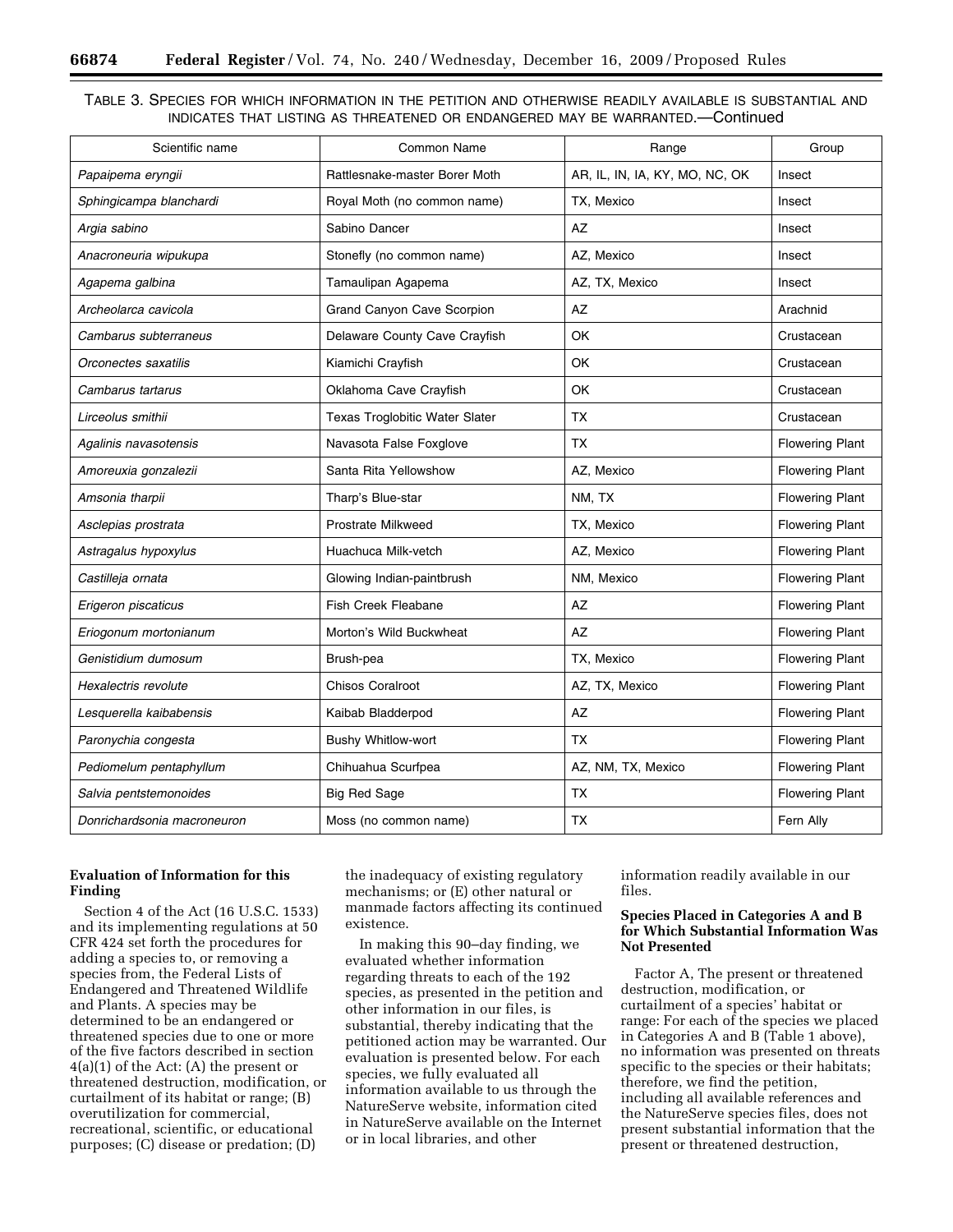modification, or curtailment of habitat or range is a threat to any of the 74 species in Categories A and B (Table 1).

Factor B, Overutilization of species for commercial, recreational, scientific, or educational purposes: For each of the species we placed in Categories A and B (Table 1, above), no information was presented on threats to the species or their habitats; therefore we find the petition, including all available references and the NatureServe species files, does not present substantial information that overutilization for commercial, recreational, scientific, or educational purposes is a threat to any of the 74 species in Categories A and B (Table 1).

Factor C, Disease or predation: For those species we placed in Categories A and B (Table 1, above), no information was presented on threats specific to the species or their habitats; therefore we find the petition, including all available references and the NatureServe species files, does not present substantial information that disease or predation is a threat to any of the 74 species in Categories A and B (Table 1).

Factor D, Inadequacy of existing regulatory mechanisms: For those species we placed in Categories A and B (Table 1, above), no information was presented on threats specific to the species or their habitats; therefore we find the petition, including all available references and the NatureServe species files, does not present substantial information that the inadequacy of existing regulatory mechanisms is a threat to any of the 74 species in Categories A and B (Table 1).

Factor E, Other natural or manmade factors affecting species' continued existence: For those species we placed in Categories A and B (Table 1, above), no information was presented on threats specific to the species or their habitats; therefore we find the petition, including all available references and the NatureServe species files, does not present substantial information that other natural or manmade factors affecting the species' continued existence are threats to any of the 74 species in Categories A and B (Table 1).

Based on our evaluation of the information provided in the petition, we have determined that the petition does not present substantial information to indicate that listing the 74 species in Categories A and B may be warranted.

# **Species for Which Threat Information Was Presented, But For Which Substantial Information Was Not Presented**

#### **Mammals**

Strecker's Pocket Gopher (*Geomys streckeri*)

Strecker's pocket gopher is known from two localities in Dimmit and Zavala Counties, Texas (NatureServe 2007). No further information regarding the historical or current distribution or status of the species was presented.

Factors A, B, C, and D: No information was presented in the petition concerning threats to this species from these factors.

Factor E: NatureServe (2007) identifies rarity as a threat to Strecker's pocket gopher. In the absence of information identifying other threats to the species and linking those to the rarity of the species, we do not consider rarity to be a threat.

Based on our evaluation of the information provided in the petition, we have determined that the petition does not present substantial information to indicate that listing the Strecker's pocket gopher may be warranted.

# **Snails**

#### Big Hatchet Woodlandsnail (*Ashmunella mearnsii*)

The Big Hatchet woodlandsnail is known to occur on talus slopes (rock piles formed at the base of cliffs) in the mountains of eastern Hidalgo County in southwestern New Mexico (Metcalf and Smartt 1997). Recently, the species was collected from isolated populations within the range of the Big Hatchet Mountains at Zeller Peak, Mescal Canyon, Chaney Canyon (also called Chainey Canyon), Big Hatchet Peak, and Thompson Canyon (Lang 2005). The species likely formerly occupied the Little Hatchet Mountains and Howells Ridge to the northwest of the Big Hatchet Mountains as indicated by the presence of fossils in those areas (Lang 2005).

Factor A: A prescribed burn of 4,856 hectares (ha) (12,000 acres (ac)) was planned for late spring to early summer of 2005 to control woody plant overgrowth in the north-central range of the Big Hatchet Mountains. Such a fire could threaten the persistence of isolated populations of the Big Hatchet woodlandsnail (Lang 2005). In addition, since the species inhabits talus slopes, which are sparsely vegetated and probably unlikely to have much fuel load, it is likely that the species and its habitat have withstood previous wildfires or prescribed burns in the

past. No information was provided on whether the burn occurred, or how the species may have responded to it. We have determined that this information does not meet the substantial information standard.

Factors B, C, and D: No information was presented in the petition concerning threats to this species from these factors.

Factor E: The Big Hatchet woodlandsnail and Hacheta Grande woodlandsnail (*Ashmunella hebardi*) co-occur and hybridize in a narrow and abrupt zone of contact of approximately 0.259 square kilometers (km) (0.1 square miles (mi)) in southwestern Chaney Canyon (Lang 2005). However, the area where hybrids occur is small relative to the size of the area occupied by the Big Hatchet woodlandsnail (Lang 2005). No information was presented indicating that this narrow zone of hybridization is resulting in impacts to the species. We have determined that this information does not meet the substantial information standard.

Based on our evaluation of the information provided in the petition, we have determined that the petition does not present substantial information to indicate that listing the Big Hatchet woodlandsnail may be warranted.

# Fossil Springsnail (*Pyrgulopsis simplex*)

The fossil springsnail is found at a spring near Strawberry, Gila County, and Fossil Springs, Yavapai County, Arizona (AGFD 2003) in the lower Verde River watershed (NatureServe 2007). Individuals of the species are typically found in the headsprings and upper sections of the outflow. They are gill breathers and, therefore, require perennially flowing water (AGFD 2003). Springsnails in the genus *Pyrgulopsis*  are generally found on rock or aquatic plants in moderate current. The occupied springs are on the Coconino and Tonto National Forests. The fossil springsnail was formerly a candidate 2 species, a taxon for which information in our possession indicated that proposing to list was possibly appropriate, but for which persuasive data on biological vulnerability and threat were not available to support a proposed listing rule. This species has had no Federal Endangered Species Act status since the practice of maintaining a list of candidate 2 species was discontinued in 1996.

Factor A: According to AGFD (2003), the fossil springsnail is threatened by water development activities and deterioration or disappearance of its habitat; however, they also note that the fossil springsnail has experienced no apparent reduction in range or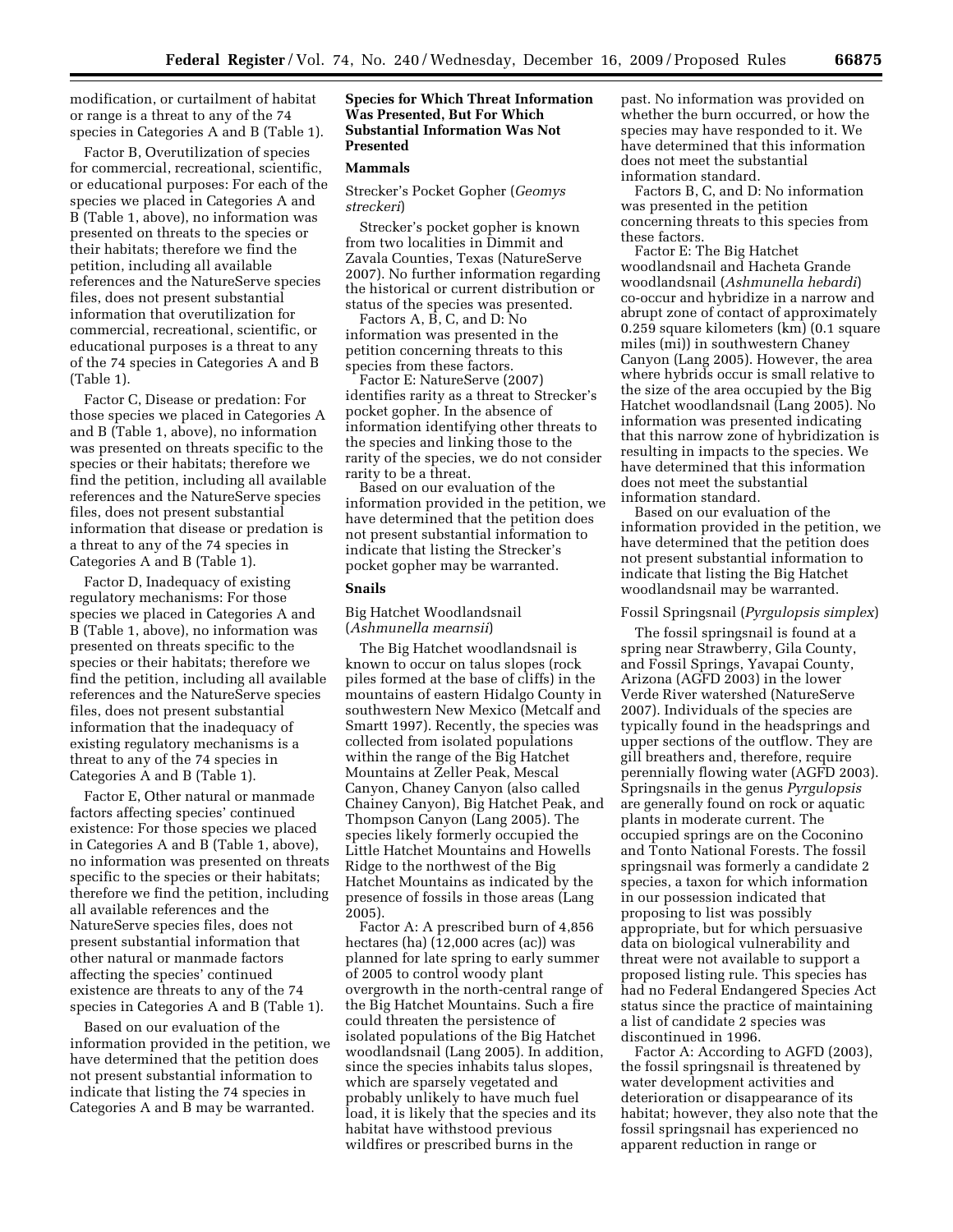abundance as a result of activities in the Fossil Creek watershed during the past two decades. Further, AGFD (2003) does not describe the nature or cause of the deterioration or disappearance of fossil springsnail habitats. We have determined that this information does not meet the substantial information standard.

Factors B and C: No information was presented in the petition concerning threats to this species from these factors.

Factor D: According to AGFD (2003), Fossil Springs was designated a Botanical Area by the Coconino National Forest, an action designed to provide increased protection and restoration of the area. Public access to Fossil Springs is limited to foot travel; however, the other spring in the watershed containing the Fossil springsnail is provided no special protection.

Factor E: No information was presented in the petition concerning threats to this species from this factor.

Based on our evaluation of the information provided in the petition, we have determined that the petition does not present substantial information to indicate that listing the fossil springsnail may be warranted.

# Hacheta Grande Woodlandsnail (*Ashmunella hebardi*)

The Hacheta Grande woodlandsnail is known from one population in Chaney Canyon (also referred to as Chainey Canyon) in the Big Hatchet Mountains, Hidalgo County, New Mexico (NatureServe 2007). The species has been collected from elevations of 1,935 to 2,234 meters (m) (6350 to 7330 feet (ft)) on the south side of Chaney Canyon west of Big Hatchet Peak (Metcalf and Smartt 1997; Lang 2005). Hacheta Grande woodlandsnails most commonly occur at the base of limestone outcrops beneath large rock fragments and rock rubble piles where mold grows on leaf litter mixed with soil (Lang 2005) in an area of tall pinyon pines (Metcalf and Smartt 1997). The historic range of the species is unknown; however, at all sites sampled by Lang (2005) where the species was found, live individuals or shells of recently dead individuals were found, suggesting that the historic and current range may be the same.

Factor A: According to NatureServe (2007), Chaney Canyon is remote and inaccessible, and does not appear to be valuable as a recreational site. The area has been explored for minerals, but the absence of mining in this mountain and those nearby suggests that mining is not a threat (NatureServe 2007). The mountain is grazed by livestock, but the snail inhabits rocky areas that lack

forage and are not generally accessed by livestock (NatureServe 2007). A prescribed burn of 4,856 ha (12,000 ac) was planned for late spring to early summer of 2005 to control woody plant overgrowth in that area of the Big Hatchet Mountains. Such a fire could threaten the persistence of isolated populations of the Hacheta Grande woodlandsnail (Lang 2005) or cause the extirpation of the species (NatureServe 2007); however, no information was provided on whether the burn occurred or how the species may have responded to it. In addition, since the species inhabits rock outcrops, which are sparsely vegetated and probably unlikely to have much fuel load, it is likely that the species and its habitat have withstood previous wildfires or prescribed burns in the past. We do not consider the assertions by Lang (2005) or NatureServe (2007) to meet the substantial information standard. NatureServe (2007) asserts that while range contraction due to climate change in the past ten thousand years has not been documented for this species, it has been documented for many similar species and may be a concern for the Hacheta Grande woodlandsnail. However, this is an assertion, and NatureServe (2007) did not provide references or discussion to support it, and there is no evidence of range contraction despite efforts of researchers to document it (Metcalf and Smartt 1997; Lang 2005). We have determined that this information does not meet the substantial information standard.

Factors B, C, and D: No information was presented in the petition concerning threats to this species from these factors.

Factor E: The Big Hatchet woodlandsnail and Hacheta Grande woodlandsnail co-occur and hybridize in a narrow and abrupt zone of contact of approximately 0.259 square km (0.1 square mi) in southwestern Chaney Canyon (Lang 2005). However, the area where hybrids occur is small relative to the size of the area occupied by the Hacheta Grande woodlandsnail (Lang 2005), and there is no evidence the area of hybridization has increased between the time of the Metcalf and Smartt surveys (1997) and those of Lang (2005). No information was presented indicating that this narrow zone of hybridization is resulting in impacts to the species. We have determined that this information does not meet the substantial information standard. NatureServe (2007) identifies restricted geographic range as a potential threat to the species. In the absence of additional information identifying other threats to the species and linking those threats to

the geographic range of the species, we do not consider restricted geographic range to be a threat.

Based on our evaluation of the information provided in the petition, we have determined that the petition does not present substantial information to indicate that listing the Hacheta Grande woodlandsnail may be warranted.

# Leslie Canyon Talussnail (*Sonorella pedregosensis)*

The Leslie Canyon talussnail is known to occur in Leslie Canyon National Wildlife Refuge (a unit of the San Bernardino National Wildlife Refuge complex), north of Douglas in the Pedregosa Mountains, Cochise County, Arizona (Gilbertson and Radke 2006). No further information regarding the historical or current distribution or status of the species was presented.

Factors A and B: No information was presented in the petition concerning threats to this species from these factors.

Factor C: According to NatureServe (2007), at the time of initial collection of specimens of this species, Gilbertson and Radke (2006) observed a desert box turtle (*Terrapene ornate luteola)*  actively preying on snails in the refuge following an overnight rainstorm when snails became most active. An examination of the box turtle's feces found shell fragments of the snail; however, there is no indication that this level of predation may constitute a species-level threat. We have determined that this information does not meet the substantial information standard.

Factors D and E: No information was presented in the petition concerning threats to this species from these factors.

Based on our evaluation of the information provided in the petition, we have determined that the petition does not present substantial information to indicate that listing of the Leslie Canyon talussnail may be warranted.

# Limpia Creek Springsnail (*Pyrgulopsis davisi*)

The Limpia Creek springsnail is found in and on mud and rocks among patches of *Nasturtium officinale* (watercress) in spring-fed rivulets within a tributary of Limpia Creek, Pecos River drainage, Jeff Davis County, Texas (NatureServe 2007). The species is a gill breather and, therefore, requires perennially flowing water. Based on specimens collected in 1914, there may be an additional locality; however, the location of the possible second site is uncertain (NatureServe 2007). It is reported as abundant at the single known occurrence, but quantitative population estimates are not provided (NatureServe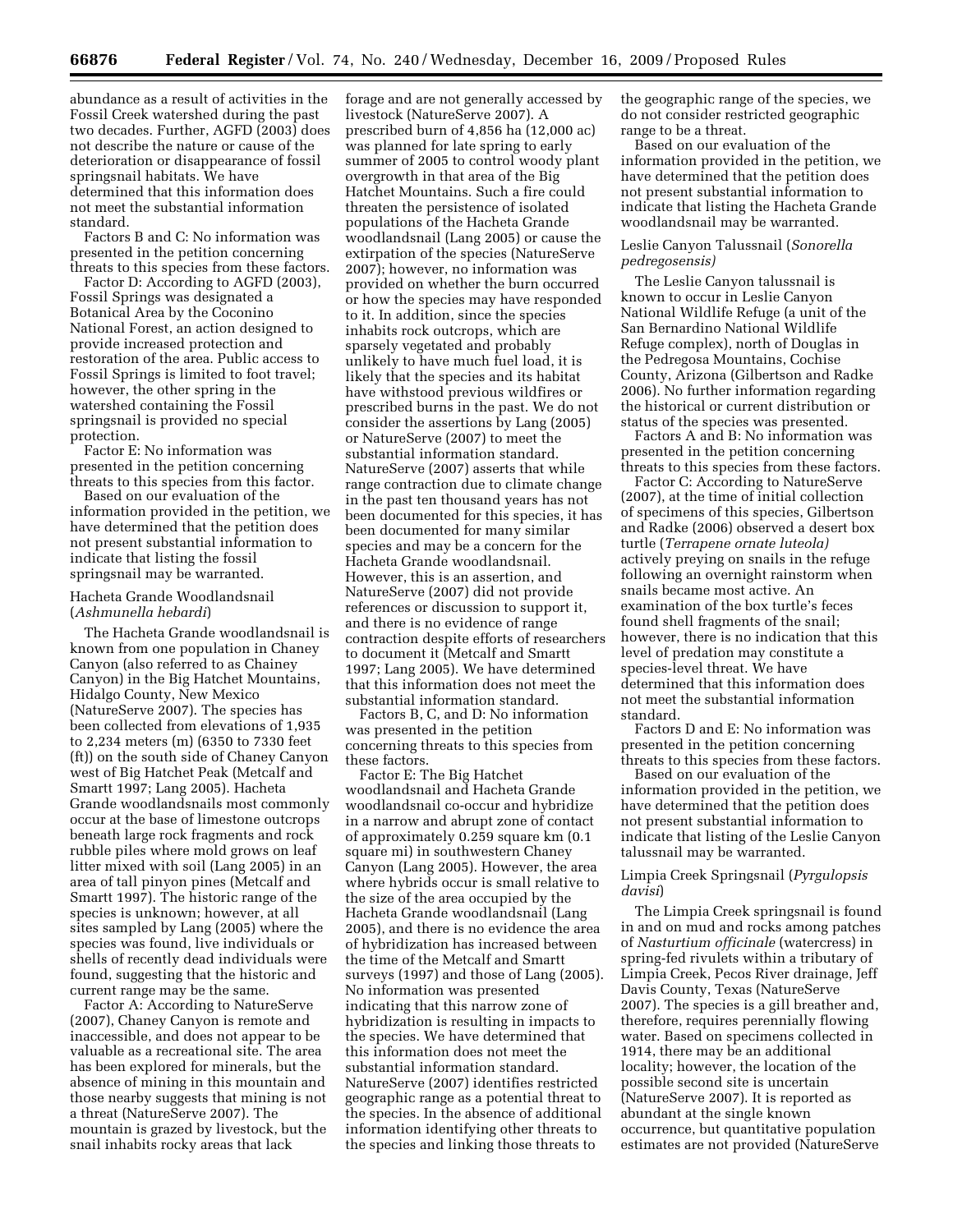2007). Since only one occurrence is known with certainty and the only known occurrence is small, occupying a very restricted habitat, abundance may be considered very low relative to most other organisms (NatureServe 2007).

Factor A: NatureServe (2007) indicates probable threats include trampling and other degradation of the aquatic site by livestock, and the potential for diversion or other flow alteration; however, no information is presented indicating that these activities are occurring or are likely to occur in the future in occupied habitats. We have determined that this information does not meet the substantial information standard.

Factor B, C, D, and E: No information was presented in the petition concerning threats to this species from these factors.

Based on our evaluation of the information provided in the petition, we have determined that the petition does not present substantial information to indicate that listing the Limpia Creek springsnail may be warranted.

# Montezuma Well Springsnail (*Pyrgulopsis montezumensis)*

The Montezuma Well springsnail is known to occur in Montezuma Well, a unit of Montezuma Castle National Monument, in Yavapai County, Arizona (NatureServe 2007). No further information regarding the historical or current distribution or status of the species was presented.

Factors A, B, C, and D: No information was presented in the petition concerning threats to this species from these factors.

Factor E: The Arizona Game and Fish Department (AGFD 1998) identifies restricted geographic distribution as a threat to the Montezuma Well springsnail. In the absence of additional information identifying other threats to the species and linking one or more of those threats to the species, we do not consider a restricted geographic range to be a threat.

Based on our evaluation of the information provided in the petition, we have determined that the petition does not present substantial information to indicate that listing the Montezuma Well springsnail may be warranted.

# Naegele Springsnail (*Pyrgulopsis metcalfi*)

The Naegele springsnail is found in the outflows of Naegele Springs (Rio Grande River basin), Presidio County, western Texas. Fossils from two localities in the Pecos River valley in New Mexico and Texas may also be Naegele springsnails (Taylor 1987). It is reported to be common at the single known occurrence, but quantitative population estimates are not provided (NatureServe 2007). Since only one occurrence is known with certainty and the only known occurrence is small, occupying restricted habitat, abundance may be considered very low relative to most other organisms (NatureServe 2007).

Factor A: NatureServe (2007) indicates probable threats include trampling and other degradation of the aquatic site by livestock, and the potential for alteration of the sole aquatic site of occurrence; however, no information is presented indicating that these activities are occurring or are likely to occur in the future in occupied habitats. We have determined that this information does not meet the substantial information standard.

Factor B, C, D, and E: No information was presented in the petition concerning threats to this species from these factors.

Based on our evaluation of the information provided in the petition, we have determined that the petition does not present substantial information to indicate that listing the Naegele springsnail may be warranted.

# San Andreas Woodlandsnail (*Ashmunella kochii*)

The San Andreas woodlandsnail is known to occur in the San Andres Mountains, Dona Ana County, New Mexico, and the Caballo Mountains to the west of the San Andres Mountains in Sierra County (Metcalf and Smartt 1997; Sullivan 1997). It primarily occurs in rock seams in steep canyons and cliffs associated with moderately moist vegetation and abundant shade (NatureServe 2007).

Factor A: According to Sullivan (1997), a road may be built to the peak of Quartzite Mountain in a portion of the San Andres Mountains, which would destroy some of the habitat of the species. No information was provided on whether the road has been constructed or if it may be constructed at some point in the future. The portion of the species' habitat that would be impacted by such a road appears small relative to the range of the species. We have determined that this information does not meet the substantial information standard.

Factors B, C, D, and E: No information was presented in the petition concerning threats to this species from these factors.

Based on our evaluation of the information provided in the petition, we have determined that the petition does not present substantial information to

indicate that listing the San Andreas woodlandsnail may be warranted.

# **Insects**

Blanchard's Sphinx Moth (*Adhemarius blanchardorum)* 

Blanchard's sphinx moth is known to occur in the Chisos Mountains in Brewster County, Texas (NatureServe 2007). Almost all known specimens are from Panther Pass and adjacent Green Gulch in Big Bend National Park. The species' range may extend south into the Sierra Madre Orientale of Mexico; however, no occurrences south of the U.S. border are documented (NatureServe 2007). No further information regarding the historical or current distribution or status of the species was presented.

Factors A, B, C, and D: No information was presented in the petition concerning threats to this species from these factors.

Factor E: NatureServe (2007) identifies rarity as a threat to Blanchard's sphinx moth. In the absence of information identifying other threats to the species and linking those threats to the rarity of the species, we do not consider rarity to be a threat.

Based on our evaluation of the information provided in the petition, we have determined that the petition does not present substantial information to indicate that listing Blanchard's sphinx moth may be warranted.

#### Caddisfly (no common name) (*Phylocentropus harrisi)*

NatureServe (2007) cites Morse *et al.*  (1997) and personal communications with J. Morse in 2000 and 2004 in stating that the caddisfly is known to occur in the Southern Appalachian States and Texas. No further information regarding the historical or current distribution or status of the species was presented.

Factor A: Morse *et al*. (1997) identify multiple historical and potential current threats to the mayflies, dragonflies, damselflies, stoneflies, and caddisflies of the southeastern United States including agriculture, dams, deforestation, acid precipitation, sedimentation, and residential development. However, the discussions in Morse *et al*. (1997) are general in nature and do not identify which activities are currently impacting any species in particular nor do they identify which threats may be occurring in which habitats. We have determined that this information does not meet the substantial information standard.

Factors B, C, D, and E: No information was presented in the petition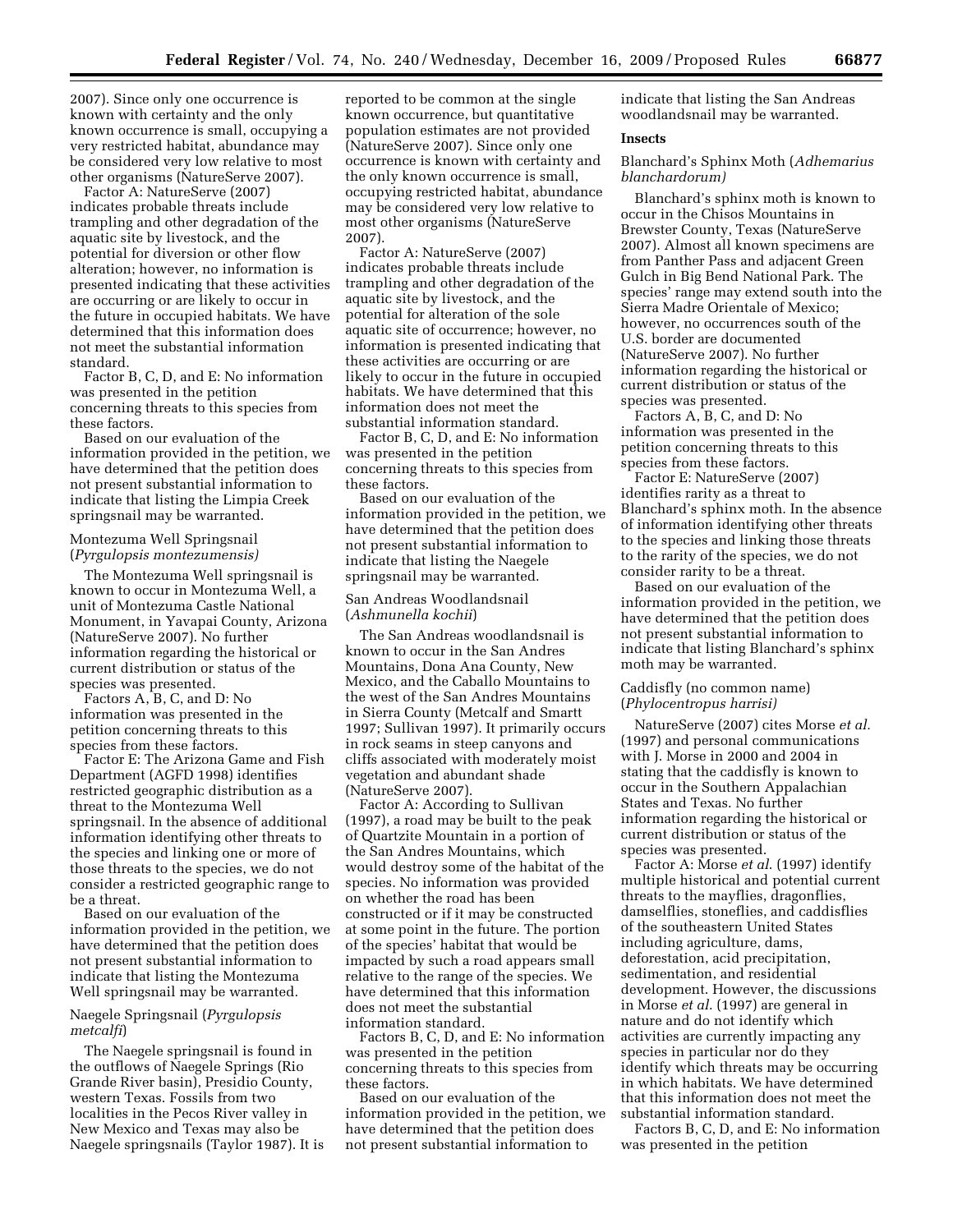concerning threats to this species from these factors.

Based on our evaluation of the information provided in the petition, we have determined that the petition does not present substantial information to indicate that listing the caddisfly may be warranted.

# Chisos Metalmark (*Apodemia chisosensis*)

The Chisos metalmark is a butterfly known to occur in Texas (NatureServe 2007). No further information regarding the historical or current distribution or status of the species was presented.

Factors A, B, C, and D: No information was presented in the petition concerning threats to this species from these factors.

Factor E: NatureServe (2007) identifies rarity as a threat to the Chisos metalmark. In the absence of information identifying other threats to the species and linking those threats to the rarity of the species, we do not consider rarity to be a threat.

Based on our evaluation of the information provided in the petition, we have determined that the petition does not present substantial information to indicate that listing Chisos metalmark may be warranted.

# Manfreda Giant-skipper (*Stallingsia maculosus)*

The Manfreda giant-skipper is a butterfly known to occur in San Patricio, Bexar, and Kinney Counties, Texas, and possibly in Nuevo Leon, Mexico (NatureServe 2007). NatureServe (2007) states that the species is currently declining, and projects that the global long-term trend of the species will be one of large to substantial decline (50 percent to 90 percent).

Factor A: NatureServe (2007) identifies development as a threat to the Manfreda giant-skipper, and asserts that some of the few known sites have been destroyed. However, no specific information on where the development may be threatening the species now or in the future was provided. The three counties where it has been documented are not close to one another; therefore, we do not assume that if development is occurring at one occupied site, it also occurs at other sites. NatureServe (2004) also notes that the species' host plant may be in competition with invasive grasses such as Guinea grass (*Panicum maximum*), but does not indicate whether *P. maximum* occurs within the range of the Manfreda giant-skipper or is likely to in the future. We have determined that this information does not meet the substantial information

standard, particularly in light of the wide dispersion of the counties where the species has been documented.

Factors B, C, D, and E: No information was presented in the petition concerning threats to this species from these factors.

Based on our evaluation of the information provided in the petition, we have determined that the petition does not present substantial information to indicate that listing the Manfreda giantskipper may be warranted.

# Mayfly (no common name) (*Lachlania dencyannae)*

This mayfly is confined to the Gila River drainage system in New Mexico. According to NatureServe (2007), larvae have been found clinging to woody debris and vegetation caught in the crevices of rocks near the East Fork of the Gila River at its junction with the Gila River (McCafferty *et al*. 1997).

Factor A: According to NatureServe (2007), the Gila River drainage, the only known drainage inhabited by the species, is subjected to on-going degradation, primarily associated with grazing. However, NatureServe (2007) does not explain the type of grazing or its impact to the species or the portion of the Gila River occupied by the species where grazing threatens it. We have determined that this information does not meet the substantial information standard.

Factors B, C, and D: No information was presented in the petition concerning threats to this species from these factors.

Factor E: NatureServe (2007) cites McCafferty *et al*. (1997) indicating that the species appears to be truly rare and restricted to the Gila River drainage. In the absence of additional information identifying other threats to the species and linking one or more of those threats to the species, we do not consider rarity to be a threat.

Based on our evaluation of the information provided in the petition, we have determined that the petition does not present substantial information to indicate that listing the Mayfly may be warranted.

# Notodontid Moth (no common name) (*Euhyparpax rosea)*

This notodontid moth is known to occur in Custer County in south-central Colorado, and several hundred miles (several hundred kilometers) away, near Silver City, Grant County in southwestern New Mexico, and in Arizona (AGFD 2005; NatureServe 2007). Described in the 1800s, the species has been found in one or two locations in the last 40 or 50 years

(NatureServe 2007). AGFD (2005) indicates that further study is needed to determine the moth's life history, population status, and population range.

Factors A, B, C, and D: No information was presented in the petition concerning threats to this species from these factors.

Factor E: NatureServe (2007) identifies its restricted range at each of the three known sites as a threat to this notodontid moth. Restricted geographic range may exacerbate the impacts to the species of potential threats through chance events such as fire, invasion of exotic weeds, or inadvertent management actions (NatureServe 2007). However, in the absence of information identifying chance events or other threats to the species and linking those threats to the restricted range of the species, or the potential for such chance events to occur in the occupied habitats, we do not consider chance events or restricted geographic range to be threats to the species. This is especially true in light of its apparent widely dispersed distribution, which suggests that a chance event occurring in one State is unlikely to be occurring in another State.

Based on our evaluation of the information provided in the petition, we have determined that the petition does not present substantial information to indicate that listing the notodontid moth may be warranted.

Notodontid Moth (no common name) (*Ursia* sp. 1)

This Notodontid moth is known to occur in Cameron and San Patricio Counties, along the coast of south Texas (NatureServe 2007).

Factors A, B, C, and D: No information was presented in the petition concerning threats to this species from these factors.

Factor E: NatureServe (2007) identifies its restricted geographic range as a threat to this notodontid moth. Restricted geographic range may exacerbate the impacts to the species of potential threats through chance events such as fire or inadvertent management actions (NatureServe 2007). However, in the absence of information identifying chance events or other threats to the species and linking those threats to the restricted range of the species, or the potential for such chance events to occur in the occupied habitats, we do not consider chance events or restricted geographic range to be threats to the species. Additionally, the two counties where this species is known to occur are widely spaced from one another, with four counties between them; thus, it is unlikely the same chance event would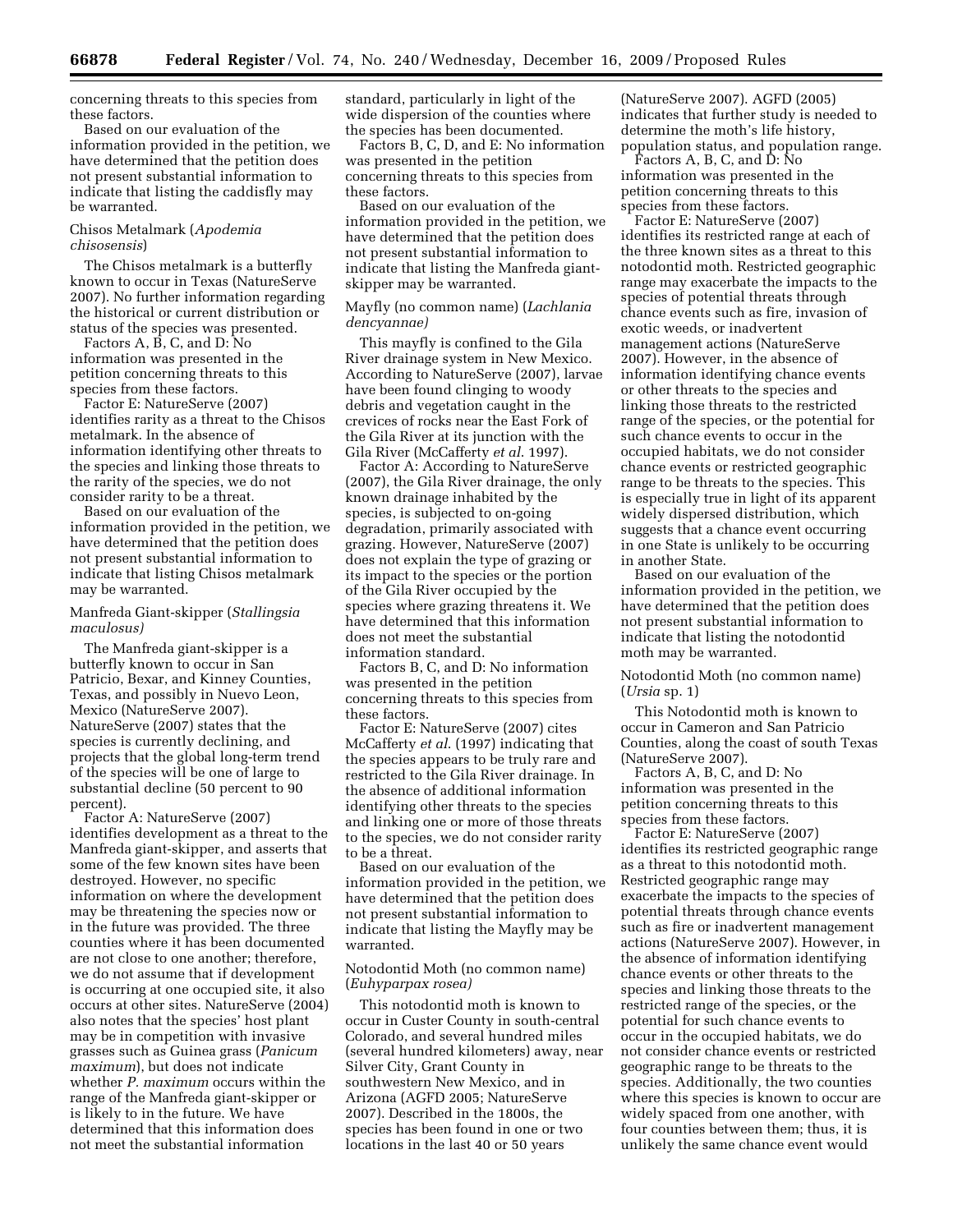occur at both sites in the same timeframe.

Based on our evaluation of the information provided in the petition, we have determined that the petition does not present substantial information to indicate that listing the Notodontid moth may be warranted.

# Parker's Cylloepus Riffle Beetle (*Cylloepus parkeri*)

The Parker's cylloepus riffle beetle is known to occur in Roundtree Canyon in Bloody Basin within the Tonto National Forest, Yavapai County, Arizona (AGFD 2003). Johnson (1992) states that it also occurs in Tangle Creek, also located in Bloody Basin. The habitat is described as permanent, clean, slow-moving small streams, with loose gravelly substrate and very little sand. The species likely hides under rocks and may occur in spring brooks as well as creeks (AGFD 2003).

Factor A: According to AGFD (2003), the riffle beetle requires water that is high in oxygen content. This factor greatly restricts the species' distribution and results in high sensitivity to pollutants. AGFD (2003) indicates that activities such as mining, stream channelization, and heavy grazing would deplete the oxygen content of its habitat and almost certainly be detrimental to this beetle; however, they do not indicate whether these activities are occurring or are likely to occur in habitats occupied by the species.

Factor B, C, D, and E: No information was presented in the petition concerning threats to this species from these factors.

Based on our evaluation of the information provided in the petition, we have determined that the petition does not present substantial information to indicate that listing Parker's cylloepus riffle beetle may be warranted.

# Patagonia Eyed Silkmoth (*Automeris patagoniensis)*

The Patagonia eyed silkmoth is known to occur at Harshaw Creek in the Patagonia Mountains in Santa Cruz County and in the Huachuca Mountains in Cochise County, Arizona (NatureServe 2007). No further information regarding the historical or current distribution or status of the species was presented.

Factor A: NatureServe (2007) identifies potential replacement of host plant grasses by invasive weeds to be a threat to the moth. However, NatureServe (2007) does not indicate whether invasive weeds currently occur or are likely to occur in known habitat of the moth. Additionally, the known moth sites are in two mountain ranges

several miles (several kilometers) apart and thus would not likely be impacted simultaneously by invasive weeds. We have determined that this information does not meet the substantial information standard.

Factors B, C, D, and E: No information was presented in the petition concerning threats to this species from these factors.

Based on our evaluation of the information provided in the petition, we have determined that the petition does not present substantial information to indicate that listing the Patagonia eyed silkmoth may be warranted.

# Royal Moth (no common name) (*Sphingicampa raspa)*

This royal moth is known to occur in southeastern Arizona and Big Bend, Texas. On August 3, 2004, the species was photographed in Copper Canyon, Cochise County, Arizona, where 20 or more individuals were observed (AGFD 2005; NatureServe 2007). No further information regarding the historical or current distribution or status of the species was presented.

Factor A: The AGFD (2005) and NatureServe (2007) identify the lack of targeted management of habitat and fire as threats to the royal moth and its habitat. However, neither source identifies the extent to which these management activities may be occurring in the range of the species nor identifies the potential impacts of these activities on the species. We have determined that this information does not meet the substantial information standard.

Factors B, C, D, and E: No information was presented in the petition concerning threats to this species from these factors.

Based on our evaluation of the information provided in the petition, we have determined that the petition does not present substantial information to indicate that listing the royal moth may be warranted.

#### Sage Sphinx (*Sphinx eremitoides)*

The sage sphinx is a moth believed to occur in the Great Plains region from Kansas to Texas west into Colorado and New Mexico (NatureServe 2007), although there are no documented records for Colorado or New Mexico (NatureServe 2007). NatureServe (2007) indicates that the species occurs in two counties in Kansas and in four counties in Texas. No further information regarding the historical or current distribution or status of the species was presented.

Factor A: NatureServe (2007) identifies conversion of native habitats to cultivated agriculture or heavily

grazed lands as a threat to the sage sphinx. However, NatureServe (2007) provides no information or discussion to indicate that either of these activities is actually occurring or likely to occur in occupied habitats. We have determined that this information does not meet the substantial information standard.

Factors B, C, D, and E: No information was presented in the petition concerning threats to this species from these factors.

Based on our evaluation of the information provided in the petition, we have determined that the petition does not present substantial information to indicate that listing the sage sphinx may be warranted.

### **Arachnids**

Cave Obligate Spider (no common name) (*Thymoites minero)* 

This cave obligate spider can be found in tangled webs built under stones, against walls, and in cracks and crevices in caves within Cochise County, Arizona (AGFD 2005). AGFD (2005) indicates that further study is needed to determine distribution and population size, as well as life history traits of the spider.

Factor A: AGFD (2005) identifies development and vandalism as potential threats to cave invertebrates; however, no information specific to this caveobligate species or its habitat was presented. We have determined that this information does not meet the substantial information standard.

Factors B, C, D, and E: No information was presented in the petition concerning threats to this species from these factors.

Based on our evaluation of the information provided in the petition, we have determined that the petition does not present substantial information to indicate that listing the cave obligate spider may be warranted.

#### **Crustaceans**

# Blackbelted Crayfish (*Procambarus nigrocinctus*)

According to NatureServe (2007), the blackbelted crayfish is known to occur in five sites in the Neches River basin in Angelina and Jasper Counties, Texas. Blackbelted crayfish occur among rocks and accumulated debris in small, moderately flowing creeks (NatureServe 2007). No further information regarding the historical or current distribution or status of the species was presented.

Factor A: NatureServe (2007) indicates that several sites are near an airport and that development could eliminate populations; however, there is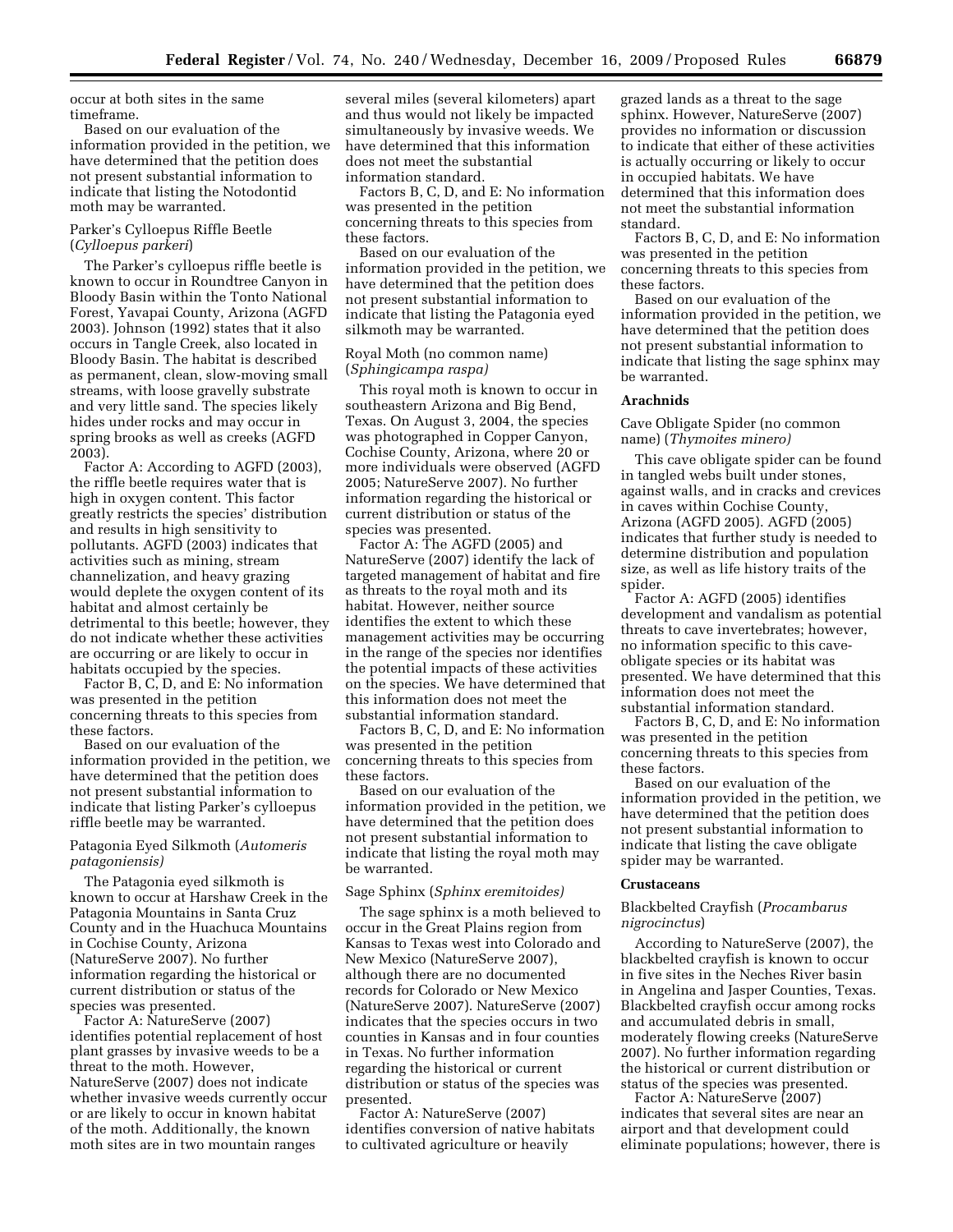no discussion or information provided which indicates any adverse impacts to the species as a result of its location near an airport nor an indication of whether development is occurring or is likely to occur in occupied habitats. We have determined that this information does not meet the substantial information standard.

Factors B, C, D, and E: No information was presented in the petition concerning threats to this species from these factors.

Based on our evaluation of the information provided in the petition, we have determined that the petition does not present substantial information to indicate that listing the blackbelted crayfish may be warranted.

# Neches Crayfish (*Procambarus nechesae*)

The Neches crayfish is known to occur in five sites in the Neches River basin in Angelina and Trinity Counties, Texas (NatureServe 2007). According to NatureServe (2007), Neches crayfish form simple burrows in temporary or semipermanent pools in roadside ditches. No further information regarding the historical or current distribution or status of the species was presented.

Factor A: NatureServe (2007) identifies land alteration as a threat to the Neches crayfish, but does not indicate what type of land alteration may be occurring or the impacts such alteration could have on the species. We have determined that this information does not meet the substantial information standard.

Factors B, C, and D: No information was presented in the petition concerning threats to this species from these factors.

Factor E: NatureServe (2007) states that there are few known occurrences of the Neches crayfish and that it appears to be restricted to a small watershed. In the absence of information identifying other threats to the species and linking those threats to rarity or geographic distribution the species, we do not consider rarity or restricted geographic distribution to be a threat. We note that NatureServe (2007) also states that more and better surveys will probably at least double the number of occurrences.

Based on our evaluation of the information provided in the petition, we have determined that the petition does not present substantial information to indicate that listing the Neches crayfish may be warranted.

# Spinythumb Fairy Shrimp (*Streptocephalus moorei)*

The spinythumb fairy shrimp is known from a site north of the town of Jimenez in northern Chihuahua, Mexico, and from two counties in southern New Mexico (Maeda-Martinez *et al*. 2005). In New Mexico, the species has been discovered recently in two pools in the town of Columbus in Luna County and in a stock tank in Sierra County (Maeda-Martinez *et al*. 2005). The area of occupancy is small, though three of the four sites are widely separated (NatureServe 2007). According to NatureServe (2007), the species was found at the northern Mexico site only in 1971 and has not been found there since, despite repeated visits. Maeda-Martinez *et al*. (2005) indicate that it may be extirpated there.

Factor A: According to NatureServe (2007), habitat destruction is the greatest threat to the species. Maeda-Martinez *et al*. (2005) indicates that extension of Federal Highway Number 45 is altering the habitat at the northern Mexico site. However, the highway construction threatens the site where the species has not been found since 1971, despite repeated visits. No specific information on habitat destruction was presented for the remaining three sites. We have determined that this information does not meet the substantial information standard.

Factors B, C, D, and E: No information was presented.

Based on our evaluation of the information provided in the petition, we have determined that the petition does not present substantial information to indicate that listing of the spinythumb fairy shrimp may be warranted.

#### **Flowering Plants**

*Arenaria livermorensis* (Livermore Sandwort)

*Arenaria livermorensis* is an herbaceous plant that inhabits crevices and cracks on cliffs and bare igneous rock walls at high elevations (NatureServe 2007). This species is known only from Mt. Livermore, Jeff Davis County, Texas (NatureServe 2007).

Factor A: NatureServe (2007) identifies habitat loss and degradation as a threat to *Arenaria livermorensis;*  however, the cause of loss and degradation of habitat was not specified. NatureServe (2007) states that the possible development of an observatory on top of Mt. Livermore may constitute a threat to the species; however, there is no information indicating whether this development took place or may still take place. We have determined that this

information does not meet the substantial information standard.

Factors B, C, D, and E: No information was presented in the petition concerning threats to this species from these factors.

Based on our evaluation of the information provided in the petition and in our files, we have determined that the petition does not present substantial information to indicate that listing *Arenaria livermorensis* may be warranted due to the present or threatened destruction, modification, or curtailment of its habitat or range.

*Argemone arizonica* (Arizona Pricklepoppy)

*Argemone arizonica* is a plant known to occur on steep rocky slopes on the north wall of Grand Canyon National Park, Coconino County, Arizona (NatureServe 2007). No further information regarding the historical or current distribution or status of the species was presented.

Factor A: NatureServe (2007) identifies trampling from hiking as a possible threat to the species, but does not indicate whether trampling is occurring or is likely to occur in the future. Further, because *Argemone arizonica* is found on steep rocky slopes on canyon walls, it is not clear that recreationists would favor that type of habitat for hiking. We have determined that this information does not meet the substantial information standard.

Factors B, C, D, and E: No information was presented in the petition concerning threats to this species from these factors.

Based on our evaluation of the information provided in the petition, we have determined that the petition does not present substantial information to indicate that listing *Argemone arizonica*  may be warranted.

*Batesimalva violacea* (Purple Gaymallow)

*Batesimalva violacea* is a shrub known to occur in the Chisos Mountains of southern Brewster County, Texas, and is thought to occur in Coahuila and Nuevo Leon, Mexico (NatureServe 2007). No further information regarding the historical or current distribution or status of the species was presented.

Factors A and B: No information was presented in the petition concerning threats to this species from these factors.

Factor C: NatureServe (2007) identifies grazing as a threat to *Batesimalva violacea*, but does not indicate whether grazing is occurring or is likely to occur in the future in occupied habitats Further, NatureServe (2007) does not indicate how grazing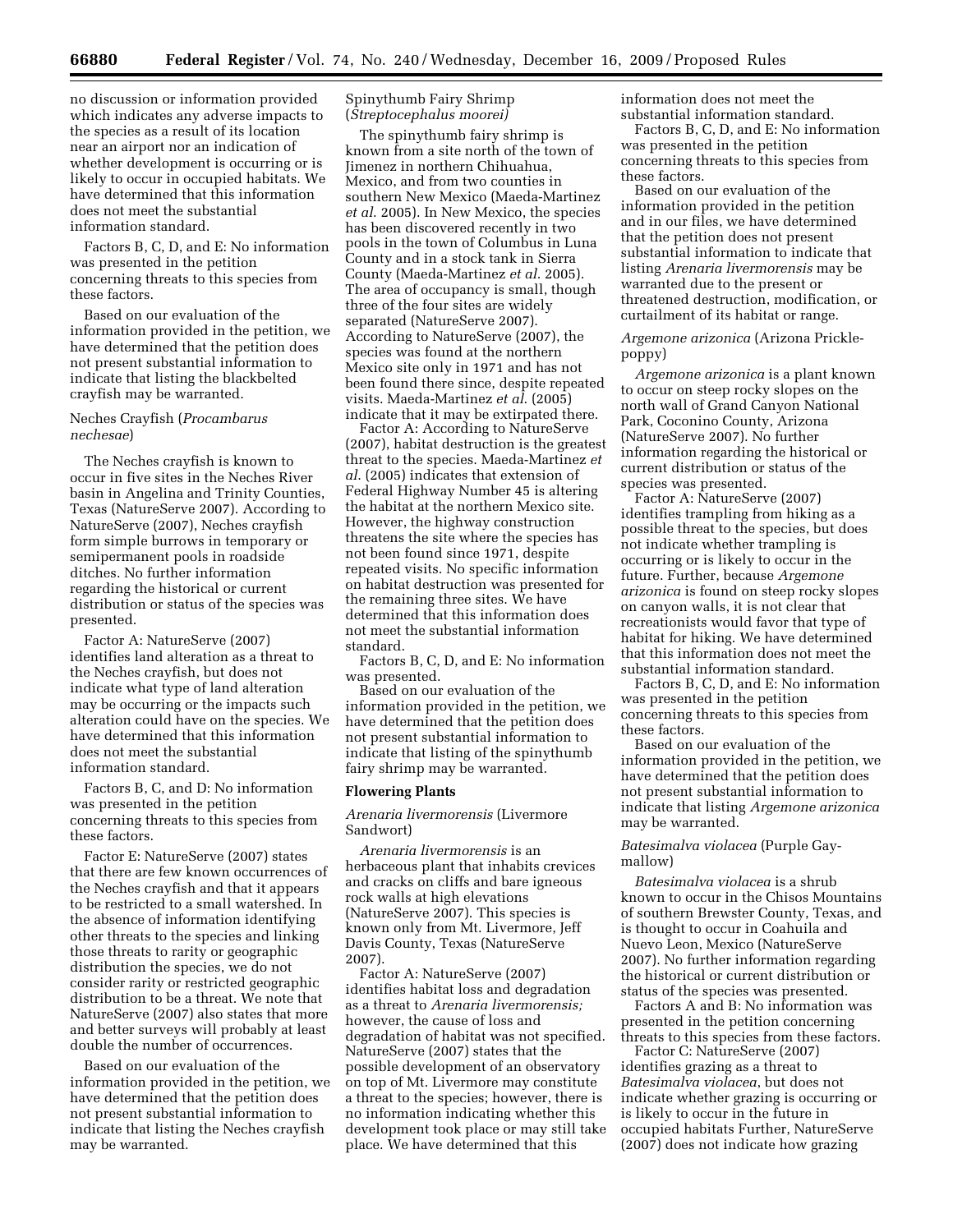may be impacting this species (e.g., trampling, habitat degradation, predation). We have determined that this information does not meet the substantial information standard.

Factors D and E: No information was presented in the petition concerning threats to this species from these factors.

Based on our evaluation of the information provided in the petition, we have determined that the petition does not present substantial information to indicate that listing *Batesimalva violacea* may be warranted.

#### *Bonamia ovalifolia* (Bigpod Bonamia)

*Bonamia ovalifolia* is a perennial herb known to occur in Brewster County, Texas, and in adjacent Coahuila, Mexico (NatureServe 2007). It is an inhabitant of deep alluvial sands overlying limestone ledges or outcrops along deep river canyons near desert grasslands and shrublands (NatureServe 2007). No further information regarding the historical or current distribution or status of the species was presented.

Factors A: NatureServe (2007) identifies overgrazing as a threat to *Bonamia ovalifolia*, but does not indicate whether grazing is occurring or is likely to occur in the future in occupied habitats Further, NatureServe (2007) does not indicate how grazing may be impacting this species (e.g., trampling, habitat degradation, predation). We have determined that this information does not meet the substantial information standard.

Factors B, C, D, and E: No information was presented in the petition concerning threats to this species from these factors.

Based on our evaluation of the information provided in the petition, we have determined that the petition does not present substantial information to indicate that listing *Bonamia ovalifolia*  may be warranted.

#### *Bouteloua kayi* (Kay Gramma)

*Bouteloua kayi* is a perennial grass known to occur in limestone crevices in Brewster County, Texas, where there are five known populations (NatureServe 2007). No further information regarding the historical or current distribution or status of the species was presented.

Factors A: NatureServe (2007) indicates that *Bouteloua kayi* is possibly threatened by overgrazing, but does not indicate whether grazing is occurring or is likely to occur in the future in occupied habitats Further, NatureServe (2007) does not indicate how grazing may be impacting this species (e.g., trampling, habitat degradation, predation). We have determined that

this information does not meet the substantial information standard.

Factors B, C, D. and E: No information was presented in the petition concerning threats to this species from these factors.

Based on our evaluation of the information provided in the petition, we have determined that the petition does not present substantial information to indicate that listing *Bouteloua kayi* may be warranted.

# *Cryptantha ganderi* (Gander's Cryptantha)

*Cryptantha ganderi* is an annual plant known to occur in southern California and Arizona in the United States, and Baja California and Sonora in Mexico (NatureServe 2007). It is found on sand dunes around the head of the Gulf of California, including the Gran Desierto de Altar in Sonora, Mexico; the Pinta Sands in Yuma County, Arizona; and the Borrego Valley in San Diego County, California (NatureServe 2007). According to the AGFD (2005), six occurrences are known in California and one in Arizona.

Factor A: NatureServe (2007) identifies development in California as a threat to the species, claiming that the expansion of the Borrego airport may impact the species' habitat; however, no supporting information was provided that allows us to determine if these activities are occurring or how they may be impacting the species. No information about development was presented for other portions of the range of the species. NatureServe (2007) indicates that sand dune habitats are vulnerable to OHV use; however, no information specific to *Cryptantha ganderi* or the specific areas where OHV use may be occurring was presented. We have determined that the information presented concerning development and OHV use does not meet the substantial information standard.

Factors B, C, D, and E: No information was presented in the petition concerning threats to this species from these factors.

Based on our evaluation of the information provided in the petition, we have determined that the petition does not present substantial information to indicate that listing *Cryptantha ganderi*  may be warranted.

#### *Dalea bartonii* (Cox's Dalea)

*Dalea bartonii* is a perennial plant with one known occurrence in the drainage of the San Francisco Creek in Brewster County, Texas (NatureServe 2007). This population likely contains fewer than 1000 individuals (NatureServe 2007).

Factor A: NatureServe (2007) identifies overgrazing as a threat to *Dalea bartonii*, but does not indicate whether grazing is occurring or is likely to occur in the future in occupied habitats. Further, NatureServe (2007) does not indicate how grazing may be impacting this species (e.g., trampling, habitat degradation, predation). NatureServe (2007) further identifies the introduction of exotic species as a threat to *D. bartonii*, but does not identify which exotic species may be occurring within the range of *D. bartonii* or how those exotic species may be impacting *D. bartonii*. We have determined that the information presented concerning overgrazing and exotic species does not meet the substantial information standard.

Factors B, C, D, and E: No information was presented in the petition concerning threats to this species from these factors.

Based on our evaluation of the information provided in the petition, we have determined that the petition does not present substantial information to indicate that listing *Dalea bartonii* may be warranted.

## *Dalea tentaculoides* (Gentry's Indigobush)

*Dalea tentaculoides* is a perennial shrub known historically in the United States from only three areas in southern Arizona: the western and northern slopes of the Baboquivari Mountains in the Tohono O'odham Nation, Mendoza Canyon in the Coyote Mountains, and Sycamore Canyon in the Atascosa Mountains on the Coronado National Forest (Service 2005). As of 2005, plants were only known to occur in Sycamore Canyon and on lands within the Tohono O'odham Nation (Schmalzel 2005). The plant has also been found at three locations in Mexico (Service 2005). The first location was found in 1995, northeast of Huásabas in the State of Sonora. In 2004, the species was documented in the Sierra El Humo, south-southwest of Sasabe, Arizona, in northwestern Sonora, Mexico (L. Hahn, pers. comm. 2004 cited in Service 2005). Surveys in 2005 documented the persistence of those two populations and discovered a third in the Sierra de La Madera (Van Devender 2005).

In 2005, the Service made a 12–month finding in response to a January 2, 2002, petition to list *Dalea tentaculoides*  (September 27, 2005; 70 FR 56426). After reviewing the best scientific and commercial information available at that time, we determined the species did not warrant listing (Service 2005).

Factor A: NatureServe (2007) indicates that seasonal flooding,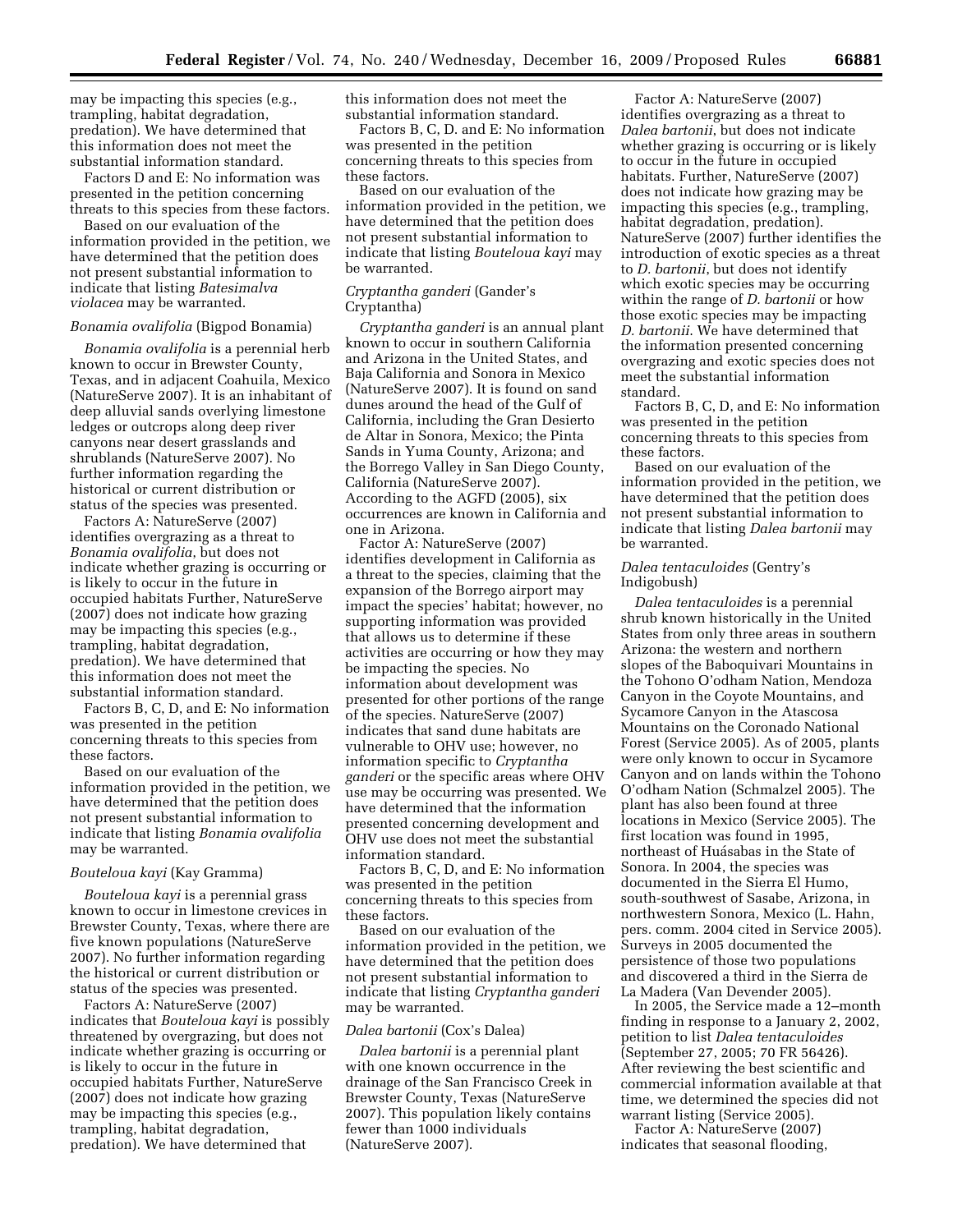watershed degradation due to overgrazing, and trampling by recreational users and livestock may be threats to *Dalea tentaculoides*, but does not indicate whether these activities are occurring or are likely to occur in occupied habitat. Further, these potential threats were examined in our 2005 12–month finding with the conclusion that the species did not warrant listing (Service 2005), and no newer information was provided by the petitioner than that used in the 2005 finding. We have determined that the information presented does not meet the substantial information standard.

Factor B: No information was presented in the petition concerning threats to this species from this factor.

Factor C: NatureServe (2007) indicates that consumption by livestock may be a threat to *Dalea tentaculoides*, but does not indicate whether consumption is occurring or is likely to occur in the future. Further, this potential threat was examined in our 2005 12–month finding with the conclusion that the species did not warrant listing (Service 2005), and no newer information was provided by the petitioner than that used in the 2005 finding. We have determined that the information presented does not meet the substantial information standard.

Factors D and E: No information was presented in the petition concerning threats to this species from these factors.

Based on our evaluation of the information provided in the petition, we have determined that the petition does not present substantial information to indicate that listing *Dalea tentaculoides*  may be warranted.

# *Eleocharis cylindrica* (Cylinder Spikerush)

*Eleocharis cylindrica* is a perennial sedge known to occur in New Mexico and Texas (NatureServe 2007). It is an inhabitant of shallow water or calcareous mud at desert springs and in streams (NatureServe 2007). No further information regarding the historical or current distribution or status of the species was presented.

Factor A: NatureServe (2007) states that wetlands in arid environments are often in jeopardy, but does not identify any specific activities or threats that may be impacting *Eleocharis cylindrica*  now or in the future. We have determined that this information does not meet the substantial information standard.

Factors B, C, D, and E: No information was presented in the petition concerning threats to this species from these factors.

Based on our evaluation of the information provided in the petition, we have determined that the petition does not present substantial information to indicate that listing *Eleocharis cylindrica* may be warranted.

#### *Erigeron acomanus* (Acoma Fleabane)

*Erigeron acomanus* is a perennial herb known to occur in McKinley and Cibola Counties, New Mexico (NatureServe 2007). It is an inhabitant of sandy arroyos beneath sandstone cliffs in the high plateau country of westcentral New Mexico. It is presently known from four small, isolated populations, which are further divided into distinct geographic subpopulations (Reed 1996).

Factor A: NatureServe (2007) states that current land uses do not significantly threaten this species' habitats. NatureServe (2007) further notes that the species may occasionally be impacted by mining, but does not identify whether mining is actually occurring or is likely to occur in the future. We have determined that this information does not meet the substantial information standard.

Factors B, C, D, and E: No information was presented in the petition concerning threats to this species from these factors.

Based on our evaluation of the information provided in the petition, we have determined that the petition does not present substantial information to indicate that listing of *Erigeron acomanus* may be warranted.

#### *Erigeron bistiensis* (Bisti Fleabane)

*Erigeron bistiensis* is a perennial herb known from a small area primarily on Navajo Nation lands in San Juan County, New Mexico (NatureServe 2007). It is reported that there are fewer than 1,000 individuals, which are restricted to a particular type of sandstone-derived rock (NatureServe 2007). However, Tonne (2007) has questioned the validity of the species and believes it to be the common *Erigeron pulcherrimus* (basin fleabane).

Factor A: NatureServe (2007) identifies the species' placement in an area of high oil and gas development as a threat to the species, but does not identify how oil and gas activities may be impacting the species or its habitat. NatureServe (2007) also identifies urban development as a threat, but does not indicate whether urban development is occurring or is likely to occur in occupied habitats. We have determined that the information presented concerning oil and gas activities and urban development does not meet the substantial information standard.

Factor B: No information was presented in the petition concerning threats to this species from this factor.

Factor C: NatureServe (2007) identifies intense grazing as a threat to *Erigeron bistiensis*, but also states that plants seem free of signs of herbivory (consumption of plants). According to Tonne (2007), livestock grazing is intense in the area of the single described population, but individual plants showed no sign of herbivory; it appears to be relatively unpalatable to livestock. We have determined that this information does not meet the substantial information standard.

Factors D and E: No information was presented in the petition concerning threats to this species from these factors.

Based on our evaluation of the information provided in the petition, we have determined that the petition does not present substantial information to indicate that listing *Erigeron bistiensis*  may be warranted.

# *Escobaria guadalupensis* (Guadalupe Pincushion Cactus)

*Escobaria guadalupensis* is a cactus known to occur in New Mexico and in the Guadalupe Mountains National Park, Texas (NatureServe 2007). The species inhabits exposed slabs and fractured outcrops of limestone on steep slopes in open coniferous woodlands (NatureServe 2007). No further information regarding the historical or current distribution or status of the species was presented.

Factor A: No information was presented in the petition concerning threats to this species from this factor.

Factor B: NatureServe (2007) identifies collection of the cactus for cultivation as a possible threat to *Escobaria guadalupensis*, but indicates that specimens identified in trade were not collected from the wild. We have determined that this information does not meet the substantial information standard.

Factors C, D, and E: No information was presented in the petition concerning threats to this species from these factors.

Based on our evaluation of the information provided in the petition, we have determined that the petition does not present substantial information to indicate that listing *Escobaria guadalupensis* may be warranted.

# *Euphorbia aaron-rossii* (Marble Canyon Spurge)

*Euphorbia aaron-rossii* is a plant known to occur on Navajo Nation lands and in the following areas in Grand Canyon National Park in Coconino County, Arizona: Marble Canyon, Grand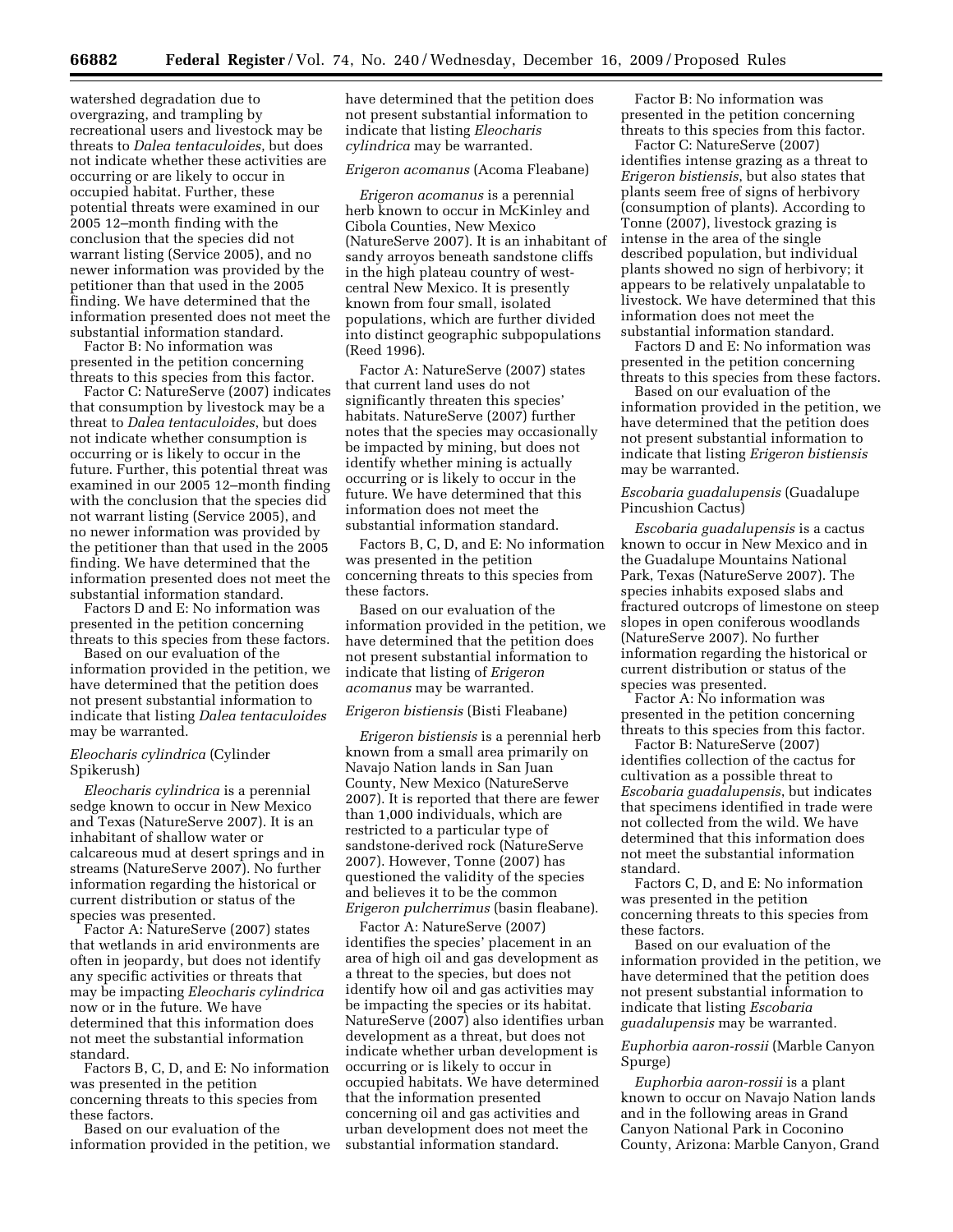Canyon (along the Colorado River on the information does not meet the east side of the canyon), and the canyon of the Little Colorado River (AGFD 2005).

Factors A, B, C, and D: No information was presented in the petition concerning threats to this species from these factors.

Factor E: NatureServe (2007) identifies limited geographic range as a threat to *Euphorbia aaron-rossii*. In the absence of information identifying other threats to the species and linking those threats to the limited geographic range of the species, we do not consider limited geographic range to be a threat.

Based on our evaluation of the information provided in the petition, we have determined that the petition does not present substantial information to indicate that listing *Euphorbia aaronrossii* may be warranted.

# *Glossopetalon texense* (Texas Grease Bush)

*Glossopetalon texense* is a shrub known to occur in Uvalde and Val Verde Counties, Texas (NatureServe 2007). No further information regarding the historical or current distribution or status of the species was presented.

Factors A and B: No information was presented in the petition concerning threats to this species from these factors.

Factor C: NatureServe (2007) states that *Glossopetalon texense* may be susceptible to predation from browsing, but does not indicate whether grazing by livestock or other herbivores (animals which eat plants) is occurring or may occur in the future in occupied habitats.. We have determined that this information does not meet the substantial information standard.

Factors D and E: No information was presented in the petition concerning threats to this species from these factors.

Based on our evaluation of the information provided in the petition, we have determined that the petition does not present substantial information to indicate that listing *Glossopetalon texense* may be warranted.

### *Kallstroemia perennans* (Perennial Caltrop)

*Kallstroemia perennans* is a plant known to occur in Presidio, Val Verde and Brewster Counties, Texas (NatureServe 2007). No further information regarding the historical or current distribution or status of the species was presented.

Factor A: According to NatureServe (2007), *Kallstroemia perennans* occurs in an area subject to land abuse; however, these abuses are not specified. We have determined that this

substantial information standard.

Factors B, C, D, and E: No information was presented in the petition concerning threats to this species from these factors.

Based on our evaluation of the information provided in the petition, we have determined that the petition does not present substantial information to indicate that listing *Kallstroemia perennans* may be warranted.

# *Pediomelum humile* (Rydberg's Scurfpea)

*Pediomelum humile* is a perennial herb known to occur in Val Verde County, Texas, and possibly in adjacent Coahuila, Mexico (NatureServe 2007). No further information regarding the historical or current distribution or status of the species was presented.

Factor A: NatureServe (2007) indicates that habitats are often heavily browsed by sheep or goats, but does not indicate how these activities may be impacting this species (e.g., trampling, habitat degradation, predation). NatureServe (2007) further indicates that urbanization could destroy some sites, but not does explain through what portion of the range these activities may occur nor how it would impact the species. We have determined that the information presented concerning browsing and urbanization does not meet the substantial information standard.

Factors B, C, D, and E: No information was presented in the petition concerning threats to this species from these factors.

Based on our evaluation of the information provided in the petition, we have determined that the petition does not present substantial information to indicate that listing *Pediomelum humile*  may be warranted.

*Perityle huecoensis* (Hueco Mountains Rockdaisy)

*Perityle huecoensis* is a plant known to occur in the Hueco Mountains on Fort Bliss Military Reservation in El Paso County, Texas, and in the Sierra Juarez, Mexico (NatureServe 2007). According to NatureServe (2007), the Texas population consists of a total of 700 to 800 plants. No further information regarding the historical or current distribution or status of the species was presented.

Factor A: Worthington (1991) identifies human activity as a potential threat to the genus *Perityle* in an occupied canyon; however, he does not describe the nature of the human activity. Worthington (1991) also reports that *Perityle huecoensis* occurs on

vertical cliffs in the canyon, habitat not likely to be visited by humans. We have determined that this information does not meet the substantial information standard.

Factors B, C, D, and E: No information was presented in the petition concerning threats to this species from these factors.

Based on our evaluation of the information provided in the petition, we have determined that the petition does not present substantial information to indicate that listing *Perityle huecoensis*  may be warranted.

*Perityle saxicola* (Fish Creek Rock Daisy)

*Perityle saxicola* is a perennial herb known to occur in Gila and Maricopa Counties, Arizona (NatureServe 2007). Its current distribution is found near Tonto National Monument, Roosevelt Lake, and above Horse Camp Creek in the Sierra Ancha Mountains (AGFD 2004). *Perityle saxicola* grows in moisture deficient habitat in cracks and crevices on cliff faces, on large boulders, and on rocky outcrops in canyons (AGFD 2004).

Factor A: AGFD (2004) indicates that threats to the species are restricted to activities requiring blasting, including dam, road, and trail construction, but does not indicate whether these activities are occurring or are likely to occur in occupied habitats in the future. AGFD (2004) further indicates that the species may have been impacted during the Roosevelt Dam re-construction in the 1990s; however, most of the plants occurred up-slope, above construction activities. We have determined that this information does not meet the substantial information standard.

Factors B, C, D, and E: No information was presented in the petition concerning threats to this species from these factors.

Based on our evaluation of the information provided in the petition, we have determined that the petition does not present substantial information to indicate that listing *Perityle saxicola*  may be warranted.

#### *Perityle warnockii* (River Rockdaisy)

*Perityle warnockii* is a plant known to occur in the Pecos River in Val Verde County, Texas (NatureServe 2007). No further information regarding the historical or current distribution or status of the species was presented.

Factors A: NatureServe (2007) indicates that the area is heavily grazed by sheep and goats, but does not indicate how these activities may be impacting this species (e.g., trampling, habitat degradation, predation).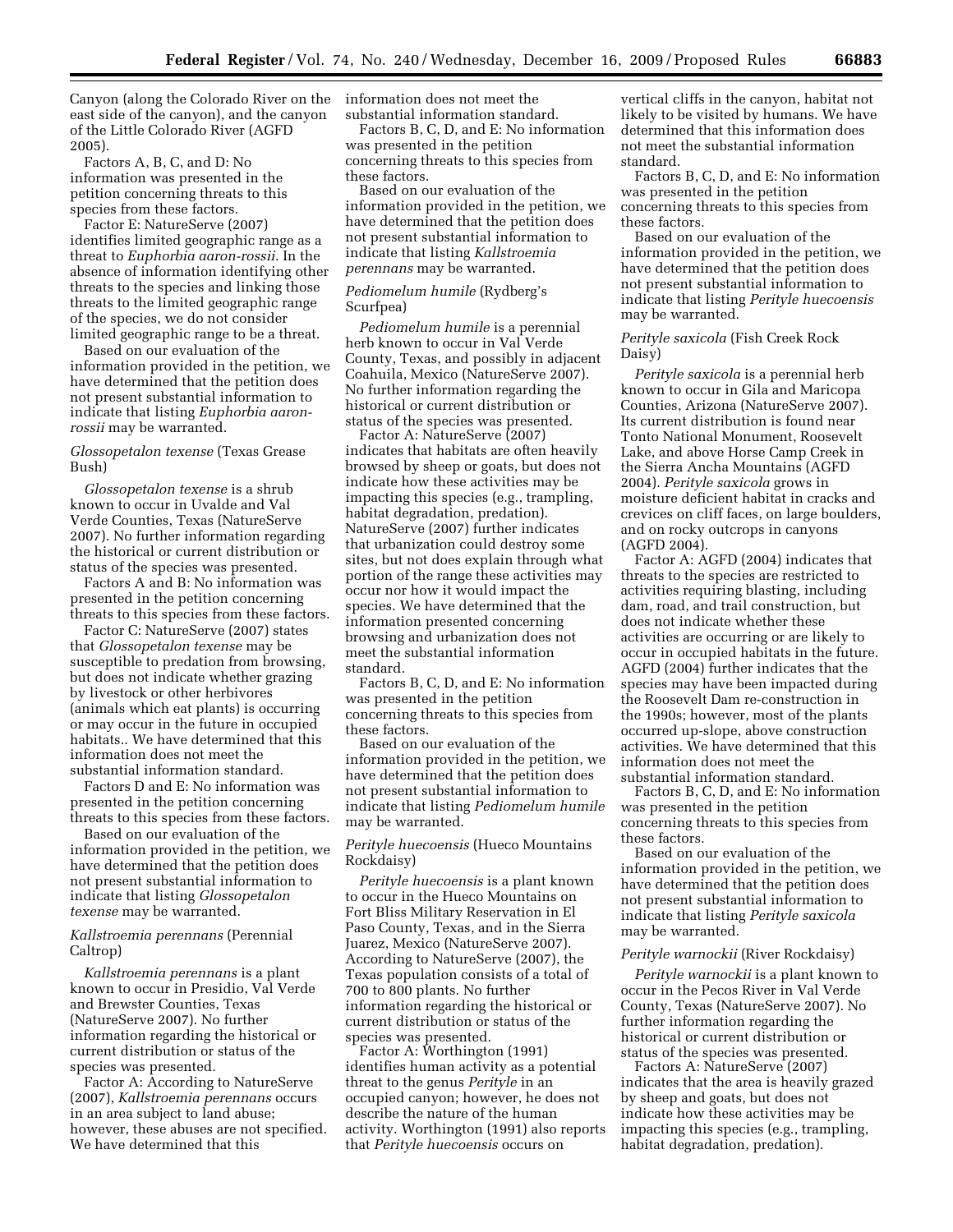Factors B, C, D, and E: No information was presented in the petition concerning threats to this species from these factors.

Based on our evaluation of the information provided in the petition, we have determined that the petition does not present substantial information to indicate that listing *Perityle warnockii*  may be warranted.

#### *Quercus graciliformis* (Slender Oak)

*Quercus graciliformis* is a plant known to occur in the Chisos Mountains in Big Bend National Park, Brewster County, Texas, and in adjacent northern Chihuahua, Mexico (NatureServe 2007). No further information regarding the historical or current distribution or status of the species was presented.

Factor A: NatureServe (2007) identifies the activities of tourists as a threat to this species, but does not identify the type of activities nor how they may be impacting this species. NatureServe (2007) further identifies occasional drought as a threat to the species, but provides no information concerning the frequency or intensity of these droughts or how the species is impacted by drought. We have determined that the information presented concerning tourist activities and drought does not meet the substantial information standard.

Factors B, C, D, and E: No information was presented in the petition concerning threats to this species from these factors.

Based on our evaluation of the information provided in the petition, we have determined that the petition does not present substantial information to indicate that listing *Quercus graciliformis* may be warranted.

*Rhododon angulatus* (Lonestar Sandmint)

*Rhododon angulatus* is a plant known from two populations occurring in Aransas County, Texas (NatureServe 2007). It is also reported in Nueces and Refugio Counties; however, these reports remain unconfirmed (NatureServe 2007). No further information regarding the historical or current distribution or status of the species was presented.

Factor A: NatureServe (2007) notes that threats to *Rhododon angulatus*  include suburban sprawl, industrial development, and road widening, but does not indicate whether these activities are occurring or are likely to occur in the future nor how these activities may impact *R. angulatus*. We have determined that this information does not meet the substantial information standard.

Factors B, C, D, and E: No information was presented in the petition concerning threats to this species from these factors.

Based on our evaluation of the information provided in the petition, we have determined that the petition does not present substantial information to indicate that listing *Rhododon angulatus* may be warranted.

#### *Sophora gypsophila* (Gypsum Necklace)

*Sophora gypsophila* is a shrub known to occur in Culberson County in western Texas and in adjacent Eddy and Otero Counties in southern New Mexico (NatureServe 2007). There is an additional occurrence 300 km (185 mi) to the south in Chihuahua, Mexico (NatureServe 2007). NatureServe (2007) estimates that there are approximately 2000 known individuals of the species.

Factors A, B, C, and D: No information was presented in the petition concerning threats to this species from these factors.

Factor E: NatureServe (2007) identifies the effects of climate change as a threat to *Sophora gypsophila*. NatureServe (2007) indicates that the distribution of the species is declining as its habitat becomes drier due to climate change. Information in our files indicates that warming of the climate is unequivocal and that drying trends in the southwestern United States are likely to persist (Intergovernmental Panel on Climate Change 2007a, p. 30; Intergovernmental Panel on Climate Change 2007b, p. 887); however, we find the information presented in the petition and readily available in our files to be insufficiently specific to *Sophora gypsophila* or its habitat.

Based on our evaluation of the information provided in the petition, we have determined that the petition does not present substantial information to indicate that listing *Sophora gypsophila*  may be warranted.

# *Valerianella nuttallii* (Nuttall's Cornsalad)

*Valerianella nuttallii* is an herbaceous plant that is limited to western Arkansas and eastern Oklahoma. The species is known from few remaining individuals (approximately 1,000-3,000) (NatureServe 2007). The species historically occurred in 11 counties in western Arkansas (NatureServe 2007) and in 13 counties in eastern Oklahoma (Oklahoma Biological Survey 2002), and is currently thought to occur in 7 counties in Arkansas and 3 in Oklahoma (NatureServe 2007). The species is found in areas with saturated soils associated with shale (NatureServe 2007).

Factor A: NatureServe (2007) indicates that *Valerianella nuttallii*  occurs in hay meadows in which moderate grazing occurs; however, NatureServe (2007) does not identify moderate grazing as a threat to the species. We have determined that this information does not meet the substantial information standard.

Factors B, C, D, and E: No information was presented in the petition concerning threats to this species from these factors.

Based on our evaluation of the information provided in the petition, we have determined that the petition does not present substantial information to indicate that listing *Valerianella nuttallii* may be warranted.

# **Ferns and Allies**

*Grimmia americana* (no common name)

*Grimmia americana* is a moss known to occur in western Texas, southern Nevada, and central Arizona (NatureServe 2007). No further information regarding the historical or current distribution or status of the species was presented.

Factor A: Stark (1999) states that the *Grimmia americana* population in Clark County, Nevada, occurs at an entry point to a canyon containing petroglyphs, and due to relatively high public access, is likely impacted by trampling by humans. Because this species is known to occur on cliffs and boulders (NatureServe 2007), it is likely somewhat protected from recreational users. No information is presented concerning recreational use at the Texas or Arizona site. We have determined that this information does not meet the substantial information standard.

Factors B, C, D, and E: No information was presented in the petition concerning threats to this species from these factors.

Based on our evaluation of the information provided in the petition, we have determined that the petition does not present substantial information to indicate that listing *Grimmia americana*  may be warranted.

### *Riccia californica* (no common name)

*Riccia californica* is a moss reported from west-central Oregon south to San Francisco and Santa Clara Counties in northern California, with a disjunct population reported from San Diego County in southern California (Stark and Whittemore 1992; NatureServe 2007). It has also been reported from Texas (Schuster 1992).

Factor A: NatureServe (2007) indicates the population in southern California may be threatened by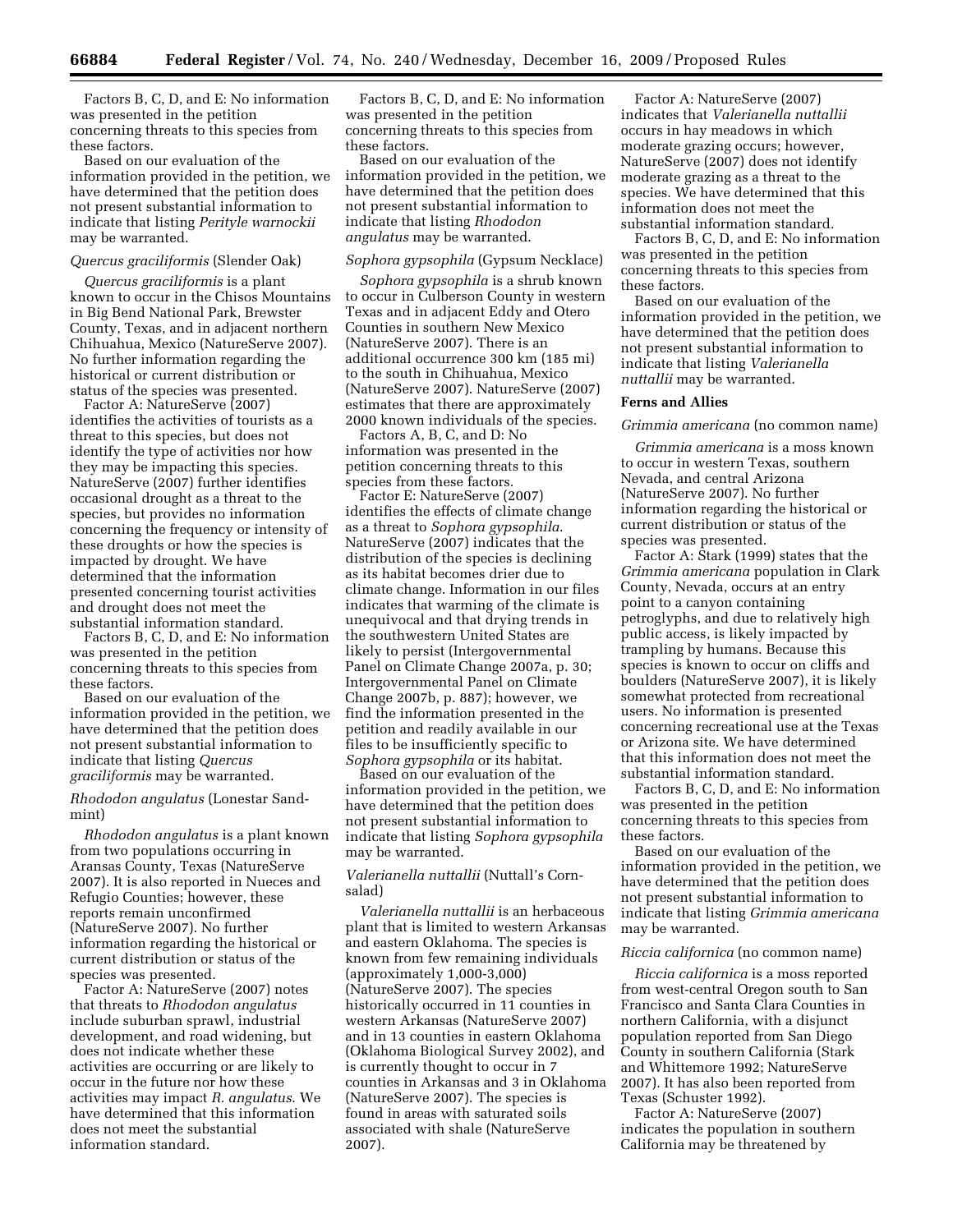development, but the nature of the development and impact on the species were not discussed. Additionally, no information was presented concerning the present or threatened destruction, modification, or curtailment of its habitat in the rest of its range in northern California, Oregon, and Texas. We have determined that this information does not meet the substantial information standard.

Factors B, C, D, and E: No information was presented in the petition concerning threats to this species from these factors.

Based on our evaluation of the information provided in the petition, we have determined that the petition does not present substantial information to indicate that listing *Riccia californica*  may be warranted.

### **Lichens**

*Acarospora clauzadeana* (no common name)

*Acarospora clauzadeana* is a lichen known to occur near Roswell in Chaves County, New Mexico; near Almeria in Andalusia, Spain; and near Cuatro Cienegas in Coahuila, Mexico (NatureServe 2007). In New Mexico, it is very specific in where it colonizes as it is restricted to pure gypsum that has been eroded to knife-sharp edges (NatureServe 2007). The current size of the area occupied by this species is apparently small, even though it occurs in three distinct parts of the world (NatureServe 2007). The lichen is sparsely distributed throughout its local area in New Mexico. It is difficult to quantify abundance of this species because it deeply penetrates stony rocks. It is not clearly known how this species disperses and whether it has relatively recently colonized certain sites or it was once more common than it is now and surviving historic sites are being observed (NatureServe 2007). The status of the populations in Spain and Mexico are unknown (NatureServe 2007).

Factor A: NatureServe (2007) indicates that gypsum mining, off-road vehicle use, and other recreational activities are potential threats to *Acarospora clauzadeana*, but does not indicate whether any of these activities are occurring or are likely to occur in occupied habitats. Additionally, NatureServe (2007) indicates that its habitat is naturally subject to erosion such that any activity that accelerates erosion would threaten the species; however, NatureServe (2007) does not identify any specific erosion accelerating threats occurring or likely to occur in occupied habitats. We have

determined that this information does not meet the substantial information standard.

Factor B, C, D, and E: No information was presented in the petition concerning threats to this species from these factors.

Based on our evaluation of the information provided in the petition, we have determined that the petition does not present substantial information to indicate that listing *Acarospora clauzadeana* may be warranted.

# *Omphalora arizonica* (no common name)

*Omphalora arizonica* is a lichen known to occur in the mountains in Santa Cruz and Apache Counties, Arizona; in Bernalillo, Lincoln, Otero, San Miquel, Union, and Doña Ana Counties, New Mexico; and in Larimer, Mineral, and Saguache Counties, Colorado (NatureServe 2007).

Factor A: NatureServe (2007) identifies mechanical disturbance such as rock climbing in the Sandia Mountains of New Mexico as a threat to *Omphalora arizonica*; however, this threat is not considered by NatureServe to be of significant concern. We have determined that this information does not meet the substantial information standard.

Factors B, C, and D: No information was presented in the petition concerning threats to this species from these factors.

Factor E: NatureServe (2007) identifies air pollution as a threat to *Omphalora arizonica*, but does not identify the nature of such pollution nor its impacts on this lichen. We have determined that this information does not meet the substantial information standard.

Based on our evaluation of the information provided in the petition, we have determined that the petition does not present substantial information to indicate that listing *Omphalora arizonica* may be warranted.

# **Species For Which Substantial Information Was Presented**

# **Reptiles**

Arizona Striped Whiptail (*Aspidoscelis arizonae*)

The Arizona striped whiptail is a lizard which inhabits grasslands and shrublands and is reported to occur in a small range in southeastern Arizona, including in the vicinity of the towns of Willcox (Cochise County) and Fairbank (Cochise County), and the Hackberry Ranch in Whitlock Valley (Graham County) (Sullivan *et al*. 2005). Surveys from 2000 through 2003 found the

species near Willcox and near Bonita (where not previously recorded), but not in the Whitlock Valley (Sullivan *et al*. 2005). Sullivan *et al*. (2005) did not find appropriate habitat at the historical Fairbank site and believe it was a base camp rather than the actual collection site.

Factor A: NatureServe cited the AGFD (2006) in indicating that habitat degradation due to urban and agricultural development and improper livestock grazing may be threats to the species. Sullivan *et al*. (2005) noted that one historical collecting site is now a housing development where they found no whiptails during their surveys. While they found the species at seven of eight historical collecting sites, they found evidence of recent heavy grazing at most sites occupied by the species (Sullivan *et al*. 2005).

Factor B, C, D, and E: No information was presented in the petition concerning threats to this species from these factors.

Based on our evaluation of the information provided in the petition, we have determined that the petition presents substantial information to indicate that listing the Arizona striped whiptail may be warranted due to the present or threatened destruction, modification, or curtailment of its habitat or range resulting from development and improper livestock grazing.

#### **Amphibians**

# Black-spotted Newt (*Notophthalmus meridionalis*)

The black-spotted newt is known to occur along the Gulf Coastal Plain, from south of the San Antonio River in Texas southward to Tamaulipas, northern Veracruz, and southeastern San Luis Potosi, Mexico (NatureServe 2007). Adults, juveniles, and larvae of the species inhabit permanent and temporary ponds, roadside ditches, and quiet stream pools. The species is usually found among submerged vegetation such as *Chara* spp. (muskgrass) and under rocks and other shelter when ponds dry up (NatureServe 2007). NatureServe (2007) reports results from a Service survey in the mid-1980's whereby the black-spotted newt was observed at 5 localities, 2 in Texas and 3 in Mexico, during 221 surveys conducted. Additionally, NatureServe (2007) reports that the species could be absent from two of the three known localities in Mexico, but still exists in Siberia in northern Veracruz. The blackspotted newt was formerly a candidate 2 species, a taxa for which information in our possession indicated that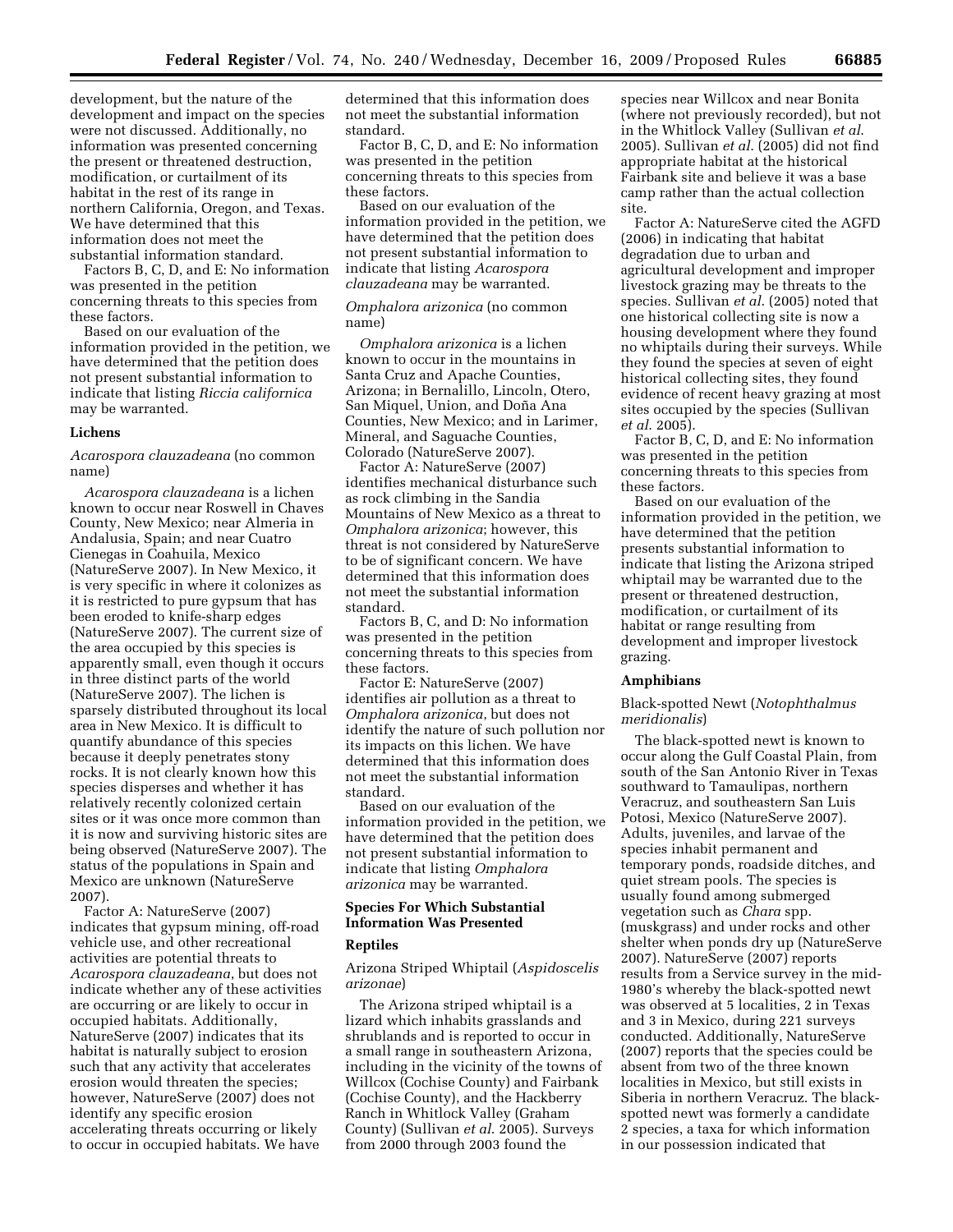proposing to list was possibly appropriate, but for which persuasive data on biological vulnerability and threat were not available to support a proposed listing rule. This species has had no Federal Endangered Species Act status since the practice of maintaining a list of candidate 2 species was discontinued in 1996.

Factor A: NatureServe (2007) identifies past habitat alteration within the historic range of the species in Texas and Mexico as a threat to the species; however, no information is provided concerning the potential for alteration of currently occupied habitats. We have determined that this information does not meet the substantial information standard.

Factors B and C: No information was presented in the petition concerning threats to this species from these factors.

Factor D: NatureServe (2007) states that it is unknown whether any occurrences are appropriately protected or managed. The species is listed as endangered by the Mexican government, but it is not known to occur in any protected areas in Mexico (NatureServe (2007). The species is listed as threatened by Texas Parks and Wildlife Department. Texas Parks and Wildlife Department regulations prohibit the taking, possession, transportation, or sale of any of the animal species designated by State law as endangered or threatened without the issuance of a permit.

Factor E: Dixon (1987) identifies the use of herbicide and pesticide as a threat to the species, indicating that the species ''has become endangered in Texas because pesticides and herbicides have been used throughout its area of distribution in Texas.''

Based on our evaluation of the information provided in the petition, we have determined that the petition presents substantial information to indicate that listing the black-spotted newt may be warranted due to the other natural or manmade factors affecting its continued existence resulting from herbicide and pesticide use.

# Blanco Blind Salamander (*Eurycea robusta*)

The Blanco blind salamander is found in water-filled underground caverns known to occur in the San Marcos Pool of the Balcones Aquifer (part of the Edwards Aquifer), Hays County, Texas (NatureServe 2007). It is known from four specimens observed in 1951 where only one was collected and preserved (NatureServe 2007).

Factor A: NatureServe (2007) indicates that the Blanco blind salamander may be sensitive to changes

in water quality and thus vulnerable to groundwater pollutants. NatureServe (2007) further indicates the salamander is likely threatened by falling groundwater levels that have resulted from increased pumping to support residential and commercial development in the region. Campbell (2003) indicates that increased groundwater use coupled with drought in the region is a serious threat to aquatic species in the Edwards Aquifer.

Factor B, C, D, and E: No information was presented in the petition concerning threats to this species from these factors.

Based on our evaluation of the information provided in the petition, we have determined that the petition presents substantial information to indicate that listing Blanco blind salamander may be warranted due to the present or threatened destruction, modification, or curtailment of its habitat or range resulting from water pollutants and water withdrawal.

# Comal Blind Salamander (*Eurycea tridentifera*)

The Comal blind salamander is known to occur in the southeastern margin of the Edwards Plateau and the Cibolo Sinkhole Plain region of Comal County, Bexar County, and possibly in Kendall County, Texas (NatureServe 2007). Its current distribution includes Badweather Pit, Honey Creek Cave, Ebert Cave, Comal Springs, Pedernales Spring 1 and Spring 2, and caves at Camp Bullis Army Base (Chippindale and Hills 1994, Hills and Chippindale 2000). Hills and Chippindale (2000) listed at least seven separate occurrences of the species in recent surveys.

Factor A: NatureServe (2007) cites Hills and Chippindale (2000), who note that several species that occur in the Comal Springs ecosystem are threatened by habitat loss and modification due to groundwater withdrawal and groundwater contamination within the Edwards Aquifer. Because the Comal blind salamander co-occurs with these species, it may be facing the same threats. NatureServe (2007) also indicates that the species may be threatened by land development; however, no information was provided indicating that development is occurring or is likely to occur in areas occupied by the species. We have determined that the information presented concerning land development does not meet the substantial information standard.

Factor B, C, D, and E: No information was presented in the petition

concerning threats to this species from these factors.

Based on our evaluation of the information provided in the petition, we have determined that the petition presents substantial information to indicate that listing the Comal blind Salamander may be warranted due to the present or threatened destruction, modification, or curtailment of its habitat or range resulting from groundwater withdrawal and contamination.

Comal Springs Salamander (*Eurycea* sp. 8)

The Comal Springs salamander is known to occur only in Comal Springs in Landa Park and Landa Lake, Texas.

Factor A: NatureServe (2007) cites Chippindale *et al*. (2000), who note that several species that occur in the Comal Springs ecosystem are threatened by habitat loss and modification due to groundwater withdrawal and groundwater contamination within the Edwards Aquifer. Because the Comal Springs salamander co-occurs with these species, it may be facing the same threats.

Factor B, C, D, and E: No information was presented in the petition concerning threats to this species from these factors.

Based on our evaluation of the information provided in the petition, we have determined that the petition presents substantial information to indicate that listing the Comal Springs salamander may be warranted due to the present or threatened destruction, modification, or curtailment of its habitat or range resulting from groundwater withdrawal and groundwater contamination.

#### Texas Salamander (*Eurycea neotenes)*

The Texas Salamander is known to occur in Bexar County in south-central Texas (NatureServe 2007). It was formerly thought to be a wide-ranging species (Sweet 1984), but recent genetic data indicates that it is restricted to Helotes Creek Spring, Leon Springs, and Mueller's Spring (Chippindale *et al*. 2000). No further information regarding the historical or current distribution or status of the species was presented.

Factor A: Bruce (1976) identifies frequent drought and occasional flooding, which would destroy or modify its habitat, as threats to the Texas salamander. Although those Texas salamanders in permanent springs or underground waters would be expected to survive droughts, it is likely that many would be trapped downstream in drying surface pools (Bruce 1976). Information readily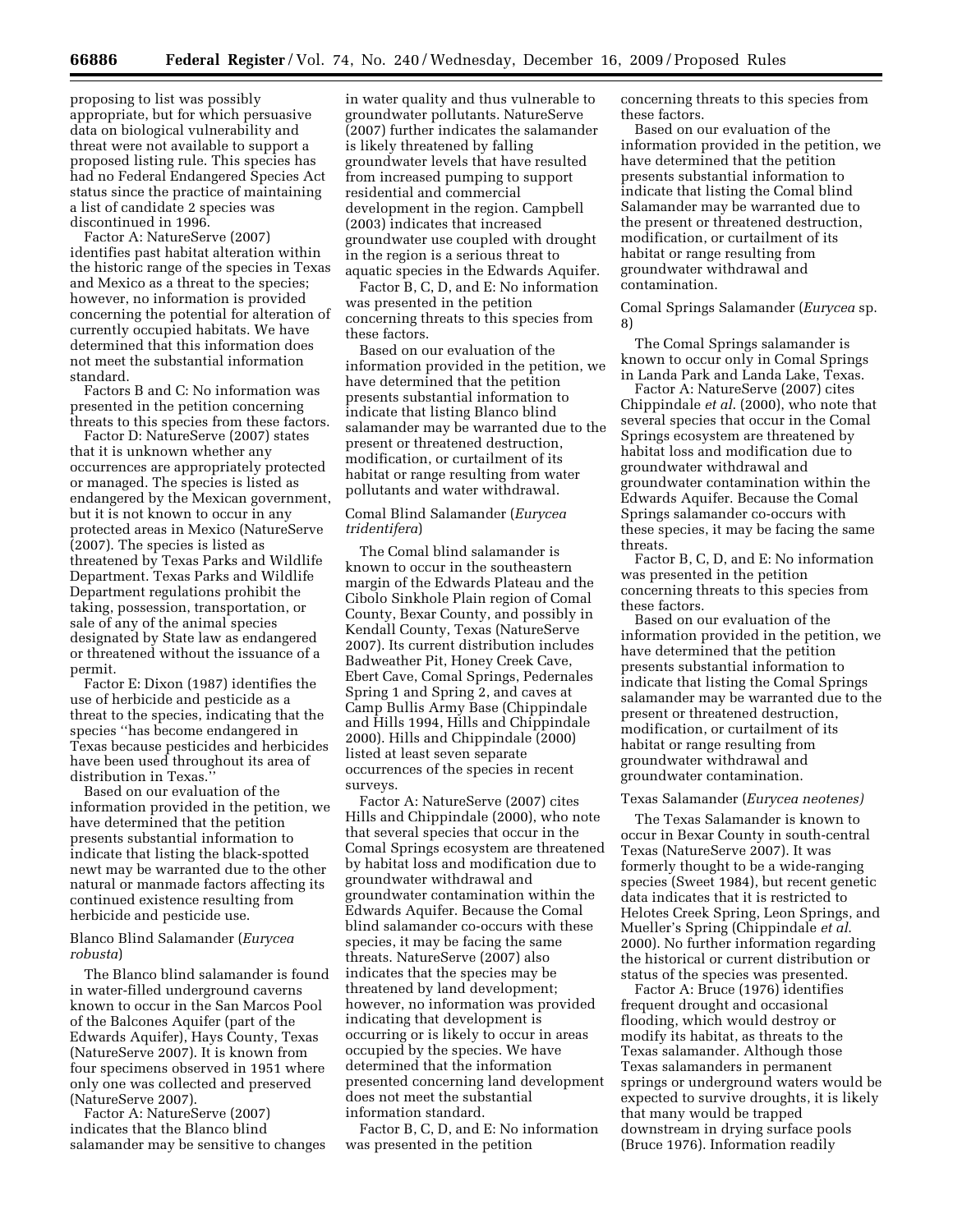available in our files confirms that droughts occur in this region of southcentral Texas (72 FR 71040, December 13, 2007).

Factor B: No information was presented in the petition concerning threats to this species from this factor.

Factor C: Bruce (1976) indicates that a high mortality rate in juvenile Texas salamanders may be due to high predation, but provides no information on the type of predation that may be occurring. We have determined that this information does not meet the substantial information standard.

Factors D and E: No information was presented in the petition concerning threats to this species from these factors.

Based on our evaluation of the information provided in the petition, we have determined that the petition presents substantial information to indicate that listing the Texas salamander may be warranted due to the present or threatened destruction, modification, or curtailment of its habitat or range resulting from drought.

#### **Fish**

Arkansas River Speckled Chub (*Macrhybopsis tetranema*)

The Arkansas River speckled chub is a fish known to occur in shallow channels of large, permanently flowing, sandy streams (NatureServe 2007). Historically, it occurred in the upper Arkansas River basin in Oklahoma, Kansas, Texas, New Mexico, and Colorado. It is currently known to be extant in two widely disjunct areas: the Ninnescah River and an associated portion of the Arkansas River in Kansas, and the South Canadian River between Ute and Meredith reservoirs in New Mexico and Texas (Eisenhour 1999; Luttrell *et al*. 1999).

Factor A: According to NatureServe (2007) and Luttrell *et al*. (1999), the Arkansas River speckled chub may be threatened by continuing river impoundments, water diversion projects, drought, and depletions of groundwater.

Factors B, C, and D: No information was presented in the petition concerning threats to this species from these factors.

Factors E: Reservoirs and dewatered river stretches may pose further threats to the species by creating barriers to movement and recolonization (Luttrell *et al*. 1999). According to NatureServe (2007) and Luttrell *et al*. (1999), the species has declined in Kansas and Arkansas due to dewatering of streams, and low-water dams and other obstructions, which may have fragmented habitat and blocked

upstream recolonization. NatureServe (2007) claims that pollution from oil, feedlots, and pesticides is probably also preventing upstream recolonization.

Based on our evaluation of the information provided in the petition, we have determined that the petition presents substantial information to indicate that listing the Arkansas River speckled chub may be warranted due to the present or threatened destruction, modification, or curtailment of its habitat or range resulting from water impoundment and diversion projects, and due to other natural or manmade factors affecting its continued existence resulting from restricted recolonization.

# Chihuahua Catfish (*Ictalurus* sp. 1)

The Chihuahua catfish historically occurred in the Rio Grande basin in New Mexico, Texas, and Mexico, and possibly the Rio San Fernando basin in Nuevo Leon and Tamaulipas, Mexico (Service 1994). According to Service (1994), the species trend is declining and may be extirpated in the United States. Anderson *et al*. (1995) indicate that catfishes in general show a pattern of reduced relative abundance in most Texas rivers. The Chihuahua catfish was formerly a candidate 2 species, a taxa for which information in our possession indicated that proposing to list was possibly appropriate, but for which persuasive data on biological vulnerability and threat were not available to support a proposed listing rule. This species has had no Federal Endangered Species Act status since the practice of maintaining a list of candidate 2 species was discontinued in 1996.

Factor A: Anderson *et al*. (1995) identify causes for changes in diversity of fishes in Texas, including dam construction, proliferation of exotic species, and increasing water demands; however, no information specific to this species is included. Information in Service (1994) supports the information presented in Anderson *et al*. (1995) and notes that the aquatic habitats of this catfish are threatened with pollution and dewatering, and that nonnative species threaten native fish fauna.

Factors B, C, D, and E: No information was presented in the petition concerning threats to this species from these factors.

Based on our evaluation of the information provided in the petition, we have determined that the petition presents substantial information to indicate that listing the Chihuahua catfish may be warranted due to the present or threatened destruction, modification, or curtailment of its habitat or range, resulting from

pollution, dewatering, and nonnative species.

# Nueces Shiner (*Cyprinella* sp. 2)

The Nueces shiner is a small fish known to occur in clear, cool headwater creeks of the Nueces River in Texas (Richardson and Gold 1995).

Factor A: Groundwater levels for much of south-central Texas have decreased substantially over the past decade, resulting in significantly reduced water flow in spring-fed rivers, including the Nueces River (Richardson and Gold 1995; NatureServe 2007). In addition, much of the land in the Nueces River basin is used for agriculture, and both improper grazing by livestock and possible stream pollution from pesticides and other chemicals may pose serious problems for the Nueces shiner (Richardson and Gold 1995; NatureServe 2007).

Factors B, C, D, and E: No information was presented in the petition concerning threats to this species from these factors.

Based on our evaluation of the information provided in the petition, we have determined that the petition presents substantial information to indicate that listing the Nueces shiner may be warranted due to the present or threatened destruction, modification, or curtailment of its habitat or range resulting from reduced water flow, improper grazing by livestock and pollution.

# Pecos Pupfish (*Cyprinodon pecosensis*)

The Pecos pupfish is known from a small range in the Pecos River drainage of New Mexico and Texas (NatureServe 2007). The historical range of the species includes the Pecos River from Bitter Lake National Wildlife Refuge and Bottomless Lakes State Park near Roswell, New Mexico, downstream approximately 650 km (404 mi) to the mouth of Independence Creek, Texas (Service 2000). The species was also found in gypsum sinkholes and saline springs at Bitter Lake National Wildlife Refuge; sinkholes and springs at Bottomless Lakes State Park; and in Salt Creek, Reeves County, Texas. As of 2000, the species was known to occur only in the upper reach of Salt Creek in Texas, in the Pecos River from north of Malaga upstream to Bitter Lake National Wildlife Refuge, Bottomless Lakes State Park, and the Bureau of Land Management (BLM) Overflow Wetlands Wildlife Habitat Area/Area of Critical Environmental Concern (Service 2000).

Factor A: Information presented in NatureServe (2007) and verified by Service (2000) indicates Pecos pupfish habitat may be threatened by alterations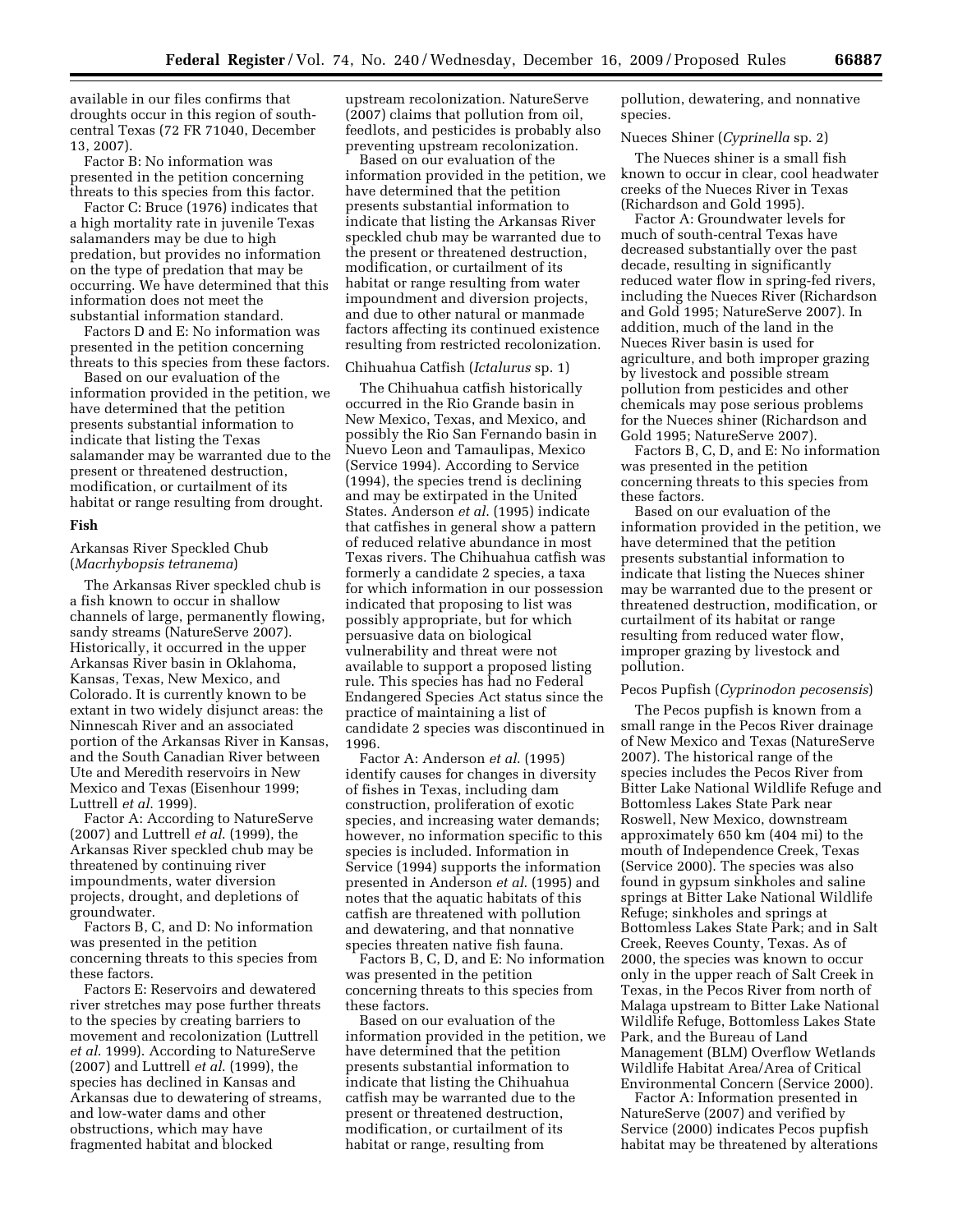of habitat, such as dewatering, channelization, and nonnatural flow regime, due to excessive groundwater pumping and dams on the Pecos River. Lower water tables may also eliminate water flow between sinkholes, isolating small populations. Oil spills from pipelines into Salt Creek, Texas, have occurred and accidental spills or leaks may represent an ongoing threat to water quality throughout its range.

Factor B and C: No information was presented in the petition concerning threats to this species from these factors.

Factor D: In 1999, the Texas Parks and Wildlife Department; New Mexico Department of Game and Fish (NMDGF); New Mexico Energy, Minerals, and Natural Resources Department; New Mexico Department of Agriculture; New Mexico Environmental Department; New Mexico Office of the State Engineer; BLM; and Service signed a conservation agreement for the Pecos pupfish. The purpose of the agreement was to secure and protect the Pecos pupfish within its occupied and historical range (Texas Parks and Wildlife Department *et al*. 1999); however, the agreement expired in 2004 and has not been renewed.

Factor E: The Pecos pupfish may be threatened by hybridization with the sheepshead minnow (*Cyprinodon variegatus*) (NatureServe 2007; Service 2000). The sheepshead minnow was apparently introduced into the Pecos River in Texas in the 1980s (Echelle and Connor 1989). Interbreeding with the Pecos pupfish lead to hybridization and swamping of the genetic material of the Pecos pupfish with that of the sheepshead minnow and Pecos pupfishsheepshead minnow hybrids. As of 1998, the sheepshead minnow had replaced the Pecos pupfish in about two-thirds of its former range.

Based on our evaluation of the information provided in the petition, we have determined that the petition presents substantial information to indicate that listing the Pecos pupfish may be warranted due to the present or threatened destruction, modification, or curtailment of its habitat or range as a result of water quality and quantity issues, and due to other natural or manmade factors affecting its continued existence as a result of hybridization with the sheepshead minnow.

#### Plateau Shiner (*Cyprinella lepida*)

The Plateau shiner is a small fish known to occur in a small range in the clear, cool spring-fed headwater creeks of the Frio and Sabinal Rivers in central Texas (Nueces River system). Survey efforts indicate that population sizes have decreased appreciably and suggest that the decline in abundance is particularly evident in the Sabinal River (Richandson and Gold 1995).

Factor A: The species' decline is believed to be associated with habitat alteration resulting from dewatering, improper grazing by livestock, and possible stream pollution from pesticides and other agricultural chemicals (Richardson and Gold 1995; NatureServe 2007).

Factors B, C, D, and E: No information was presented in the petition concerning threats to this species from these factors.

Based on our evaluation of the information provided in the petition, we have determined that the petition presents substantial information to indicate that listing the Plateau shiner may be warranted due to the present or threatened destruction, modification, or curtailment of its habitat or range resulting from dewatering, improper grazing by livestock, and possible stream pollution.

# San Felipe Gambusia (*Gambusia clarkhubbsi*)

The San Felipe gambusia is a fish known to occur in San Felipe Creek, Val Verde County, Texas. The species appears to prefer edge or quiet water habitat in close association to areas with significant spring flows (Garrett and Edwards 2003). On February 13, 2007, we published a 90–day finding in response to a petition to list the species as threatened or endangered under the Act. We found that the petition did not present substantial information that the species warranted listing at that time (72 FR 6703). However, we are re-evaluating the information we considered at that time and information presented in the current petition.

Factor A: San Felipe Creek is an urban stream that has been modified for bank stabilization, flood control, public access, road bridges, and diversion of irrigation water (Garrett and Edwards 2003). As a result, the San Felipe gambusia may be threatened by water quality problems including elevated nitrate, phosphate, and orthophosphate levels (Garrett and Edwards 2003).

Factors B, C, D, and E: No information was presented in the petition concerning threats to this species from these factors.

Based on our evaluation of the information provided in the petition, we have determined that the petition presents substantial information to indicate that listing the San Felipe gambusia may be warranted due to the present or threatened destruction, modification, or curtailment of its

habitat or range resulting from development and pollution.

Toothless Blindcat (*Trogloglanis pattersoni*)

The toothless blindcat is a catfish known to occur in five wells that penetrate the San Antonio Pool of the Edwards Aquifer in and near San Antonio, Bexar County, Texas (NatureServe 2007).

Factor A: Ono *et al*. (1983) identify decreasing water levels in the Edwards Aquifer and contamination from chemical pollution as threats to the toothless blindcat. The Edwards Aquifer supplies irrigation and drinking water to the area around San Antonio, Texas (Ono *et al*. 1983). Projected increases in the human population around San Antonio will likely result in an increase in water usage which would lower the water level in the aquifer to below the rainfall recharge zone (Ono *et al*. 1983). As such, the species may be vulnerable to pollution and depletion of the aquifer (Ono *et al*. 1983). In addition, Anderson *et al*. (1995) includes local habitat disturbances, such as the alteration of instream flow and eutrophication as threats to the species. Eutrophication is caused by an excess of nutrients, such as nitrogen and phosphorus, which stimulate excessive plant growth that results in the depletion of dissolved oxygen needed by the toothless blindcat.

Factor B, C, and D: No information was presented in the petition concerning threats to this species from these factors.

Factor E: Competition may be a threat due to the rapid increase of exotic species within the toothless blindcat's occupied habitat (Anderson *et al*. 1995).

Based on our evaluation of the information provided in the petition, we have determined that the petition presents substantial information to indicate that listing the toothless blindcat may be warranted due to the present or threatened destruction, modification, or curtailment of its habitat or range other natural or manmade factors affecting its continued existence resulting from water drawdown and pollution, or to other natural or manmade factors affecting its continued existence resulting from competition.

# White Sands Pupfish (*Cyprinodon tularosa*)

The White Sands pupfish occurs in Lincoln, Otero, and Sierra Counties, New Mexico (NatureServe 2007). The species is abundant where its habitat occurs in the Tularosa Basin within the White Sands Missile Range and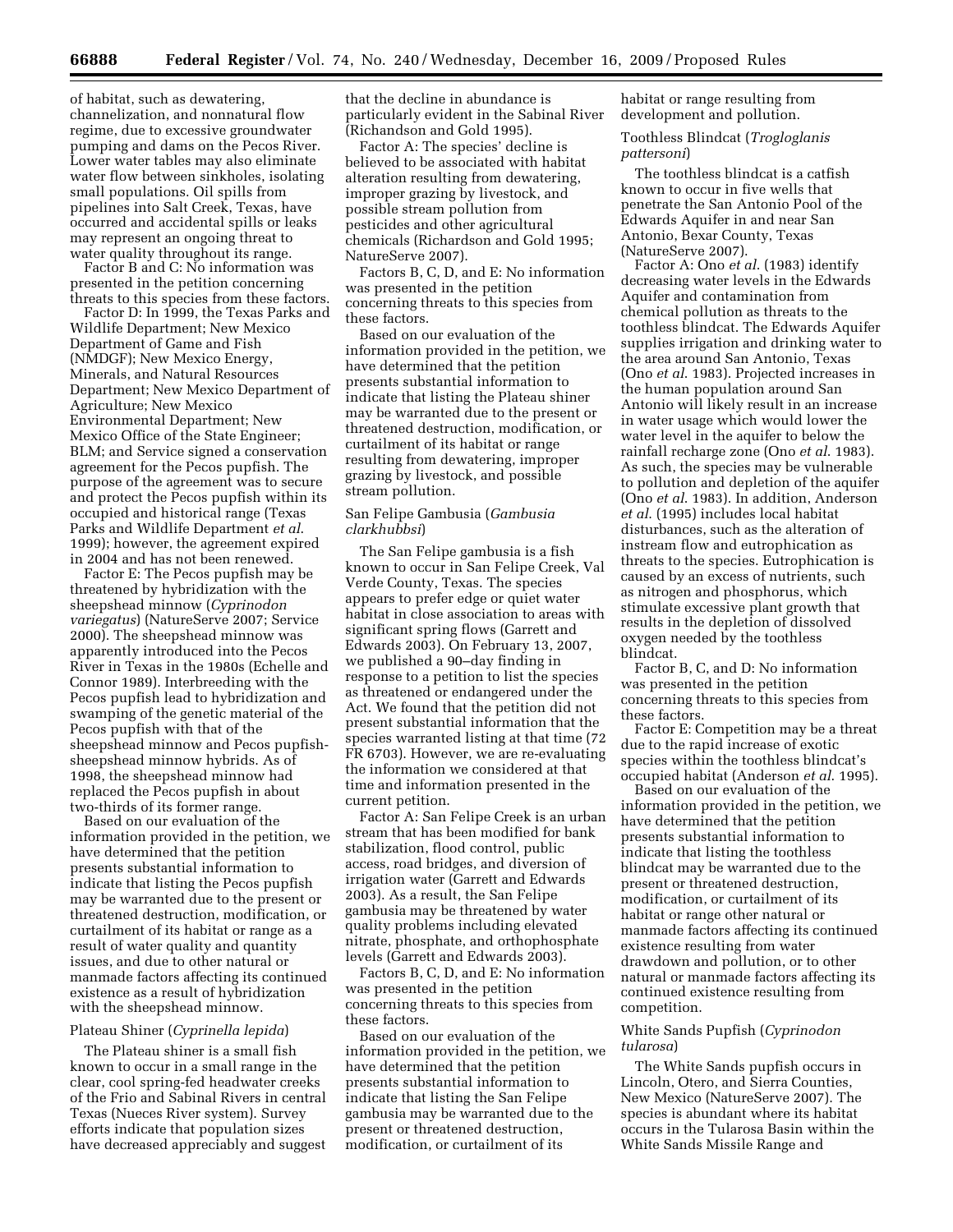Holloman Air Force Base, where the White Sands pupfish typically occurs in clear, shallow water over a variety of substrates, ranging from sand and gravel to silt and mud (NatureServe 2007, U.S. Army *et al*. 2006).

Factor A: NatureServe (2007) identifies habitat alteration as a threat to the White Sands pupfish. According to NatureServe (2007), feral horses degrade aquatic habitats; however, no further discussion was provided. We have no information that feral horses occur in that portion of the Tularosa Basin; however, information in our files indicates that oryx (*Oryx gazelle*), an exotic African ungulate, occurs and breeds year long in the area (Rowley 2001). NatureServe (2007) states that missile impact in pupfish habitat may affect or eliminate a population. We have information in our files that missile firing activity occurs in the area (U.S. Army *et al*. 2006). According to NatureServe (2007), surface water withdrawal is prohibited, but military activities, such as road construction, may require the use of groundwater, which may affect the quality of aquatic habitats. NatureServe (2007) states that introduced salt cedar (*Tamarix* spp.) has spread throughout the area occupied by the pupfish and may affect water levels or suitability of pupfish habitat. NatureServe (2007) states that the use of off-road vehicles by recreationalists or for military activities is a threat to the species; however, no further discussion is provided.

Factors B and C: No information was presented in the petition concerning threats to this species from these factors.

Factor D: The White Sands pupfish is managed under the implementation of a management plan jointly administered by NMDGF, the Service, the U.S. National Park Service, Holloman Air Force Base, and White Sands Missile Range (NatureServe 2007). We do not have information on the effectiveness of the implementation of this management plan; however, we will evaluate it more thoroughly during our status review for the species.

Factor E: No information was presented in the petition concerning threats to this species from this factor.

Based on our evaluation of the information provided in the petition, we have determined that the petition presents substantial information to indicate that listing the White Sands pupfish may be warranted, resulting from an exotic ungulate, missile-firing activity, water withdrawal, and the introduced plant salt cedar.

# Widemouth Blindcat (*Satan eurystomus*)

The widemouth blindcat is a catfish known to occur in five artesian wells penetrating the San Antonio Pool of the Edwards Aquifer in and near San Antonio, Bexar County, Texas (NatureServe 2007).

Factor A: Ono *et al*. (1983) identify decreasing water levels in the Edwards Aquifer and contamination from chemical pollution as threats to the toothless blindcat. The Edwards Aquifer supplies irrigation and drinking water to the area around San Antonio, Texas (Ono *et al*. 1983). Projected increases in the human population around San Antonio will likely result in an increase in water usage which would lower the water level in the aquifer to below the rainfall recharge zone (Ono *et al*. 1983). In addition, Anderson *et al*. (1995) includes local habitat disturbances, such as the alteration of instream flow and eutrophication as threats to the species. Eutrophication is caused by an excess of nutrients, such as nitrogen and phosphorus, which stimulate excessive plant growth that results in the depletion of dissolved oxygen needed by the toothless blindcat.

As such, the species may be vulnerable to pollution and depletion of the aquifer (Ono *et al*. 1983). In addition, Anderson *et al*. (1995) includes local habitat disturbances, such as the alteration of instream flow and eutrophication, as being threats to the species.

Factors B, C, and D: No information was presented in the petition concerning threats to this species from these factors.

Factor E: Competition may be a threat due to the rapid increase of exotic species within the widemouth blindcat's occupied habitat (Anderson *et al*. 1995).

Based on our evaluation of the information provided in the petition, we have determined that the petition presents substantial information to indicate that listing the widemouth blindcat may be warranted due to the present or threatened destruction, modification, or curtailment of its habitat or range other natural or manmade factors affecting its continued existence resulting from water drawdown and pollution, or to other natural or manmade factors affecting its continued existence resulting from competition.

#### **Clams**

# Louisiana Pigtoe (*Pleurobema riddellii*)

The Louisiana pigtoe is a freshwater mussel historically known to occur as

far west as the San Jacinto and Trinity Rivers, Texas, eastward through the Neches and Sabine systems into the Red River and Bayou Pierre of north central Louisiana (Howells *et al*. 1996, 1997). We have information in our files that in an extensive survey for mussels throughout Texas, Howells (2006) found the species at only two sites in eastern Texas and concluded that it has declined in Texas in recent decades.

Factor A: NatureServe (2007) indicates that general human modification of the area, including timber cutting, gravel and sand removal, is impacting mussel species within the region. The Louisiana Department of Wildlife and Fisheries (2007) identifies loss of habitat as a result of siltation and impoundments, and stream pollution as threats to the species in that state. Additional threats likely to affect the species in Texas are poor land and water management practices resulting in the loss of mussel habitat (Howells *et al*. 1997) and improper flow control from an upstream dam in the Neches River (Howells 2006).

Factor B: Turgeon *et al*. (1998) identify overharvesting as a threat to mussel species in general; however, no information specific to this species was presented.

Factors C and D: No information was presented in the petition concerning threats to this species from these factors.

Factor E: Turgeon *et al*. (1998) identify contamination by viruses, bacteria, harmful algal blooms, and toxic chemicals as threats to shellfish; however, no information specific to the Louisiana pigtoe was provided. Turgeon *et al*. (1998) also identify competition from introduced species as a threat to mollusk species in general; however, no information specific to the Louisiana pigtoe was provided.

Based on our evaluation of the information provided in the petition, we have determined that the petition presents substantial information to indicate that listing the Louisiana pigtoe may be warranted due to the present or threatened destruction, modification, or curtailment of its habitat or range resulting from general human modification of the water and adjacent land, siltation, impoundments, and water pollution.

# Sangre de Cristo Peaclam (*Pisidium sanguinichristi*)

The Sangre de Cristo peaclam is a small freshwater clam known to occur in Middle Fork Lake, Taos County, New Mexico (NMDGF 2008). It is found in mud along emergent grasses in sheltered embankments and rocky substrates. NMDGF (2008) cites Taylor (1987), who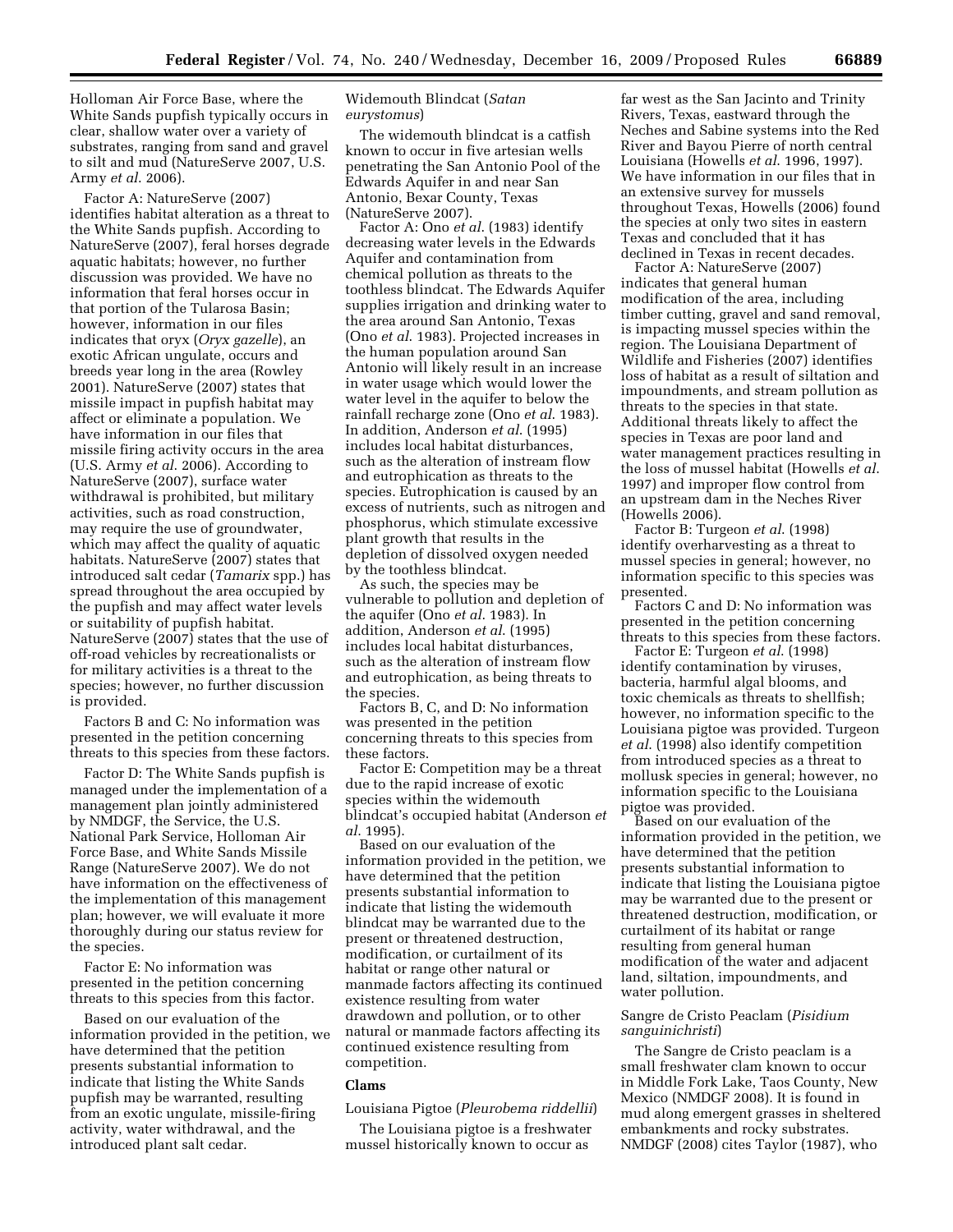suggested the clam may occur in other portions of the southern Rocky Mountains, but his surveys and those initiated by NMDGF in the mid-1990s have failed to find additional occurrences of the clam. We were petitioned to list the Sangre de Cristo peaclam in 1985 by NMDGF. In 1987, we published a finding on the petition indicating that the petitioned action was warranted, but precluded by work on higher priority listings (July 1, 1987; 52 FR 24485). In 1991, we classified this species as a candidate 2, a taxon for which information in our possession indicated that proposing to list was possibly appropriate, but for which persuasive data on biological vulnerability and threat were not available to support a proposed listing rule. On December 5, 1996, we published a rule that discontinued the practice of keeping a list of category 2 candidate species (61 FR 64481), and the Sangre de Cristo peaclam was no longer considered a candidate species.

Factor A: NatureServe (2007) indicates that threats to the clam may include mining, water pollution from fish and forest fire management, and dewatering due to population growth. NMDGF (2008) supports the assertions of NatureServe (2007) in noting that runoff from placer mining and water pollution from fish and forest fire management may threaten the species, but does not speak to the threat of dewatering. NatureServe (2007) provides no discussion indicating whether dewatering due to population growth is occurring in occupied habitats. We do not consider the information presented concerning dewatering to meet the substantial information standard.

Factor B: Turgeon *et al*. (1998) identify overharvesting as a threat to mussel species in general; however, no information specific to this species was presented.

Factor C: No information was presented in the petition concerning threats to this species from this factor.

Factor D: NMDGF (2008) indicates that a conservation assessment plan for this species between the Service, U.S. Forest Service, and NMDGF was formalized in 1996. According to NMDGF (2008), the plan ''calls for multi-agency research and management efforts direct at protection of the species.'' We do not have information on the effectiveness of the implementation of this plan; however, we will evaluate it more thoroughly during our status review for the species.

Factor E: Turgeon *et al*. (1998) identify contamination by viruses, bacteria, harmful algal blooms, and toxic chemicals as threats to shellfish; however, no information specific to the Sangre de Cristo peaclam was provided. Turgeon *et al*. (1998) also identify competition from introduced species as a threat to mollusk species in general; however, no information specific to the Sangre de Cristo peaclam was provided.

Based on our evaluation of the information provided in the petition, we have determined that the petition presents substantial information to indicate that listing the Sangre de Cristo peaclam may be warranted due to the present or threatened destruction, modification, or curtailment of its habitat or range resulting from water pollution.

# Southern Purple Lilliput (*Toxolasma corvunculus*)

The southern purple lilliput is a small freshwater mussel reported from Swamp Creek, Whitfield County, Georgia; Village Creek, Jefferson County, Alabama; the Sipsey Fork and Cahaba River in Alabama, and historically from Lake Ashby, Volusia County, Florida (NatureServe 2007). Current information in our files indicates that it may remain in four locations: the Sipsey Fork, Little Cahaba River, two tributaries to the Middle Coosa River, and a site in the Tallapoosa drainage, all within the Mobile River basin of Georgia and Alabama (J. Powell 2009, pers. comm.). According to NatureServe (2007), Isely reported it in 1924 from Cherokee County, Oklahoma, but records remain unconfirmed, and Branson (1982; 1983; 1984) does not include this species in the mussel fauna of Oklahoma. This species is known to inhabit the same tributaries of the Coosa River in which the Georgia pigtoe mussel, interrupted rocksnail, and rough hornsnail have recently been proposed as endangered with critical habitat (74 FR 31114, June 29, 2009).

Factor A: Hurd (1974) indicates that habitat degradation as a result of human activities, such as creation of hydroelectric and other impoundments, and contamination with sewerage, insecticides, and other chemicals, threatens the species. Dams eliminate or reduce river flow within impounded areas, cause sediment deposition, alter water temperature and dissolved oxygen levels, change downstream water flow and quality, affect normal flood patterns, and block upstream and downstream movement of species (74 FR 31114). McGregor *et al*. (2000) also indicates that poor water quality in the Cahaba River from high nutrient inputs may threaten the species there.

Factor B: Turgeon *et al*. (1998) identify overharvesting as a threat to mussel species in general; however, no information specific to this species was presented.

Factors C and D: No information was presented in the petition concerning threats to this species from these factors.

Factor E: Turgeon *et al*. (1998) identify contamination by viruses, bacteria, harmful algal blooms, and toxic chemicals as threats to shellfish; however, no information specific to the southern purple liliput was provided. Turgeon *et al*. (1998) also identify competition from introduced species as a threat to mollusk species in general; however, no information specific to the southern purple liliput was provided.

Based on our evaluation of the information provided in the petition and our files, we have determined that the petition presents substantial information to indicate that listing the southern purple lilliput may be warranted due to the present or threatened destruction, modification, or curtailment of its habitat or range resulting from impoundments and poor water quality.

# Triangle Pigtoe (*Fusconaia lananensis*)

The triangle pigtoe is a freshwater mussel known to occur in the Neches and San Jacinto Rivers and Village Creek in three counties in eastern Texas (Howells *et al*. 1996, NatureServe 2007). It is known from collections at 45 sites on the Neches River and 13 on the San Jacinto River (Howells *et al*. 1997). It is believed to be extirpated from all but one tributary to the Neches River and possibly extirpated from the San Jacinto River (Howells *et al*. 1997). This species' habitat primarily consists of mixed mud, sand, and fine gravel in small rivers (Howells *et al*. 1996).

Factor A: According to NatureServe (2007) and Howells *et al*. (1997), sand deposition from environmental disturbances to the San Jacinto River has caused either the depletion or extirpation of the species in that river. Howells *et al*. (1997) indicate that the population declines are likely due to poor land and water management practices that have resulted in the loss of mussel habitat.

Factor B: Turgeon *et al*. (1998) identify overharvesting as a threat to mussel species in general; however, no information specific to this species was presented.

Factors C and D: No information was presented in the petition concerning threats to this species from these factors.

Factor E: Turgeon *et al*. (1998) identify contamination by viruses, bacteria, harmful algal blooms, and toxic chemicals as threats to shellfish; however, no information specific to the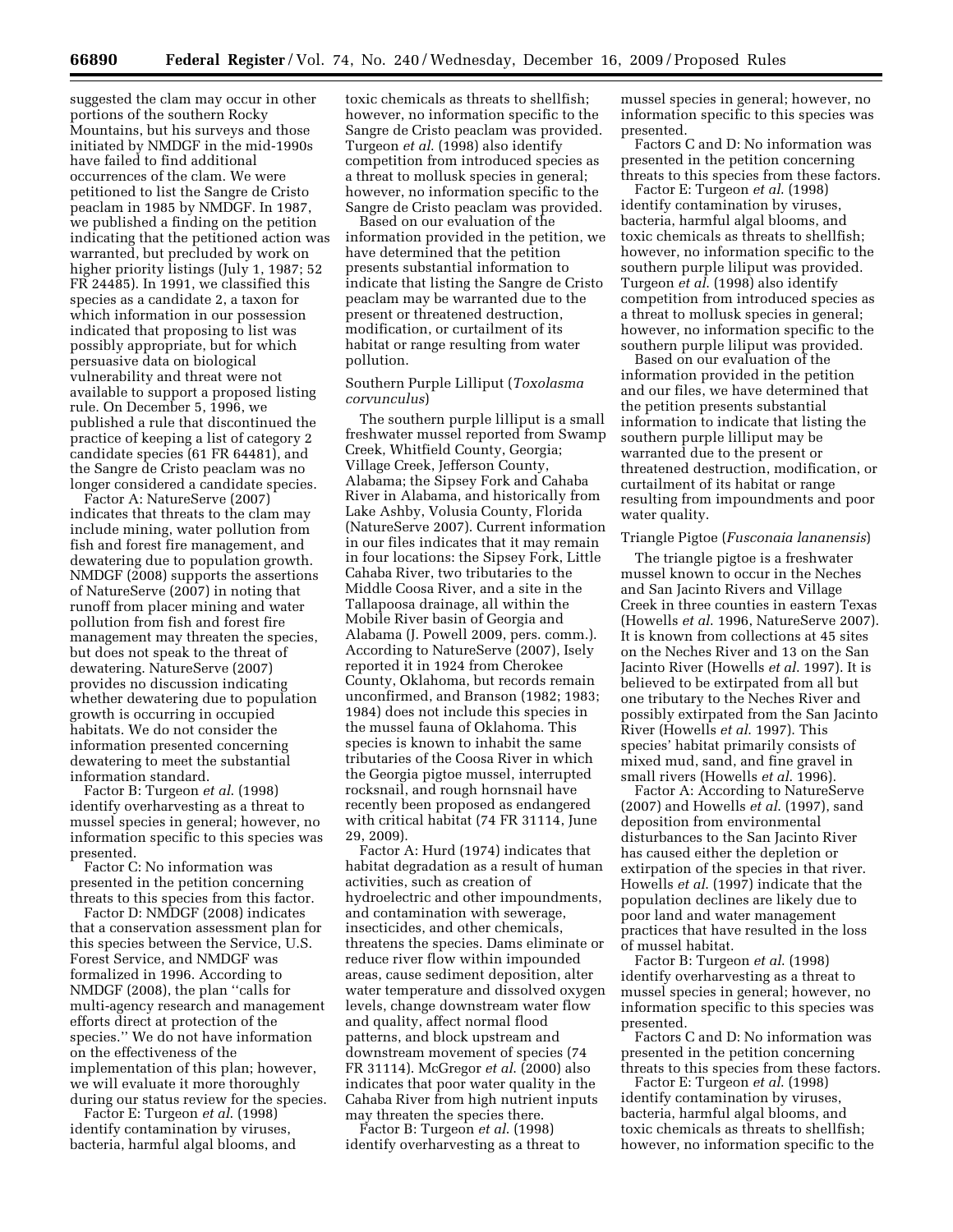triangle pigtoe was provided. Turgeon *et al*. (1998) also identify competition from introduced species as a threat to mollusk species in general; however, no information specific to the triangle pigtoe was provided.

Based on our evaluation of the information provided in the petition, we have determined that the petition presents substantial information to indicate that listing the triangle pigtoe may be warranted due to the present or threatened destruction, modification, or curtailment of its habitat or range resulting from sand deposition, and poor land and water management practices.

# **Snails**

#### Bylas Springsnail (*Pyrgulopsis arizonae*)

The Bylas springsnail is a small freshwater snail known to occur in three springs on the north bank of the Gila River between Bylas and Pima in Graham County, southeastern Arizona (AGFD 2003). According to AGFD (2003), the Bylas springsnail occurs in springs that are mildly thermal, ranging from 26 to 32 degrees Celsius (79 to 90 degrees Fahrenheit). The most abundant submergent vegetation is *Chara* spp., and species of sedges and *Distichlis*  (saltgrass) grow along the margins of the springs. The species is most abundant on dead wood, gravel, and pebbles (AGFD 2003). The Bylas springsnail was formerly a candidate 2 species, a taxon for which information in our possession indicated that proposing to list was possibly appropriate, but for which persuasive data on biological vulnerability and threat were not available to support a proposed listing rule. This species has had no Federal Endangered Species Act status since the practice of maintaining a list of candidate 2 species was discontinued in 1996.

Factor A: According to AGFD (2003), the snail is threatened by water development, including pond construction, and habitat degradation due to livestock grazing. AGFD (2003) recommends fencing of the springs to protect them from the effects of grazing.

Factor B, C, and D: No information was presented in the petition concerning threats to this species from these factors.

Factor E: According to AGFD (2003), the species is threatened by its restricted geographic distribution with associated potential for extinction due to chance events. In the absence of information identifying other threats to the species and linking those threats to the restricted geographic distribution of the

species, we do not consider restricted geographic distribution to be a threat.

Based on our evaluation of the information provided in the petition, we have determined that the petition presents substantial information to indicate that listing the Bylas springsnail may be warranted due to the present or threatened destruction, modification, or curtailment of its habitat or range resulting from water modification and livestock grazing.

# Cook's Peak Woodlandsnail (*Ashmunella macromphaia*)

The Cook's Peak woodlandsnail is known to occur on two rock slides, 400 m (1,312 ft) apart, on Cooke's Peak in Luna County, New Mexico, and in a single isolated population located in OK Canyon in Carson National Forest, northern New Mexico (Lang 2000). According to NMDGF (2008), the snails occupy the edges of the talus, where they occur under rocks, soil, and debris. The snail also uses the vegetation surrounding the talus such as oaks (*Quercus* sp.), which provide food and shelter for the species (NMDGF 2008). Fossil shells were found at the base of Cooke's Peak (Metcalf and Smartt 1997) indicating that the species likely occupied more of the mountain. The Cook's Peak woodlandsnail was formerly a candidate 2 species, a taxon for which information in our possession indicated that proposing to list was possibly appropriate, but for which persuasive data on biological vulnerability and threat were not available to support a proposed listing rule. This species has had no Federal Endangered Species Act status since the practice of maintaining a list of candidate 2 species was discontinued in 1996.

Factor A: NatureServe (2007) indicates this species may be threatened by mining activities and wildfire. According to NMDGF (2008), natural perturbations of its habitat such as fire and rockslides, and mining (surface and underground) represent the primary threats to the species. NatureServe (2007) further notes that the mountain occupied by the species is grazed by cattle, but that the rocky slopes occupied by the woodlandsnail are not favored by cattle. Lang (2000) documented grazing at the type locality for this species and notes that although cattle likely don't graze the rocky slopes, intense grazing of the woody vegetation surrounding the rocky slope can potentially decrease leaf litter available as food for snails. To this end, Lang (2000) recommends exclusion of grazing from these areas.

Factors B, C, and D: No information was presented in the petition concerning threats to this species from these factors.

Factor E: Climate change may be a threat, based on fossil evidence that the range has contracted to higher elevations of the mountain occupied by the species (Metcalf and Smartt 1997). Its declining trend is estimated to be 10 to 30 percent due to its range contraction attributed to drying of the climate in the past ten thousand or more years (Metcalf and Smartt 1997), which suggests that the range may continue to contract with continued warming of the climate.

Based on our evaluation of the information provided in the petition, we have determined that the petition presents substantial information to indicate that listing the Cook's Peak woodlandsnail may be warranted due to the present or threatened destruction, modification, or curtailment of its habitat or range, resulting from fire, rockslides, and mining, and to other natural manmade factors affecting its continued existence resulting from climate change.

### Dona Ana Tallussnail (*Sonorella todseni*)

The Dona Ana tallussnail is known to be restricted to the Dona Ana Mountains, a small mountain range in Dona Ana County, New Mexico (Metcalf and Smartt 1997). According to NatureServe (2007), the known population size is small, estimated at less than 1,000 individuals. Although Sullivan (1997) estimated the occupied range to be 0.4 ha (1.0 ac), Lang (2000) found it at a few additional sites in the mountain range. The Dona Ana tallussnail was formerly a candidate 2 species, a taxon for which information in our possession indicated that proposing to list was possibly appropriate, but for which persuasive data on biological vulnerability and threat were not available to support a proposed listing rule. This species has had no Federal Endangered Species Act status since the practice of maintaining a list of candidate 2 species was discontinued in 1996.

Factors A: NatureServe (2007) stated that the mountain does not appear to have recreational values that would threaten the species. NatureServe (2007) further notes ''whether mining is a threat needs to be determined.'' Lang (2000) indicates extant populations are highly vulnerable to any forms of soil disturbance, including foot traffic by human or cattle, or mining activities, but does not indicate whether these activities are occurring or are likely to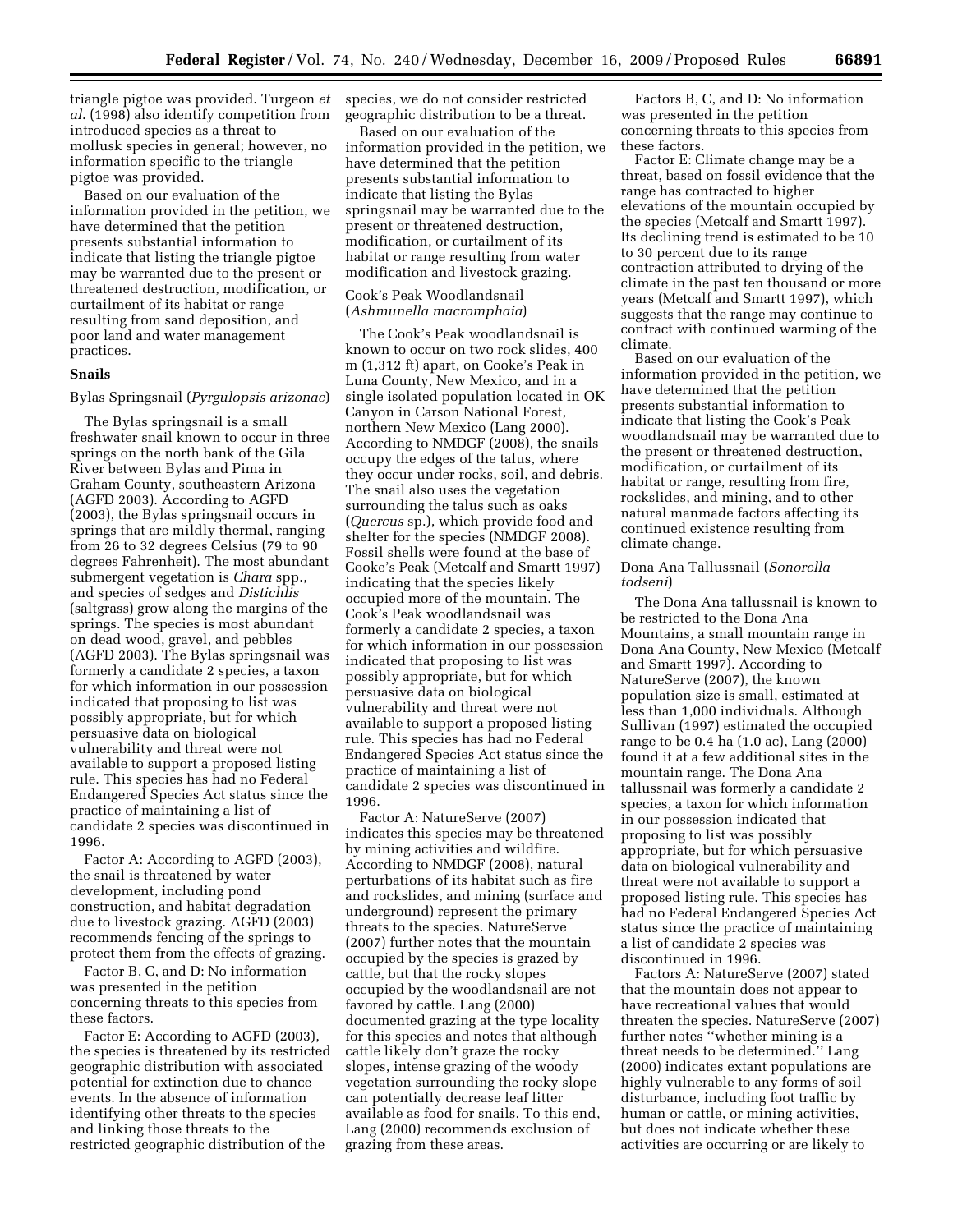occur in tallussnail habitats. We do not consider the information provided in NatureServe (2007) and Lang (2000) to be meet the substantial information standard.

Factors B and C: No information was presented in the petition concerning threats to this species from these factors.

Factor D: NatureServe (2007) indicates this species is listed by the State of New Mexico as an endangered species, which prohibits collection without a permit; however, overcollection was not identified as a threat under Factor B above. Additionally, NatureServe (2007) notes that a portion of the range of the species occurs on BLM lands in an Area of Critical Concern, although they note that the adequacy of protection due to this designation needs to be reviewed further. We have determined that this information does not meet the substantial information standard.

Factor E: NatureServe (2007) claims that restricted range and low numbers of occurrences of this species are a threat. In the absence of information identifying other threats to the species and linking those threats to the restricted range and rarity of the species, we do not consider restricted range or rarity to be a threat. Old shells found at the base of the small occupied mountain beyond the currently occupied sites (NatureServe 2007) suggest that the range of the species has contracted over time. Sullivan (1997) indicates that range contraction is attributed to drying of the climate in the past 10 thousand years and suggests that the range will continue to contract with continued warming of the climate.

Based on our evaluation of the information provided in the petition, we have determined that the petition presents substantial information to indicate that listing the Dona Ana tallussnail may be warranted due to other natural or manmade factors affecting its continued existence resulting from climate change.

# Gila Tryonia (*Tryonia gilae*)

The Gila tryonia is a freshwater snail known to occur in springs on the north side of the Gila River between Bylas and Pima in Graham County, Arizona (NatureServe 2007). The species can be found on dead wood, leaves, or stones in spring or springbrooks (Taylor 1987). Its habitat consists of spring sources that are all mildly thermal, ranging from 26 to 32 degrees Celsius (79 to 90 degrees Fahrenheit) (AGFD 2003). The most abundant submergent vegetation is *Chara* spp., and species of sedges and *Distichlis* (saltgrass) grow along the margins of the springs. The Gila tryonia

was formerly a candidate 2 species, a taxon for which information in our possession indicated that proposing to list was possibly appropriate, but for which persuasive data on biological vulnerability and threat were not available to support a proposed listing rule. This species has had no Federal Endangered Species Act status since the practice of maintaining a list of candidate 2 species was discontinued in 1996.

Factor A: According to AGFD (2003), the species is threatened by groundwater depletion and reduction of spring flows. AGFD (2003) further indicates that protection of spring sources is a needed management activity.

Factor B, C, and D: No information was presented in the petition concerning threats to this species from these factors.

Factor E: According to AGFD (2003), the species' restricted geographic distribution makes it vulnerable to extinction due to chance events. In the absence of information identifying other threats to the species and linking those threats to the restricted geographic distribution of the species, we do not consider restricted geographic distribution to be a threat.

Based on our evaluation of the information provided in the petition, we have determined that the petition presents substantial information to indicate that listing the Gila tryonia may be warranted due to the present or threatened destruction, modification, or curtailment of its habitat or range, resulting from groundwater depletion and reduction of spring flows.

# Grand Wash Springsnail (*Pyrgulopsis bacchus*)

The Grand Wash springsnail is a small freshwater snail known to occur in Grapevine, Whisky, and Tassi springs within the Grand Wash trough, Mohave County, northwestern Arizona (AGFD 2001). Empty shells suspected to be the Grand Wash springsnail were collected from the southern end of the Virgin Mountains, Clark County, southeastern Nevada (AGFD 2001). Where they occur, the snail may be very abundant, in the tens of thousands, with as many as 30 to 50 snails being found on a single submerged cottonwood leaf (AGFD 2001). The Grand Wash springsnail was formerly a candidate 2 species, a taxon for which information in our possession indicated that proposing to list was possibly appropriate, but for which persuasive data on biological vulnerability and threat were not available to support a proposed listing rule. This species has had no Federal

Endangered Species Act status since the practice of maintaining a list of candidate 2 species was discontinued in 1996.

Factor A: According to the AGFD (2001), threats to the snail include groundwater depletion, subsequent loss of spring flows, and habitat degradation due to livestock use. Grapevine and Whiskey springs are fenced to prevent access by livestock, but Tassi Springs is not fenced, and livestock can access the spring complex. We also have information in our files that ungulate grazing causes degradation of spring habitats in Arizona (Service 2008c). AGFD (2001) further indicates that fencing of habitats is a needed management activity.

Factor B, C, D, and E: No information was presented in the petition concerning threats to this species from these factors.

Based on our evaluation of the information provided in the petition, we have determined that the petition presents substantial information to indicate that listing the Grand Wash springsnail may be warranted due to the present or threatened destruction, modification, or curtailment of its habitat or range, resulting from groundwater depletion, loss of spring flows, and livestock use.

Huachuca Woodlandsnail (*Ashmunella levettei)* 

The Huachuca woodlandsnail is known to occur in Arizona and New Mexico (NatureServe 2007). No further information regarding the historical or current distribution or status of the species was presented.

Factors A, B, C, and D: No information was presented in the petition concerning threats to this species from these factors.

Factor E: Fairbanks and Miller (1983) documented inbreeding and the subsequent loss of heterozygosity (a measure of genetic diversity) in several populations of Huachuca woodlandsnail. We are aware that inbreeding can act as a stressor in small populations.

Based on our evaluation of the information provided in the petition, we have determined that the petition presents substantial information to indicate that listing the Huachuca woodlandsnail may be warranted due to other natural or manmade factors affecting its continued existence resulting from inbreeding.

# Kingman Springsnail (*Pyrgulopsis conica)*

The Kingman springsnail is known to occur in the Burns, Dripping, and Cool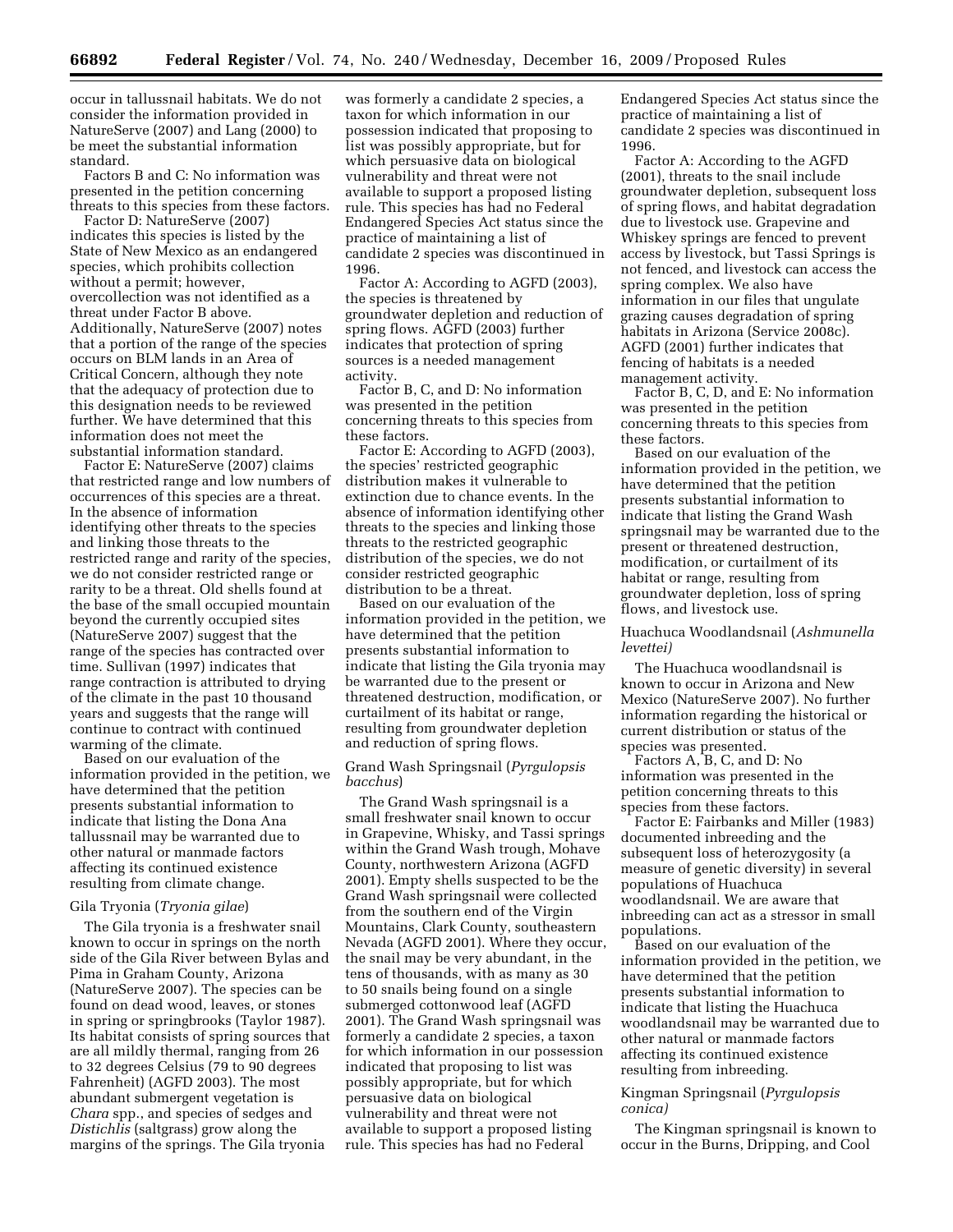springs in the Black Mountains near Kingman, Mohave County, Arizona. The species is a gill breather and, therefore, requires perennially flowing water (AGFD 2003). Springsnails in the genus *Pyrgulopsis* are generally found on rock or aquatic plants in moderate current.

Factor A: According to AGFD (2003), the species is threatened by groundwater depletion and reduction of spring flows. AGFD (2003) also states that development is a threat to the species. AGFD (2003) further indicates that protection of the remaining known spring sources is a needed management activity.

Factor B, C, and D: No information was presented in the petition concerning threats to this species from these factors.

Factor E: According to AGFD (2003), the species' restricted geographic distribution makes it vulnerable to extinction due to chance events. In the absence of information identifying other threats to the species and linking those threats to the restricted geographic distribution of the species, we do not consider restricted geographic distribution to be a threat.

Based on our evaluation of the information provided in the petition and in our files, we have determined that the petition presents substantial information to indicate that listing the Kingman springsnail may be warranted due to the present or threatened destruction, modification, or curtailment of its habitat or range resulting from groundwater depletion with loss of spring flow and human development.

Mimic Cavesnail (*Phreatodrobia imitata)* 

The mimic cavesnail is known from two wells penetrating the Edwards Aquifer, Texas (NatureServe 2007).

Factor A: Several species that occur in the Edwards Aquifer are known to be facing the threats of loss of habitat due to groundwater withdrawal and groundwater contamination (Service 1996). Because the mimic cavesnail cooccurs with these species, it may be facing the same threats.

Factors B, C, D, and E: No information was presented in the petition concerning threats to this species from these factors.

Based on our evaluation of the information provided in the petition, we have determined that the petition presents substantial information to indicate that listing the mimic cavesnail may be warranted due to the present or threatened destruction, modification, or curtailment of its habitat or range resulting from resulting from

groundwater withdrawal and groundwater contamination.

Mineral Creek Mountainsnail (*Oreohelix pilsbryi*)

The Mineral Creek mountainsnail is a snail known to occur in a small limestone outcrop in the Black Range mountains of Sierra County, New Mexico (NatureServe 2007; Metcalf and Smartt 1997; Lang 2000). The species can be found in moist limestone crevices and in soil and leaf litter beneath limestone rocks. The occupied patches within the outcrop may total less than 0.4 ha (1 ac). Fossil shells are common throughout much of the outcrop, indicating a larger historic range (NatureServe 2007). The site is on the Gila National Forest (NatureServe 2007).

Factor A: According to NatureServe (2007), threats may include natural disturbances, such as fire and rock slides. Lang (2000) indicates the species is highly vulnerable to any form of soil disturbance or mining activity. NatureServe (2007) further indicates that the area is grazed by livestock, but the snail inhabits rocky areas that are not favored by livestock.

Factor B: According to NatureServe (2007) the site is remote and not easily accessed and does not appear to have recreation values that would threaten the species with overutilization for recreational purposes.

Factor C: No information was presented in the petition concerning threats to this species from this factor.

Factor D: According to NatureServe (2007), the species is listed by the State as endangered, which protects individuals from collection without a permit, but does not protect its habitat. The site is in the Gila National Forest, which must issue permits for mining or other activities that could impact the species.

Factor E: According to NatureServe (2007), the species may be threatened by its narrow range and low number of occurrences. In the absence of information identifying other threats to the species and linking those threats to the limited range of the species, we do not consider limited range to be a threat. NatureServe (2007) also notes that climate change may be a threat, based on fossil evidence that the range has contracted within the limestone outcrop occupied by the species; however, no supporting information was presented that allows us to verify these claims. We have determined that this information does not meet the substantial information standard.

Based on our evaluation of the information provided in the petition, we have determined that the petition presents substantial information to indicate that listing the Mineral Creek mountainsnail may be warranted due to the present or threatened destruction, modification, or curtailment of its habitat or range resulting from habitat disturbance.

#### Pecos Springsnail (*Pyrgulopsis pecosensis*)

The Pecos springsnail is known to occur in southeastern New Mexico (Taylor 1987). This snail is known only from Blue and Castle springs (Eddy County), which are key habitat areas in the State (NMDGF 2008). The historic range of the Pecos springsnail includes areas in New Mexico, but is not found beyond the State's borders (NMDGF 2008). The species is an aquatic, gilled species found along edges of streams in mud and pebble substrate (NMDGF 2008). At Blue Springs, the species is most common at the spring source. The stream supports dense masses of *Chara*  spp. with an abundance of emergent and riparian plants including *Salix* spp. (willows), *Cladium jamaicense*  (sawgrass), cattails, and watercress (NMDGF 2008). Flows in this spring are substantial, and the water quality is excellent (NMDGF 2008). At Castle Springs, habitat is smaller and lower in water quality due primarily to lower flows and more frequent flood-scouring of the arroyo into which the spring issues (NMDGF 2008).

Factor A: NMDGF (2008) indicates that a significant threat to the Pecos springsnail is dewatering, which results from diversion, drought, and underground pumping in the area. Additional threats may include loss or alteration of habitat due to pollution from oil and gas exploration and production in the vicinity. According to NMDGF (2008), the problem of floodscouring is present at both Blue and Castle springs due to improper rangemanagement and the disturbance of surface soils.

Factor B, C, D, and E: No information was presented in the petition concerning threats to this species from these factors.

Based on our evaluation of the information provided in the petition, we have determined that the petition presents substantial information to indicate that listing the Pecos springsnail may be warranted due to the present or threatened destruction, modification, or curtailment of its habitat or range resulting from dewatering, pollution, and flood scouring.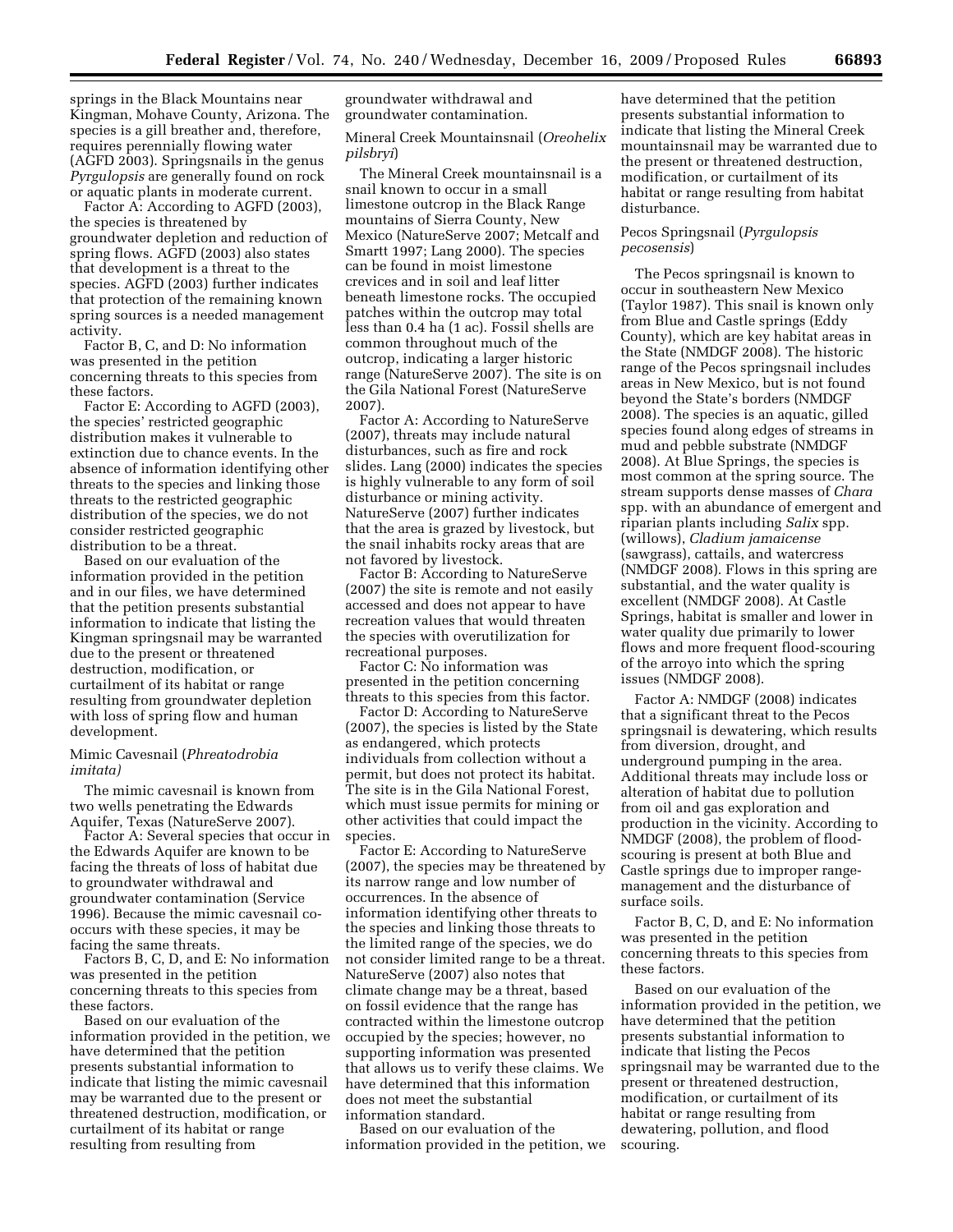Pinaleno Talussnail (*Sonorella grahamensis*)

The Pinaleno talussnail is a land snail found in rockslides from the northeast slope of Mount Graham south to the vicinity of Arcadia Campground in the Pinaleno Mountains, Graham County, Arizona (AGFD 2003). The Pinaleno talussnail was formerly a candidate 2 species, a taxon for which information in our possession indicated that proposing to list was possibly appropriate, but for which persuasive data on biological vulnerability and threat were not available to support a proposed listing rule. This species has had no Federal Endangered Species Act status since the practice of maintaining a list of candidate 2 species was discontinued in 1996.

Factor A: The species is known to cooccur with the federally endangered Mount Graham squirrel in the Pinaleno Mountains and may be facing threats such as potential intense fires resulting from increased fuel loads (Service 1993, pp. 22). Because fires have been suppressed for a period of time, dead brush and decayed plant matter has built up on top of the talus slopes so that the heat of a large fire may be intense enough to kill the snails in the talus below (AGFD 2003).

Factor B: The snail inhabits land primarily used for recreation; however, the telescope complex on Mount Graham and an increase in camping and recreational sites are not expected to impact these snails to a great extent (AGFD 2003).

Factors C and D: No information was presented in the petition concerning threats to this species from these factors.

Factor E: AGFD (2003) indicates this snail faces restricted and declining distribution with associated potential for extinction due to chance events. In the absence of information identifying other threats to the species and linking those threats to the restricted distribution of the species, we do not consider restricted distribution to be a threat. AGFD (2003) further notes that since 1954, the mimic talussnail *(Sonorella imitator*) is becoming more common over the range previously inhabited by the Pinaleno talussnail, although the reason for and impact of this replacement is unknown.

Based on our evaluation of the information provided in the petition, we have determined that the petition presents substantial information to indicate that listing the Pinaleno talussnail may be warranted due to the present or threatened destruction, modification, or curtailment of its habitat or range resulting from fire.

# Quitobaquito Tryonia (*Tryonia quitobaquitae*)

The Quitobaquito tryonia is a freshwater snail known to occur in Quitobaquito Springs, Pima County, Arizona (AGFD 2003). The species has been documented from three springs in the spring complex (NatureServe 2007). According to AFGD (2003), the species requires flowing water and has been extirpated from parts of the spring complex. The Quitobaquito tryonia was formerly a candidate 2 species, a taxon for which information in our possession indicated that proposing to list was possibly appropriate, but for which persuasive data on biological vulnerability and threat were not available to support a proposed listing rule. This species has had no Federal Endangered Species Act status since the practice of maintaining a list of candidate 2 species was discontinued in 1996.

Factor A: According to AGFD (2003), the Quitobaquito tryonia is threatened with habitat loss and degradation from groundwater pumping, water depletion, and growth of thick vegetation which inhibits free flowing water. AGFD (2003) further indicates that protection of spring source and restoration of previously occupied habitats are needed management actions.

Factor B, C, and D: No information was presented in the petition concerning threats to this species from these factors.

Factor E: According to AGFD (2003), the Quitobaquito tryonia is restricted in distribution with the associated potential for extinction due to chance events. In the absence of information identifying other threats to the species and linking those threats to the restricted distribution of the species, we do not consider restricted distribution to be a threat.

Based on our evaluation of the information provided in the petition, we have determined that the petition presents substantial information to indicate that listing the Quitobaquito tryonia may be warranted due to the present or threatened destruction, modification, or curtailment of its habitat or range, resulting from groundwater pumping and loss of free flowing water.

San Xavier Talussnail (*Sonorella eremita*)

The San Xavier talussnail is known from one location in the Mineral Hills of Pima County, Arizona (NatureServe 2007).

Factor A: NatureServe (2007) notes that potential threats include nearby

construction and mining. According to AGFD (2003), development of habitat, including mine expansion and prospecting, may be a threat to the species. AGFD (2003) further indicates that protection of habitat from direct and indirect effects of mining is a needed management activity. We have information readily available in our files indicating that the general area occupied by the talussnail is known for its mining potential (El Paso Natural Gas Company *et al*. 1998).

Factors B: NatureServe (2007) indicates overcollection may be a threat to this species, but provides no additional information indicating that over-collection may be occurring. We have determined that this information does not meet the substantial information standard.

Factor C: AGFD (2003) notes that predation by rodents may be a potential threat to the species, but provides no information indication that predation is occurring or is likely to occur in the future. We have determined that this information does not meet the substantial information standard.

Factor D: The El Paso Natural Gas Company, Arizona Electric Power Cooperative, AGFD, and Service are parties to a conservation agreement for the San Xavier talussnail that was signed in 1998 (El Paso Natural Gas Company *et al*. 1998). We do not have information on the effectiveness of the implementation of this conservation agreement; however, we will evaluate it more thoroughly during our status review for the species.

Factor E: AGFD (2003) identifies restricted distribution as a threat to the San Xavier talussnail. In the absence of additional information identifying other threats to the species and linking one or more of those threats to the species, we do not consider rarity to be a threat.

Based on our evaluation of the information provided in the petition, we have determined that the petition presents substantial information to indicate that listing the San Xavier talussnail may be warranted due to the present or threatened destruction, modification, or curtailment of its habitat or range as a result of mining activities.

# Squaw Park Talussnail (*Maricopella allynsmithi*)

The Squaw Park talussnail is known to occur at Squaw Peak Park and Mummy Mountain in Maricopa County, Arizona. The snail's habitat is north facing talus slopes; fourteen occur in Squaw Peak Park and two on Mummy Mountain (Hoffman 1994). These snails must inhabit very deep, open, talus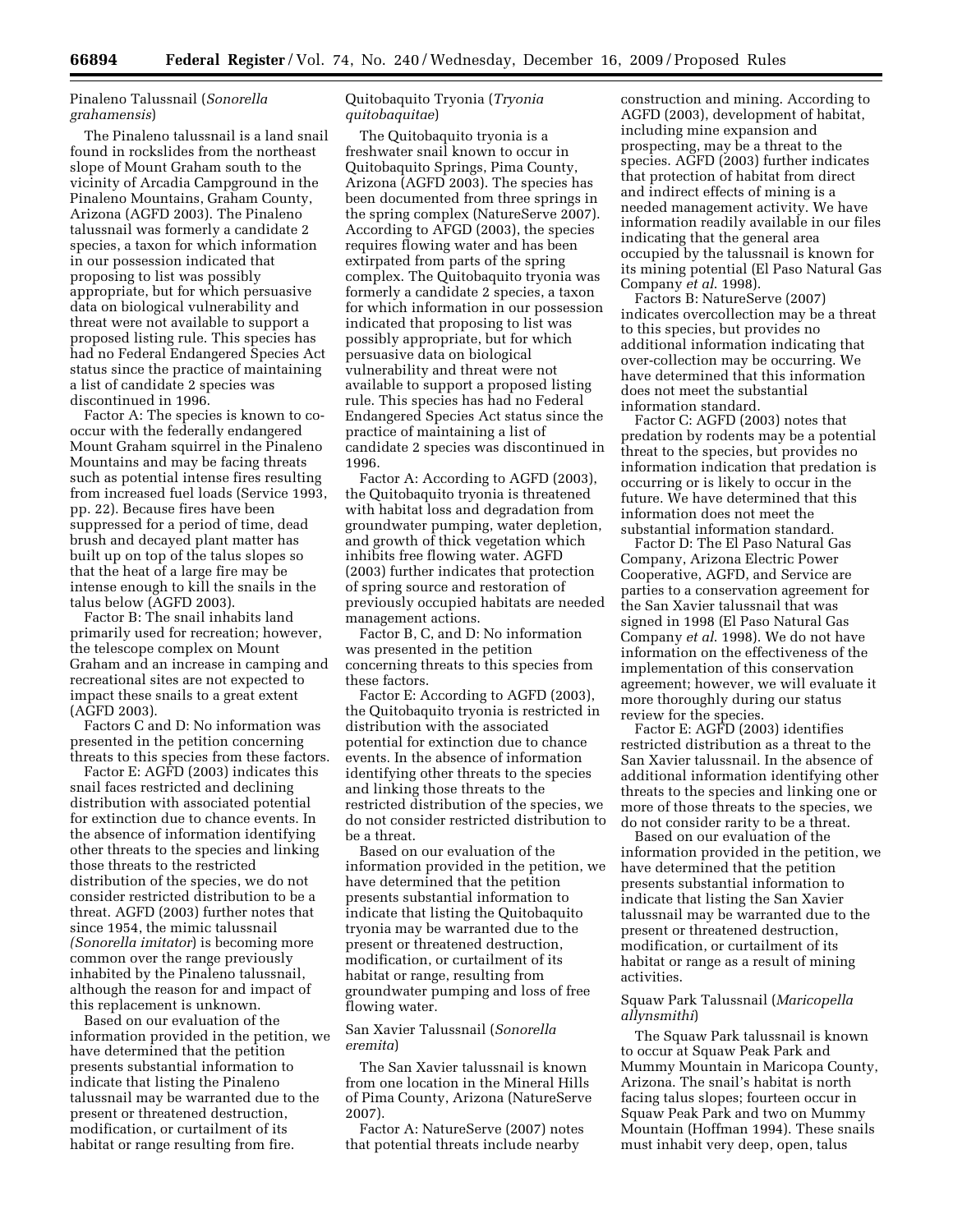where they can seal their shell openings to solid rock while being protected from heat and dryness by rock layers and plants above (AGFD 2009). Some of the sites are within a park managed by the city of Phoenix. The Squaw Park talussnail was formerly a candidate 2 species, a taxon for which information in our possession indicated that proposing to list was possibly appropriate, but for which persuasive data on biological vulnerability and threat were not available to support a proposed listing rule. This species has had no Federal Endangered Species Act status since the practice of maintaining a list of candidate 2 species was discontinued in 1996.

Factor A: According to AGFD (2009), the Squaw Park talussnail is restricted in distribution and may be threatened by residential development, which may modify or destroy its occupied habitat. The city of Phoenix occurs in Maricopa County, and its population is predicted to continue to grow at a rapid rate (Gammage *et al*. 2008, p. 51), which supports the claim that development may threaten the species. AGFD (2009) also states that the species may be threatened by habitat modification or destruction due to human recreational activity such as hiking and climbing off trails.

Factors B, C, D, and E: No information was presented in the petition concerning threats to this species from these factors.

Based on our evaluation of the information provided in the petition and in our files, we have determined that the petition presents substantial information to indicate that listing of the Squaw Park talussnail may be warranted due to the present or threatened destruction, modification, or curtailment of its habitat or range resulting from residential development and recreational activities such as hiking and climbing off trails.

# Verde Rim Springsnail (*Pyrgulopsis glandulosa*)

The Verde Rim springsnail is a small freshwater snail known to occur in the Nelson Place Spring complex in Yavapai County, Arizona (AGFD 2003). The spring complex has two springs 150 m (500 ft) apart (AGFD 2003). The Verde Rim springsnail was formerly a candidate 2 species, a taxon for which information in our possession indicated that proposing to list was possibly appropriate, but for which persuasive data on biological vulnerability and threat were not available to support a proposed listing rule. This species has had no Federal Endangered Species Act status since the practice of maintaining

a list of candidate 2 species was discontinued in 1996.

Factor A: According to the AGFD (2003), the species is threatened by water development and groundwater depletion. AGFD (2003) further indicates that protection of spring sources is a needed management action.

Factors B, C, and D: No information was presented in the petition concerning threats to this species from these factors.

Factor E: The AGFD (2003) identifies a restricted geographic range as a threat to the species. In the absence of additional information identifying other threats to the species and linking one or more of those threats to the species, we do not consider rarity to be a threat.

Based on our evaluation of the information provided in the petition, we have determined that the petition presents substantial information to indicate that listing the Verde Rim springsnail may be warranted due to the present or threatened destruction, modification, or curtailment of its habitat or range, resulting from water development and groundwater depletion.

# Wet Canyon Talussnail (*Sonorella macrophallus*)

The Wet Canyon talussnail is a land snail found only in talus slopes above approximately a 1-mile length of Wet Canyon on the northeast slope of the Pinaleno Mountains in Graham County, Arizona (AGFD 2004). No other locations are known at this time. Recent surveys in 2001 and 2002 by the AGFD (2004) documented live talussnails further upstream and downstream in the Wet Canyon watershed than was previously reported, but the identity of the talussnails has not been confirmed. They also reported finding several live unidentified talussnails in the nearby Twilight Canyon drainage, upstream of Highway 366, and in an unnamed drainage uphill of Twilight Creek (AGFD 2004). This species requires a somewhat wetter and possibly a lower elevation habitat when compared to other talus-inhabiting snails (AGFD 2004).

Factor A: Human recreational activity from a nearby campground and hiking trail may negatively impact this species and its habitat by causing talus removal and infilling of the crevices in the talus that the snail occupies (AGFD 2004). Fire suppression in the area has increased fuel loads, which threatens the species with intense wildfires and post-fire ash flows (AGFD 2004). Information readily available in our files supports the assertions by AGFD (2004) that recreational activities and intense

fires represent threats to this species (U.S. Forest Service *et al*. 1999).

Factor B and C: No information was presented in the petition concerning threats to this species from these factors.

Factor D: The U.S. Forest Service, Service, and Arizona Game and Fish Commission are parties to a conservation agreement for the Wet Canyon talussnail that was signed in 1999 (U.S. Forest Service *et al*. 1999). We do not have information on the effectiveness of the implementation of this conservation agreement; however, we will evaluate it more thoroughly during our status review for the species.

Factor E: AGFD (2004) indicates that this species has a highly restricted distribution with associated potential for extinction due to chance events. In the absence of information identifying other threats to the species and linking those threats to the restricted distribution of the species, we do not consider restricted distribution to be a threat.

Based on our evaluation of the information provided in the petition, we have determined that the petition presents substantial information to indicate that listing the Wet Canyon talussnail may be warranted due to the present or threatened destruction, modification, or curtailment of its habitat or range resulting from recreation and fire.

# **Insects**

#### Colorado Tiger Beetle *(Cicindela theatina*)

The Colorado tiger beetle, also known as the Great Sand Dunes tiger beetle, is a narrow endemic known only from the sand dunes of the Great Sand Dunes National Park and adjacent lands in the San Luis Valley, Colorado (NatureServe 2007). Adult Colorado tiger beetles prefer sandy slopes with sparse bunches of vegetation, generally less than 15 percent vegetative cover, but are not found on open sand (Pineda and Kondratief 2003, p. 1). Larvae are restricted to burrowing in the cooler, more moist, and leeward, especially northeast, sides of the dunes. Suitable habitat is restricted to 290 square kilometers (Pineda and Kondratief 2003, p. 1). No accurate population estimates are available, although Nature Serve (2007) provided an educated guess of 1000 to 10,000 individuals.

Factor A: (NatureServe 2007) identifies the off-site depletion of groundwater in the San Luis Valley as an imminent threat to the species; it could change the hydrology of the sand dunes, possibly altering moisture gradients in the sands and decreasing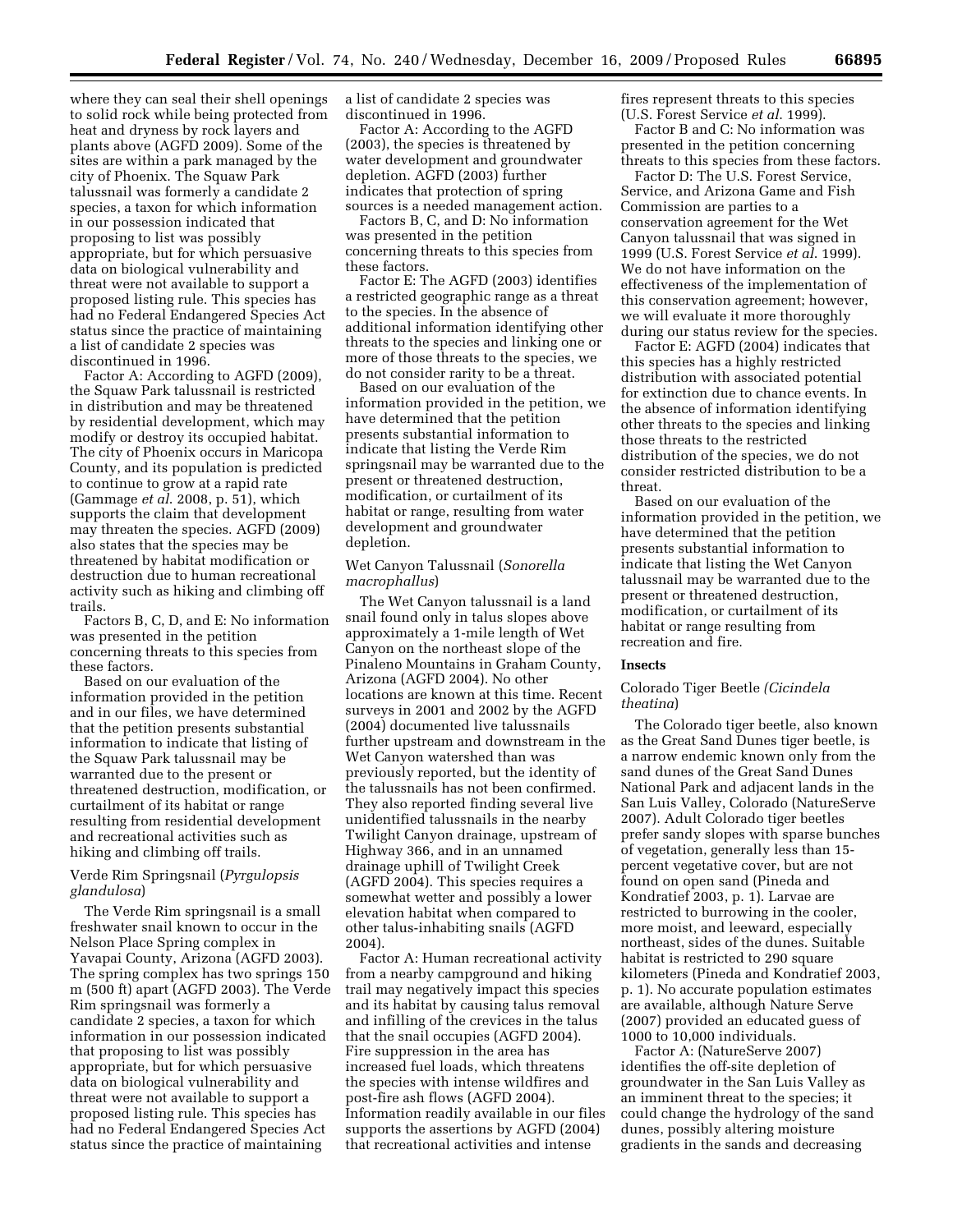the stability of the dunes. A reduced water table could also result in increased shrubby vegetation, which would reduce the quality of the habitat for the tiger beetle (P. Bovin 2009, pers. comm.). NatureServe (2007) states that visitor use at the park may cause trampling of tiger beetle burrows. Approximately three-quarters of the known tiger beetle locations occur within the Great Sand Dunes National Park, where tiger beetles are generally protected from ground-disturbance impacts, such as off-road vehicles (P. Bovin 2009, pers. comm.). At the remaining known locations of the tiger beetle on lands adjacent to the National Park, access is limited, offering some protection from ground-disturbance impacts (P. Bovin 2009, pers. comm.). It is unclear from the information reviewed the degree to which grounddisturbance may be at threat to the Colorado tiger beetle; however, we intend to investigate the grounddisturbance factor more thoroughly in our status review for the species.

Factors B, C, D, and E: No information was presented in the petition concerning threats to this species from these factors.

Based on our evaluation of the information provided in the petition and in NatureServe, we have determined that the petition presents substantial information to indicate that listing of the Colorado tiger beetle may be warranted due to the present or threatened destruction, modification, or curtailment of its habitat or range resulting from off-site depletion of groundwater.

Edwards Aquifer Diving Beetle (*Haideoporus texanus*)

The Edwards Aquifer diving beetle is known to occur in underground freshwater in the San Marcos pool of the Edwards Aquifer, Hays County, Texas. According to NatureServe (2007), it is uncommon in water samples taken from the aquifer.

Factor A: According to NatureServe (2007), the Edwards Aquifer diving beetle is threatened by aquifer drawdown and loss of water quality due to increasing human population growth in large cities using the water supply. We have information in our files that substantiates this claim (Service 1996, pp. 16-19).

Factors B, C, D, and E: No information was presented in the petition concerning threats to this species from these factors.

Based on our evaluation of the information provided in the petition, we have determined that the petition presents substantial information to

indicate that listing the Edwards Aquifer diving beetle may be warranted due to the present or threatened destruction, modification, or curtailment of its habitat or range resulting from water drawdown and loss of water quality due to development.

#### Ferris's Copper (*Lycaena ferrisi)*

Ferris's copper is a butterfly known to occur in the White Mountains of Apache County, near McNary and Maverick, and in Greer County, Arizona (NatureServe 2007). The species can be found in meadows and marshes near *Rumex hymeospalus* (wild rhubarb), the plant species on which the larvae feed (NatureServe 2007).

Factor A: AGFD (2002) indicates that fire suppression is a threat because it results in the invasion of meadow habitats by dense conifer forests and an understory of grasses. Eventual warm season fires could be intense and eliminate some populations or permanently alter previously suitable habitats. Although it is not explicitly stated by AGFD (2002), we interpret their claim that fire suppression is a threat to be because the larval food plant, *Rumex hymeospalus*, and possibly individual larvae, would be destroyed or reduced in abundance as a result of fire suppression.

Factors B, C, D, and E: No information was presented in the petition concerning threats to this species from these factors.

Based on our evaluation of the information provided in the petition, we have determined that the petition presents substantial information to indicate that listing the Ferris's copper may be warranted due to the present or threatened destruction, modification, or curtailment of its habitat or range resulting from fire suppression.

Notodontid Moth (no common name) (*Astylis* sp. 1)

This notodontid moth is known to occur in Ash Canyon of the Huachuca Mountains in Cochise County, Arizona. The AGFD (2005) indicates that further study is needed to determine the moth's population status and range, as well as its life history traits.

Factor A: According to AGFD (2005) and NatureServe (2007), this species is threatened by its limited range and that a single event, such as an extensive fire, could destroy or modify its habitat in all or a significant portion of the moth's small range. We have information in our files that fire suppression in southern Arizona forests has resulted in excessive fuel loads that encourage large, vegetation-destroying wildfires (DeBano and Neary 1996; Swetnam and Baisan

1996; Dahms and Geils 1997; Danzer *et al*. 1997).

Factors B, C, D, and E: No information was presented in the petition concerning threats to this species from these factors.

Based on our evaluation of the information provided in the petition and information in our files, we have determined that the petition presents substantial information to indicate that listing of this Notodontid moth species may be warranted due to the present or threatened destruction, modification, or curtailment of its habitat or range resulting from fire.

# Notodontid Moth (no common name) (*Heterocampa* sp. 1 nr*. amanda)*

This Notodontid moth is known to occur in oak-juniper woodland in southern Arizona. It is known from Ash and Garden Canyons of the Huachuca Mountains, Cochise County, and at two localities in the Atascosa Mountains, Santa Cruz County (AGFD 2005).

Factor A: According to AGFD (2005) and NatureServe (2007), this species is threatened by its limited range and states that a single event, such as an extensive fire, could destroy or modify its habitat in significant portions of the moth's small range. We have information in our files that fire suppression in southern Arizona forests has resulted in excessive fuel loads that encourage large, vegetation-destroying wildfires (DeBano and Neary 1996; Swetnam and Baisan 1996; Dahms and Geils 1997; Danzer *et al*. 1997).

Factors B, C, D, and E: No information was presented in the petition concerning threats to this species from these factors.

Based on our evaluation of the information provided in the petition and information in our files, we have determined that the petition presents substantial information to indicate that listing of this Notodontid moth species may be warranted due to the present or threatened destruction, modification, or curtailment of its habitat or range resulting from fire.

# Notodontid Moth (no common name) (*Litodonta* sp. 1 nr. *alpina*)

This Notodontid moth is known to occur only in upper Pinery Canyon on the west slope of the Chiricahua Mountains in Cochise County, in southeastern Arizona (AGFD 2005).

Factor A: AGFD (2005) indicates that this species is threatened by its limited range and that a single event, such as an extensive fire, could eliminate significant portions of the moth's small range. We have information in our files that fire suppression in southern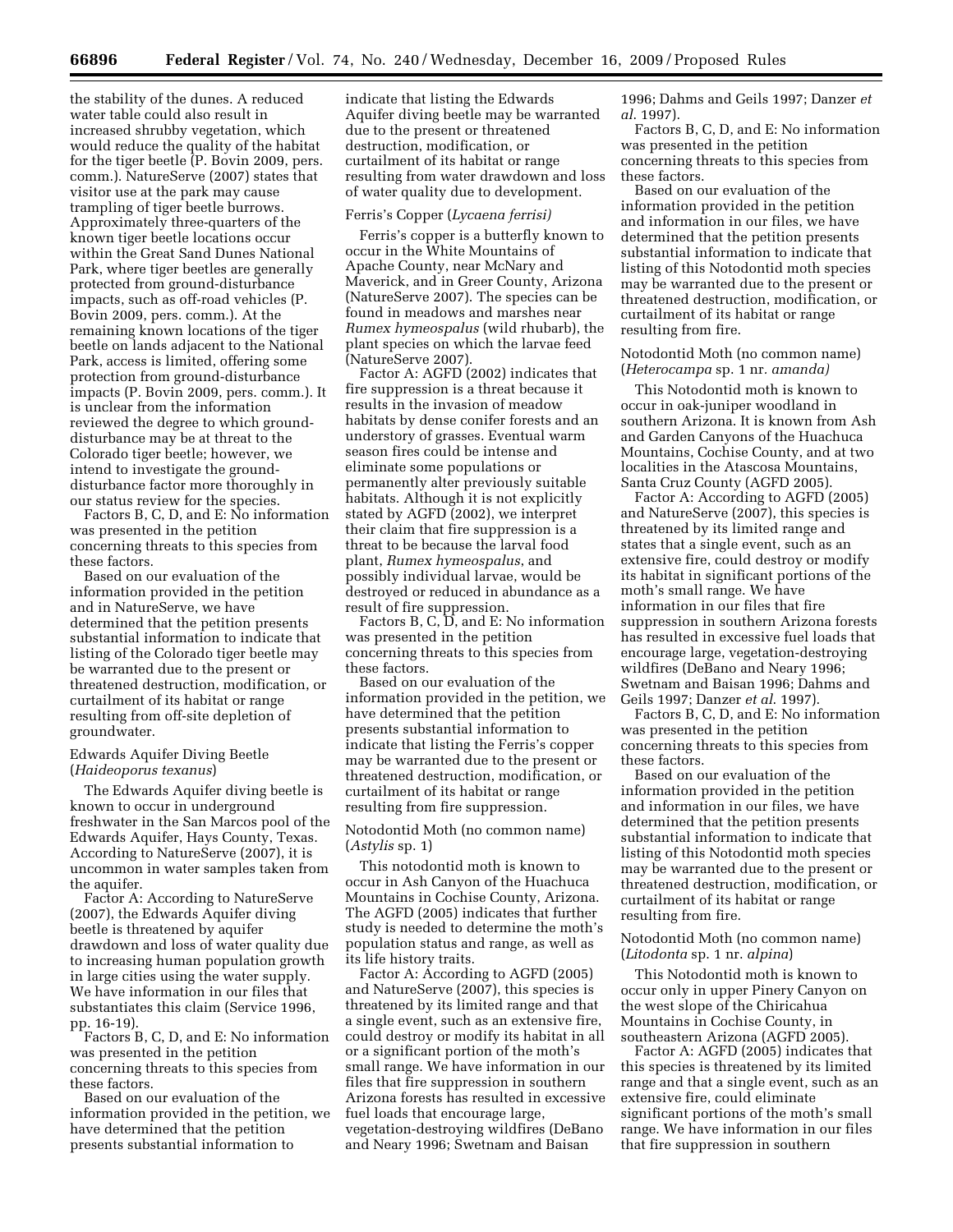Arizona forests has resulted in excessive fuel loads that encourage large, vegetation-destroying wildfires (DeBano and Neary 1996; Swetnam and Baisan 1996; Dahms and Geils 1997).

Factors B, C, D, and E: No information was presented in the petition concerning threats to this species from these factors.

Based on our evaluation of the information provided in the petition and information in our files, we have determined that the petition presents substantial information to indicate that listing the Notodontid moth may be warranted due to the present or threatened destruction, modification, or curtailment of its habitat or range resulting from fire.

Notodontid Moth (no common name) (*Ursia furtiva*)

This Notodontid moth is known to occur from two widely separated locations in San Antonio, Bexar County, and Pine Canyon in the Chisos Mountains, Big Bend National Park, Texas (NatureServe 2007). The San Antonio habitat is on private property, while Big Bend National Park is part of the National Park Service system (NatureServe 2007).

Factor A: NatureServe (2007) indicates that the moth may be threatened by its limited range. A catastrophic fire in the Chisos Mountains and urban development in the San Antonio area could eliminate significant portions of its two known occurrences. Information in our files supports the claim that the City of San Antonio is growing at a rapid rate (Draft Bexar County Karst Invertebrates Recovery Plan, p. 1.5-1).

Factors B, C, D, and E: No information was presented in the petition concerning threats to this species from these factors.

Based on our evaluation of the information provided in the petition, we have determined that the petition presents substantial information to indicate that listing the Notodontid moth may be warranted due to the present or threatened destruction, modification, or curtailment of its habitat or range resulting from fire and development.

## Rattlesnake-Master Borer Moth (*Papaipema eryngii*)

The rattlesnake-master borer moth is historically known to occur in portions of Illinois, Indiana, Iowa, Kentucky, North Carolina, Oklahoma, Arkansas, and maybe Missouri (NatureServe 2007). As of 2004, the species is believed to be extant in Illinois, Arkansas, Oklahoma, and Kentucky

(NatureServe 2007). The moth appears to have declined more than any of the other prairie moths in the same genus, at least in the northern part of its range (NatureServe 2007). It is apparently restricted to mesic prairies and associated wetlands in the midwest, often but not always with limestone (NatureServe 2007). The rattlesnakemaster borer moth was formerly a candidate 2 species, a taxon for which information in our possession indicated that proposing to list was possibly appropriate, but for which persuasive data on biological vulnerability and threat were not available to support a proposed listing rule. This species has had no Federal Endangered Species Act status since the practice of maintaining a list of candidate 2 species was discontinued in 1996.

Factor A: NatureServe (2007) indicates that most or all sites for the moth could be vulnerable to catastrophic events, including wildfires that occur while the species is dormant. NatureServe (2007) also indicates that its prairie habitat has been reduced to remnants except possibly in eastern Oklahoma where it is documented to occur in one county.

Factor B: NatureServe (2007) cites a case in Illinois that documents a collector damaging the moth's needed food plants on a large scale while looking for larvae. It is likely that some of the moth's populations are small enough that overcollecting may be a threat. NatureServe (2007) also notes damage from collectors in Kentucky where the population is small. Specifically, collecting immatures is a potential problem (NatureServe 2007).

Factors C and D: No information was presented in the petition concerning threats to this species from these factors.

Factor E: Due to very low number of populations and the likelihood that most or all have survived major genetic bottlenecks during past fires, loss of genetic variability could be a concern (NatureServe 2007). NatureServe (2007) also indicates that colonization between habitat remnants must be very rare and only plausible today in Oklahoma.

Although the references cited in NatureServe were not readily available to us, the information in NatureServe for this species was provided by Dr. D. F. Schweitzer, who is a reputable lepidopterist. Based on our evaluation of the information provided in the petition, we have determined that the petition presents substantial information to indicate that listing the rattlesnake-master borer moth may be warranted due to the present or threatened destruction, modification, or curtailment of its habitat or range

resulting from fire, or to overutilization for commercial, recreational, scientific, or educational purposes resulting from collection, or to other natural or manmade factors affecting its continued existence resulting from loss of genetic variability and inability to colonize remnant habitat.

# Royal Moth (no common name) (*Sphingicampa blanchardi)*

This royal moth is known to occur in a few isolated localities in Cameron and Hidalgo Counties, Texas (NatureServe 2007). The range of the moth likely extends into Mexico; however, no occurrences are documented there (NatureServe 2007). No further information regarding the historical or current distribution or status of the species was provided.

Factor A: NatureServe (2007) identifies conversion of habitat to agricultural lands and proposed construction in the area as threats to the royal moth and its habitat. Jahrsdoerfer and Leslie (1988) indicate that native brushland in the Lower Rio Grande Valley, which includes Cameron and Hidalgo Counties, has been converted to agriculture. They claim that agricultural clearing is the greatest threat to the vegetation communities and wildlife in that region. They further explain that habitat alterations likely have been detrimental to the invertebrate fauna as well.

Factors B, C, and D: No information was presented in the petition concerning threats to this species from these factors.

Factor E: NatureServe (2007) identifies pesticide drift from adjacent agricultural lands as a threat to the royal moth. This may be a reasonable assertion considering information in Jahrsdoerfer and Leslie (1988) that extensive agriculture occurs in the Lower Rio Grande Valley; however, no information is presented which indicates that pesticide drift is in fact occurring or how it may be impacting the royal moth. We have determined that this information does not meet the substantial information standard.

Based on our evaluation of the information provided in the petition, we have determined that the petition presents substantial information to indicate that listing this royal moth may be warranted due to the present or threatened destruction, modification, or curtailment of its habitat or range resulting from agricultural clearing.

# Sabino Dancer (*Argia sabino*)

The Sabino dancer is a damselfly known to occur in Sabino Canyon in the Santa Catalina Mountains of Arizona. In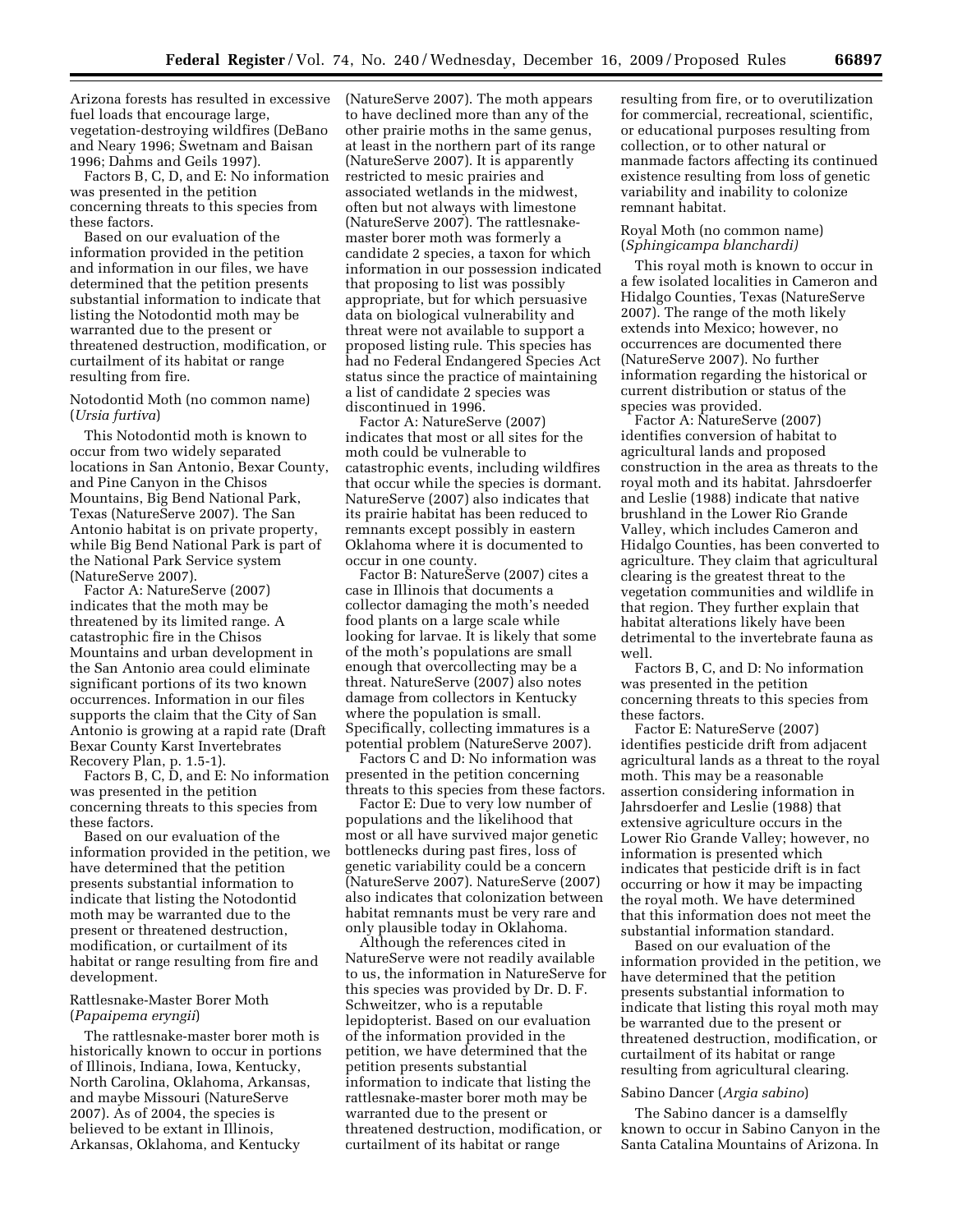Sabino Creek, the species' range has constricted over the past 35 years, previously including Lower and Upper Sabino Creek but now restricted to the latter area (AGFD 2001). It is probable that additional populations of the Sabino dancer exist in other parts of southeastern Arizona or northern Mexico (AGFD 2001). Access to remote high-gradient streams is difficult, and many habitats have never been surveyed (AGFD 2002). The Sabino dancer was formerly a candidate 2 species, a taxon for which information in our possession indicated that proposing to list was possibly appropriate, but for which persuasive data on biological vulnerability and threat were not available to support a proposed listing rule. This species has had no Federal Endangered Species Act status since the practice of maintaining a list of candidate 2 species was discontinued in 1996.

Factor A: AGFD (2001) states that the decline of Sabino dancer's population size and geographic distribution is due to hydrological alteration resulting in reduced water flow. Recreational use of Upper Sabino Creek is controlled by preventing vehicle access and requiring recreationists to access it by a tram (AGFD 2001).

Factor B: No information was presented in the petition concerning threats to this species from this factor.

Factor C: AGFD (2001) indicates that the species' habitat is experiencing pool contraction that increases the likelihood that exotic green sunfish (*Lepomis cyanellus*) and crayfish (*Procambarus*  sp.) have the potential to expand their ranges up Sabino Creek into the core of Sabino dancer's current range, increasing predation impacts on the Sabino dancer.

Factor D: No information was presented in the petition concerning threats to this species from this factor.

Factor E: AGFD (2001) indicates that the species' habitat is experiencing pool contraction that may have direct negative effects on the Sabino dancer larvae, reducing the time available for larval development.

Based on our evaluation of the information provided in the petition, we have determined that the petition presents substantial information to indicate that listing the Sabino dancer may be warranted due to the present or threatened destruction, modification, or curtailment of its habitat or range resulting from hydrological alteration resulting in reduced water flow, to disease and predation resulting from pool contraction that allows increased predation, or to other natural or manmade factors affecting its continued

existence resulting from decreased time for larval development.

# Stonefly (no common name) (*Anacroneuria wipukupa*)

This stonefly is only known to occur in Oak Creek, Yavapai County, Arizona (NatureServe 2007). NatureServe (2007) notes that it may also occur in similar habitats in Sonora, Mexico.

Factor A: According to AGFD (2004), threats to the stonefly may include impacts to its aquatic habitats, especially pollution. Information in our files substantiates this claim. The site is in close proximity to a State fish hatchery, which appears to drain fishrearing waste water into Oak Creek, and it is downstream from the town of Sedona (D. Smith 2009, pers. comm.). In the spring of 2008, David Smith, a Service biologist, visited the site and found most of the aquatic insects there were tolerant of higher nutrients in the water (D. Smith 2009, pers. comm.), which is indicative of pollution.

Factors B, C, D, and E: No information was presented in the petition concerning threats to this species from these factors.

Based on our evaluation of the information provided in the petition, we have determined that the petition presents substantial information to indicate that listing this stonefly may be warranted due to the present or threatened destruction, modification, or curtailment of its habitat or range as a result of pollution.

# Tamaulipan Agapema (*Agapema galbina*)

The Tamaulipan agapema is a moth known to occur in the lower Rio Grande Valley of Texas, in southern Arizona, and in Tamaulipas and Baja California, Mexico (Struttman 1997). The species is thought to be extirpated from the United States portion of its range (Struttman 1997), but is currently known to occur in Tamaulipas, Mexico (Tuskes *et al*. 1996). In Tamulipas and formerly in Texas, its habitat is Tamaulipan thornscrub, which is open, low vegetation characterized by thorny trees with short trunks and low, branching crowns that rarely meet to form a closed canopy.

Factor A: Jahrsdoerfer and Leslie (1988) indicate this species faces the loss and degradation of its habitat in the Lower Rio Grande Valley. With the conversion of its Tamaulipan thornscrub habitat there to agricultural field crops, such as cotton, only up to 5 percent of native vegetation remained in the 1980s and 1990s (Jahrsdoerfer and Leslie 1988; Tuskes *et al*. 1996).

Factors B, C, D, and E: No information was presented in the petition concerning threats to this species from these factors.

Based on our evaluation of the information provided in the petition, we have determined that the petition presents substantial information to indicate that listing of Tamaulipan agapema may be warranted due to the present or threatened destruction, modification, or curtailment of its habitat resulting from its conversion to agricultural field crops.

#### **Arachnid**

# Grand Canyon Cave Scorpion (*Archeolarca cavicola*)

The Grand Canyon cave scorpion is a pseudoscorpion, lacking a stinger that true scorpions possess (AGFD 2003). It occurs on or very near the soil surface in Cave of the Domes, Grand Canyon National Park, Coconino County, Arizona. The subterranean cave habitat is also occupied by bats and rodents, which are thought to be necessary to support the arthropod food base for the Grand Canyon cave scorpion (AGFD 2003). This pseudoscorpion was formerly a candidate 2 species, a taxon for which information in our possession indicated that proposing to list was possibly appropriate, but for which persuasive data on biological vulnerability and threat were not available to support a proposed listing rule. This species has had no Federal Endangered Species Act status since the practice of maintaining a list of candidate 2 species was discontinued in 1996.

Factor A: According to AGFD (2003), threats to the scorpion include groundwater pollution and recreational impacts from cave visitation.

Factors B and C: No information was presented in the petition concerning threats to this species from these factors.

Factor D: AGFD (2003) indicates that Cave of the Domes is the only cave in Grand Canyon National Park for which visitation is not regulated, although the National Park Service has the authority to regulate recreational visitation.

Factor E: No information was presented in the petition concerning threats to this species from this factor.

Based on our evaluation of the information provided in the petition, we have determined that the petition presents substantial information to indicate that listing the Grand Canyon cave scorpion may be warranted due to the present or threatened destruction, modification, or curtailment of its habitat or range resulting from groundwater pollution and recreational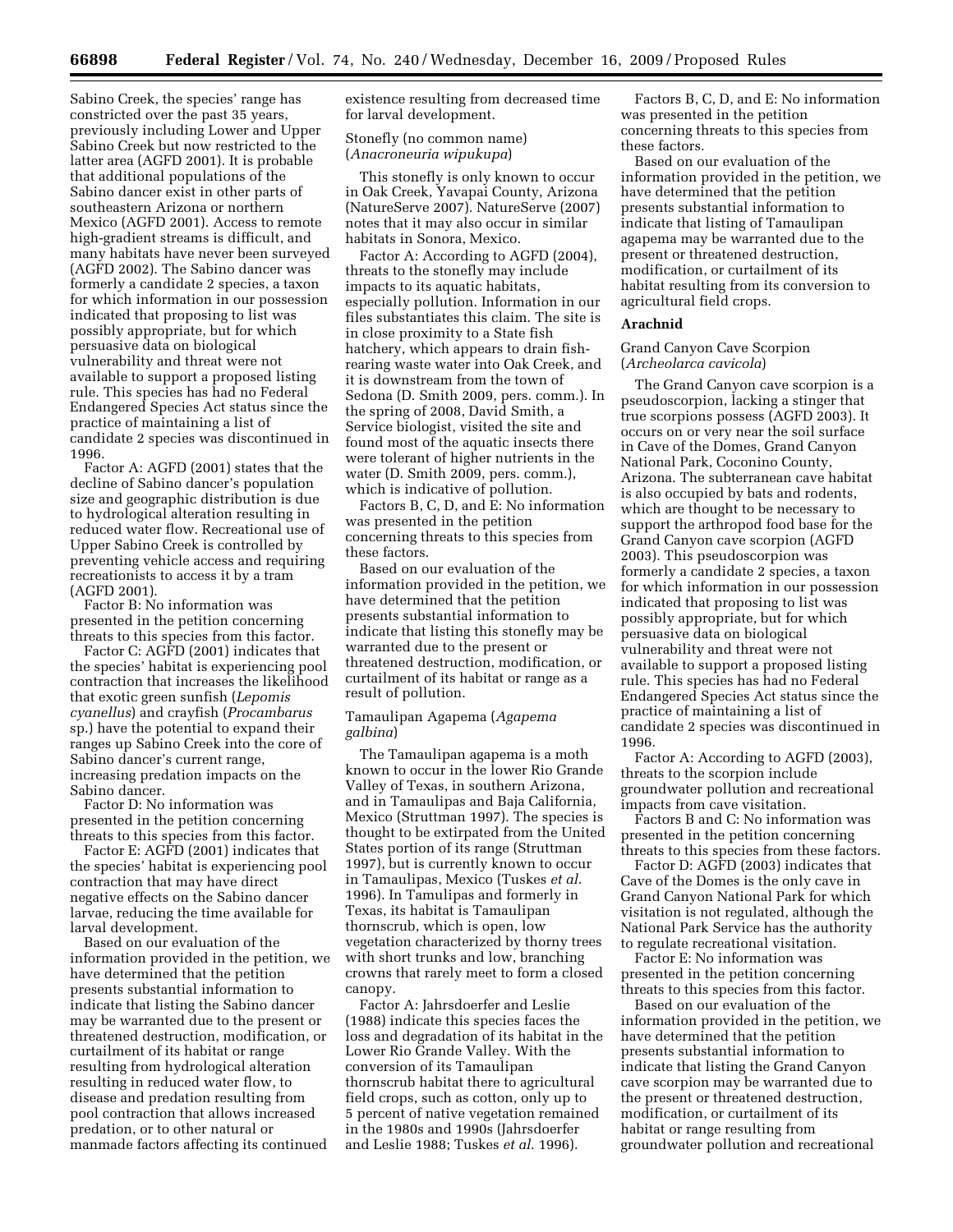impacts, and to inadequacy of existing regulatory mechanisms resulting from unregulated visitation.

# **Crustaceans**

Delaware County Cave Crayfish (*Cambarus subterraneus*)

The Delaware County cave crayfish is thought to be restricted to three caves in Delaware County, Oklahoma (Hobbs 1993, NatureServe 2007) in the Neosho River watershed. No additional populations have been found despite recent surveys of over 50 caves that provide suitable habitat within the vicinity of the occupied caves (Graening and Fenolio 2005). The species is considered to have fewer than 50 individuals in the three different caves (NatureServe 2007).

Factor A: NatureServe (2007) identifies groundwater contamination, specifically the disposal of untreated animal waste from hog farms and poultry houses, as the greatest threat to this species. In a study of the recharge areas for groundwater impacting two of the three caves, Aley and Aley (1990) identified petroleum storage areas, including gas stations and sawmills; large storage tanks that might contain petroleum; confined hog and poultry buildings; dairies and livestock sale barns; and dumps, landfills, and auto salvage yards within the recharge areas of the caves. They identified six such sites in the recharge area for one cave and five in the recharge area of the other and concluded that these were potential sources of water pollution for those two caves. They also concluded that disposal of untreated animal wastes is probably the greatest single threat to aquatic life in those caves.

Factors B, C, D, and E: No information was presented in the petition concerning threats to this species from these factors.

Based on our evaluation of the information provided in the petition, we have determined that the petition presents substantial information to indicate that listing of Delaware County cave crayfish may be warranted due to the present or threatened destruction, modification, or curtailment of its habitat resulting from pollution.

# Kiamichi Crayfish (*Orconectes saxatilis)*

The Kiamichi crayfish is known to occur in the upper Kiamichi River and its associated tributaries above Whitesboro, Oklahoma (NatureServe 2007). The species can be found in slowly to moderately flowing streams with rocky bottoms, and usually with emergent vegetation, such as *Typha* sp. (cattails), in shallower areas

(NatureServe 2007). Historically, the Kiamichi crayfish was known from fewer than 20 adults until a recent survey in which 696 individuals were found 7 rivers in the upper Kiamichi River watershed in Oklahoma. The Kiamichi crayfish is known to co-occur with Ouachita rock pocketbook (*Arkansia wheeleri*), a federally endangered mussel, which suggests the species faces the same threats listed in the Ouachita rock pocketbook recovery plan (Service 2004, pp. 20-30).

Factor A: Impoundment, channelization, and water quality degradation have been identified as principal factors causing the decline of the Ouachita rock pocketbook (Service 2004, p. 20), and since it co-occurs with the Kiamichi crayfish, we conclude these same factors may threaten that species as well. NatureServe (2007) identifies dewatering as a threat to the Kiamichi crayfish. Surface water in the Kiamichi River watershed is the primary source of drinking water and the proposed site of additional water resource development projects needed to meet the demands of the growing population in neighboring States. These proposed projects may cause stream drying and may play a role in the decline in Kiamichi crayfish. Siltation resulting from poor tree-harvesting techniques, road construction, or largescale changes in land use is also identified as a threat to the species (NatureServe 2007).

Factors B, C, D, and E: No information was presented in the petition concerning threats to this species from these factors.

Based on our evaluation of the information provided in the petition, we have determined that the petition presents substantial information to indicate that listing the Kiamichi crayfish may be warranted due to the present or threatened destruction, modification, or curtailment of the species' habitat or range resulting from impoundment, channelization, water quality degradation, and dewatering.

Oklahoma Cave Crayfish (*Cambarus tartarus*)

The Oklahoma cave crayfish is known to occur at two caves in a single watershed of Spavinaw Creek, a small creek in Delaware County, Oklahoma, and potentially at three additional caves in that watershed (Graening *et al*. 2006). Graening *et al*. (2006) estimate the species' abundance to be 80 individuals. The Oklahoma cave crayfish was formerly a candidate 2 species, a taxon for which information in our possession indicated that proposing to list was possibly appropriate, but for which

persuasive data on biological vulnerability and threat were not available to support a proposed listing rule. This species has had no Federal Endangered Species Act status since the practice of maintaining a list of candidate 2 species was discontinued in 1996.

Factor A: Spavinaw Creek is designated an impaired waterbody by the State of Oklahoma under section 303(d) of the Clean Water Act due to excessive nutrient loading; many confined animal feeding operations occur upstream from the caves in which this species occurs, and the City of Colcord discharges sewage effluent into the Spavinaw Creek Watershed (Graening *et al*. 2006). Graening *et al*. (2006) noted that cave crayfish are likely susceptible to contaminants in cave water due to adaptations to otherwise stable conditions and as a result of the species' longevity which could allow toxins to accumulate to lethal levels. Graening *et al*. (2006) further indicate this species remains vulnerable to extirpation, primarily because of water quality degradation and recent habitat transformation.

Factor B, C, D, and E: No information was presented in the petition concerning threats to this species from these factors.

Based on our evaluation of the information provided in the petition, we have determined that the petition presents substantial information to indicate that listing the Oklahoma Cave crayfish may be warranted due to the present or threatened destruction, modification, or curtailment of its habitat or range resulting from water pollution and habitat transformation.

# Texas Troglobitic Water Slater (*Lirceolus smithii*)

The Texas troglobitic water slater is an isopod known to occur in an aquifer under several counties in central Texas (NatureServe 2007), the Edwards Aquifer, which supports numerous species of underground aquatic species (Service 1996, pp. 16-19). Within its limited range, it is considered to be abundant (NatureServe 2007). Records of its occurrence represent different sampling sites rather than different populations within its occupied range (NatureServe 2007).

Factor A: NatureServe (2007) identified aquifer drawdown and declining water quality in the aquifer as threats to the species. Drawdown of the Edwards Aquifer's water level and decreasing water quality are the result of a rapid population increase (Service 1996, pp. 16-19) in that area of Texas.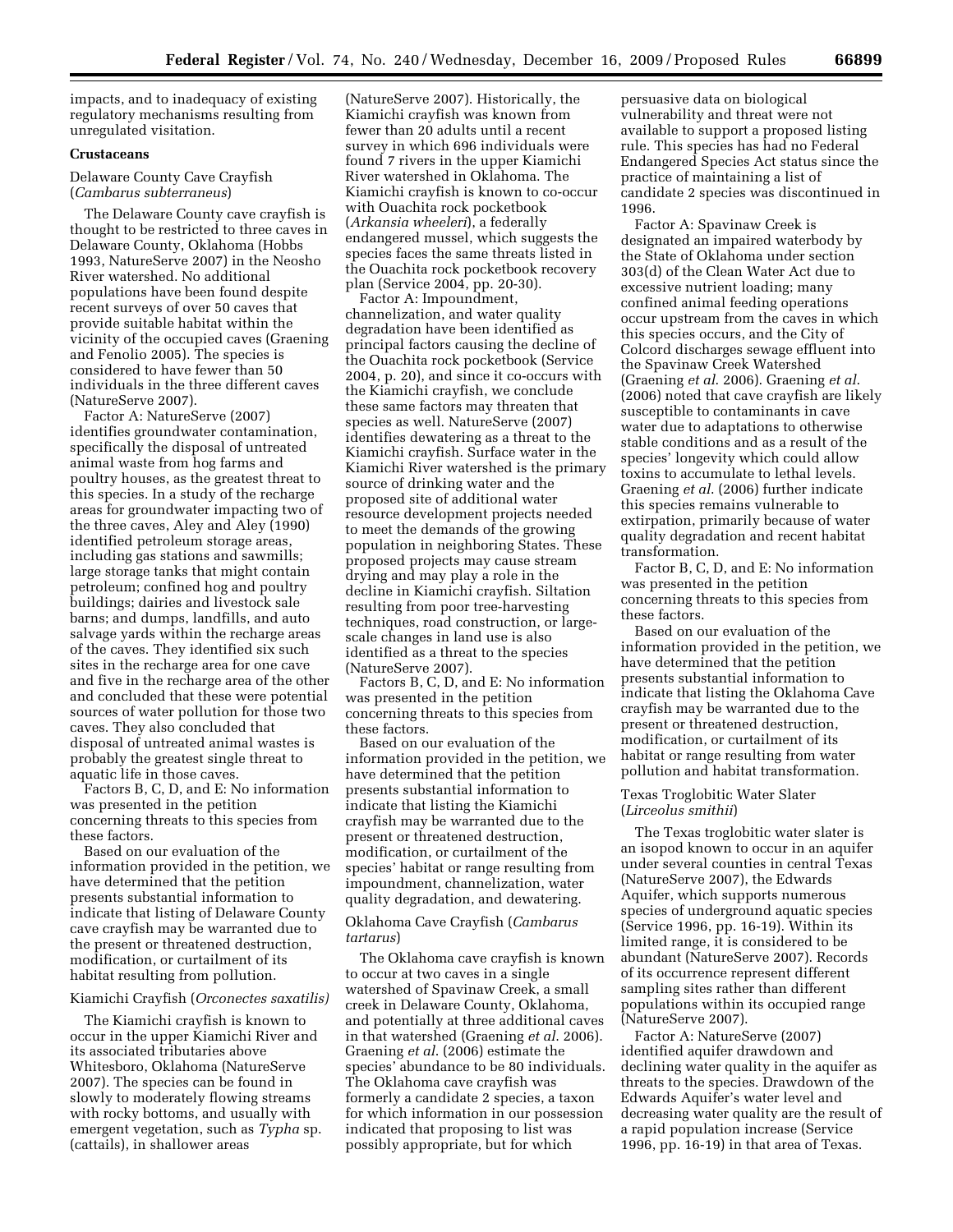Factors B, C, D, and E: No information was presented.

Based on our evaluation of the information provided in the petition and our files, we have determined that the petition presents substantial information to indicate that listing of the Texas troglobitic water slater may be warranted due to the present or threatened destruction, modification, or curtailment of its habitat or range resulting from aquifer drawdowns and decreasing water quality.

# **Flowering Plants**

*Agalinis navasotensis* (Navasota False Foxglove)

*Agalinis navasotensis* is an herbaceous plant in the family scrophulariaceae that is known from Grimes County, Texas. One population of approximately 330 individuals is located on the shallow soil of a sandstone outcrop (Canne-Hilliker and Dubrule 1993; NatureServe 2007). There are two subpopulations, one with approximately 300 individuals and one with approximately 30 (Canne-Hilliker and Dubrule 1993). Canne-Hilliker and Dubrule (1993) describe the outcrop as a distinct island surrounded by a sea of post oak savannah, blackland prairie, and farmland. Similar outcrops may harbor additional populations (NatureServe 2007), although there are no other such outcrops in that county (Canne-Hilliker and Dubrule 1993).

Factor A: NatureServe (2007) states that the most likely foreseeable threat to the *Agalinis navasotensis* is habitat degradation and loss. Individual plants are reported to occur close to a road, making them and their habitat susceptible to destruction from road widening (Canne-Hilliker and Dubrule 1993; NatureServe 2007). Road widening would probably destroy the main subpopulation (Canne-Hilliker and Dubrule 1993; NatureServe 2007). There are no known plans to put the site into cultivation or to graze it (NatureServe 2007). Trampling by humans and offroad vehicle use are potential threats because the site is not fenced (Canne-Hilliker and Dubrule 1993; NatureServe 2007).

Factor B, C, D, and E: No information was presented in the petition concerning threats to this species from these factors.

Based on our evaluation of the information provided in the petition, we have determined that the petition presents substantial information to indicate that listing of *Agalinis navasotensis* may be warranted due to the present or threatened destruction, modification, or curtailment of its

habitat or range resulting from road widening, trampling, and off-road vehicle use.

# *Amoreuxia gonzalezii* (Santa Rita Yellowshow)

*Amoreuxia gonzalezii* is an herbaceous plant known to occur from Santa Cruz and Pima Counties, Arizona, south to Sonora, Mexico, and probably Baja California (AGFD 2003; NatureServe 2007). It has been reported from two subpopulations in the Santa Rita Mountains, in Pima County and from four populations in northern Mexico (NatureServe 2007). In Arizona, *A. gonzalezii* grows on rocky limestone hillsides, but in Sonora, Mexico, it prefers decomposed granite on slopes (AGFD 2003). One of the Arizona populations of *A. gonzalezii* has fewer than 65 plants on a limestone outcrop (AGFD 2003).

Factor A: According to NatureServe (2007), *Amoreuxia gonzalezii* is threatened by degradation of habitat due to livestock grazing, urban development, and mining. AGFD (2003) concurs, but points out that the grazing threat is due to herbivory, not habitat degradation (see Factor C).

Factor B: No information was presented in the petition concerning threats to this species from these factors.

Factor C: Herbivory by cattle is a management problem because the species is very palatable to cattle (AGFD 2003; NatureServe (2007). Javelina (*Pecari tajacu*) dig up and consume the roots, which NatureServe (2007) and AGFD (2003) indicate is a threat.

Factor D: No information was presented in the petition concerning threats to this species from this factor.

Factor E: According to AGFD (2003), competition is likely occurring with the introduced *Cenchrus ciliaris*  (buffelgrass), *Eragrostis lehmanniana*  (Lehmans lovegrass), and other aggressive, exotic plants.

Based on our evaluation of the information provided in the petition, we have determined that the petition presents substantial information to indicate that listing of *Amoreuxia gonzalezii* may be warranted due to the present or threatened destruction, modification, or curtailment of its habitat or range resulting from development and mining, to predation by cattle and javelina, and to other natural or manmade factors affecting its continued existence resulting from competition.

# *Amsonia tharpii* (Tharp's Blue-star)

*Amsonia tharpii* is an herbaceous plant found in open areas in shortgrass grasslands or shrublands in Eddy

County, New Mexico, and Pecos County, Texas. Soils are shallow, welldrained, and generally composed of sand, silt, and clay over limestone (NatureServe 2007). One population in New Mexico is small with less than 100 plants and the other two contain a few thousand individuals (NatureServe 2007).

Factor A: NatureServe (2007) indicates that habitat degradation and loss is a likely threat. In New Mexico, Desert Botanical Garden (2008) indicates that *Amsonia tharpii* is subject to extirpation due to environmental changes brought about by improper grazing, such as severe erosion resulting in loss of habitat. Regular monitoring of the New Mexico populations may also cause additional erosion (NatureServe 2007). There is active gas development in the vicinity of two of the New Mexico populations (New Mexico Rare Plant Technical Council 1999). In Texas, *Amsonia tharpii* may be threatened by mowing of the highway easement along which plants grow (NatureServe 2007).

Factor B, C, and D: No information was presented in the petition concerning threats to this species from these factors.

Factor E: According to the Desert Botanical Garden (2008), environmental changes brought about by past improper grazing such as change in species composition has resulted in increased competition with nonnative species.

Based on our evaluation of the information provided in the petition, we have determined that the petition presents substantial information to indicate that listing of *Amsonia tharpii*  may be warranted due to the present or threatened destruction, modification, or curtailment of its habitat or range resulting from erosion, gas development and mowing, or other natural or manmade factors affecting its continued existence resulting from competition.

# *Asclepias prostrata* (Prostrate Milkweed)

*Asclepias prostrata* is a perennial, low-growing plant found in areas of little or no vegetation in grasslands or shrub-invaded grasslands within Starr and Zapata Counties, Texas and Tamaulipas, Mexico (NatureServe 2007). It is reportedly known from fewer than 10 occurrences in southern Texas (NatureServe 2007), at least four of which are along roadsides (Damude and Poole 1990).

Factors A, B, C, and D: No information was presented in the petition concerning threats to this species from these factors.

Factor E: NatureServe (2007) indicates that roadside mowing is a threat to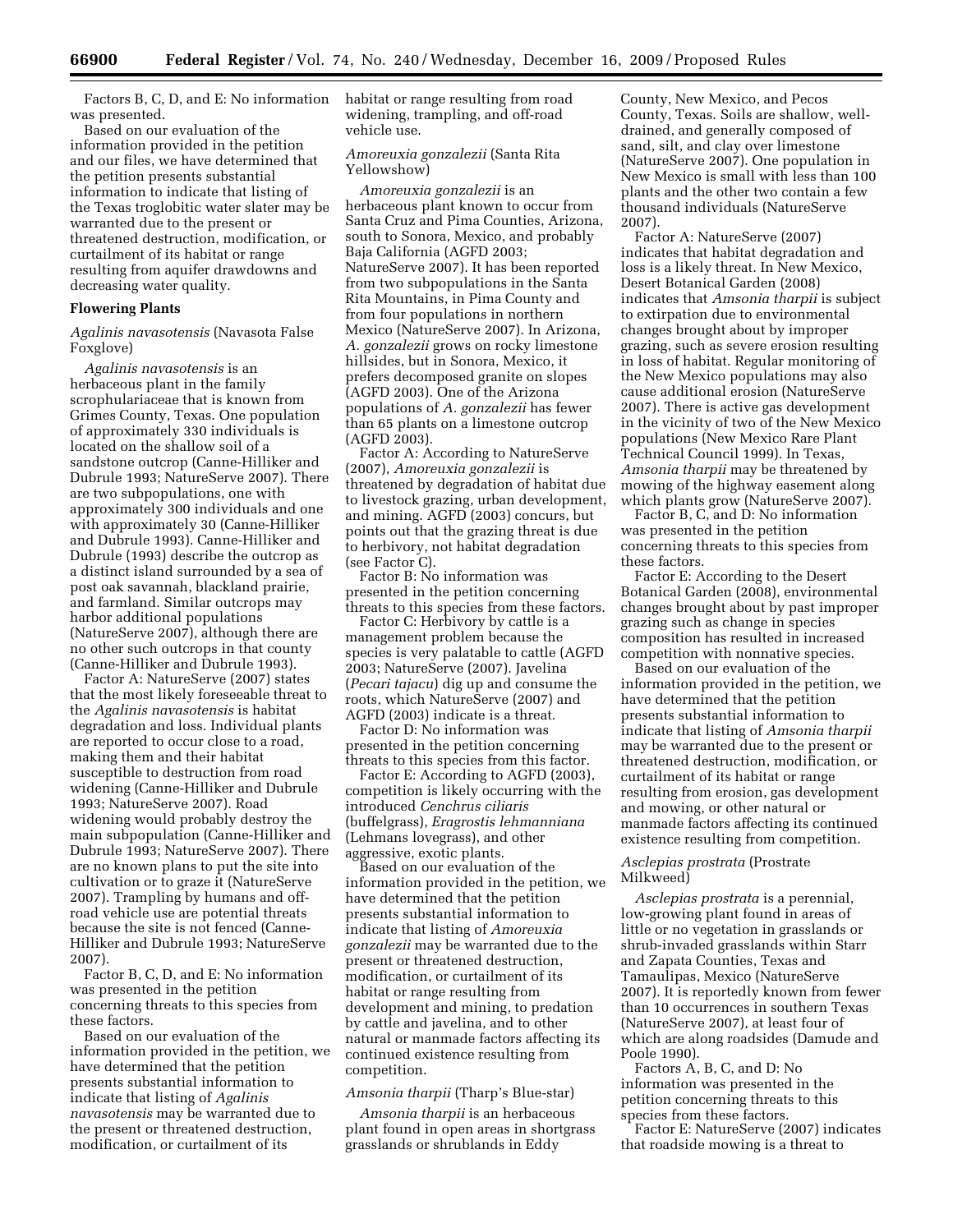*Asclepias prostrata.* Damude and Poole (1990) indicate that frequent roadside mowing can cut individuals of the species if the mowing blade is set low enough. NatureServe (2007) further indicates that *Asclepias prostrata* is threatened by competition from widely planted and escaped nonnative pasture grasses, such as *Cenchrus ciliaris*  (buffelgrass) (NatureServe 2007). According to Damude and Poole (1990), seeding *Cenchrus ciliaris* for pasture improvement has introduced a competitior to *Asclepias prostrata* that may be the greatest threat to the species.

Based on our evaluation of the information provided in the petition, we have determined that the petition presents substantial information to indicate that listing of *Asclepias prostrata* may be warranted, resulting from roadside mowing and planting of an exotic grass.

# *Astragalus hypoxylus* (Huachuca Milkvetch)

*Astragalus hypoxylus* is an herbaceous plant found on hillsides with slopes of 25 to 30 percent in open, limestone rocky clearings in oakjuniper-pinyon woodland within the Huachuca and Patagonia Mountains of Arizona. Despite surveys for the species in Sonora, Mexico, it has not been found there (NatureServe 2007). *Astragalus hypoxylus* was described from a collection made in the Huachuca Mountains in 1882. The description of the location of where the specimen was found, ''Mahoney's Ranch, near Ft. Huachuca'', was not sufficient to relocate the site (NatureServe 2007). The species was not seen again in the field until a collection in 1986 in the Patagonia Mountains south of Harshaw (NatureServe 2007). Searches elsewhere in the Patagonia Mountains have not extended the known range in that area by more than 1 mile (NatureServe 2007). Since 1986, other populations of *A. hypoxylus* have been located in the Huachuca Mountains. One population was found on the southwest side of the Huachuca Mountains near lower Bear Canyon along Bear Creek (NatureServe 2007). Another population was located in Scotia Canyon in 1990, and as many as 600 to 700 individuals were found there in the spring of 1991. The majority of the Scotia Canyon population is located on private land, and the other sites are managed by the Coronado National Forest (AGFD 1999). According to AGFD (1999), the Bear Creek population is extirpated, but NatureServe (2007) cites a personal communication with T. Deecken and indicates that the population there

occurs in a collection of subpopulations.

Factor A: According to AGFD (1999) and NatureServe (2007), improper grazing has the greatest impact to the species and its habitat. Seedling survivorship was found to be lower in heavily trampled areas at that site (NatureServe 2007). Livestock grazing occurs at all of the known sites (NatureServe 2007). According to AGFD (1999), recreation at the Bear Creek site also results in destruction of *Astragalus hypoxylus* and its habitat, and NatureServe (2007, citing T. Deecken) considers recreation to be a greater threat to that population than livestock grazing. An informal dirt parking lot has already damaged one sub-population and its habitat, and increased use of the area may destroy other plants and habitat in the future (NatureServe 2007, citing T. Deecken).

Factor B, C, and D: No information was presented in the petition concerning threats to this species from these factors.

Factor E: NatureServe (2007) indicates that possible indirect threats to the species could come from threats to the bee population; bees are the main pollinators for *Astragalus hypoxylus*. Pesticide use and the trampling of occupied bee nests may be harmful to the bees and, ultimately, to the plants they pollinate (Karron 1991, NatureServe 2007).

Based on our evaluation of the information provided in the petition, we have determined that the petition presents substantial information to indicate that listing of *Astragalus hypoxylus* may be warranted due to the present or threatened destruction, modification, or curtailment of its habitat or range resulting from recreation and livestock grazing and other natural or manmade factors affecting its continued existence resulting from impacts to its pollinator.

# *Castilleja ornata* (Glowing Indianpaintbrush)

*Castilleja ornata* is an herbaceous plant known to occur in western Chihuahua and west-central Durango, Mexico; and at a single site in Hidalgo County in southwestern New Mexico (NatureServe 2007). The plant is a predominantly Mexican species, but is possibly now extinct there (NatureServe 2007). NatureServe (2007) indicates that *Castilleja ornata* occurs in flat seasonally wet areas in arid grasslands. According to New Mexico Rare Plant Technical Council (1999), searches of historical collection sites in Chihuahua failed to locate a single population there.

Factor A: NatureServe (2007) and the New Mexico Rare Plant Technical Council (1999) indicate that the seasonally wet habitat of *Castilleja ornata* is often improperly grazed or converted to cultivated cropland. According to New Mexico Rare Plant Technical Council (1999), the sites in Chihuahua, Mexico, were fully converted to agriculture.

Factor B, C, D, and E: No information was presented in the petition concerning threats to this species from these factors.

Based on our evaluation of the information provided in the petition, we have determined that the petition presents substantial information to indicate that listing of *Castilleja ornata*  may be warranted due to the present or threatened destruction, modification, or curtailment of its habitat or range resulting from improper grazing or conversion to cultivated cropland.

#### *Erigeron piscaticus* (Fish Creek Fleabane)

*Erigeron piscaticus* is an herbaceous plant found in moist, sandy canyon bottoms associated with continuously flowing streams. It is known historically from two sites in Fish Creek Canyon, Superstition Mountains, Maricopa County; and Turkey Creek and Oak Grove Canyon (Aravaipa Canyon tributaries), Galiuro Mountains, Graham County, Arizona (AGFD 2001). Currently, it is known only from the Oak Grove Canyon location, which has been annually monitored since 1992 (AGFD 2001). According to AGFD (2001), surveys conducted in 1993 and 1994 at the Oak Grove Canyon site found 79 plants in both years, which suggests that the population is small, but stable. Two surveys conducted in 1994 showed continued population stability, and greater germination after summer rains, evidence that plants can germinate and flower following summer rains (AGFD 2001). *Erigeron piscaticus*  was formerly a candidate 2 species, a taxon for which information in our possession indicated that proposing to list was possibly appropriate, but for which persuasive data on biological vulnerability and threat were not available to support a proposed listing rule. This species has had no Federal Endangered Species Act status since the practice of maintaining a list of candidate 2 species was discontinued in 1996.

Factor A: According to AGFD (2001), the location at Turkey Creek was in area used as a casual camping site; the Oak Grove Canyon site, the only site where the species is known to be extant, is also used for camping. There is also hiking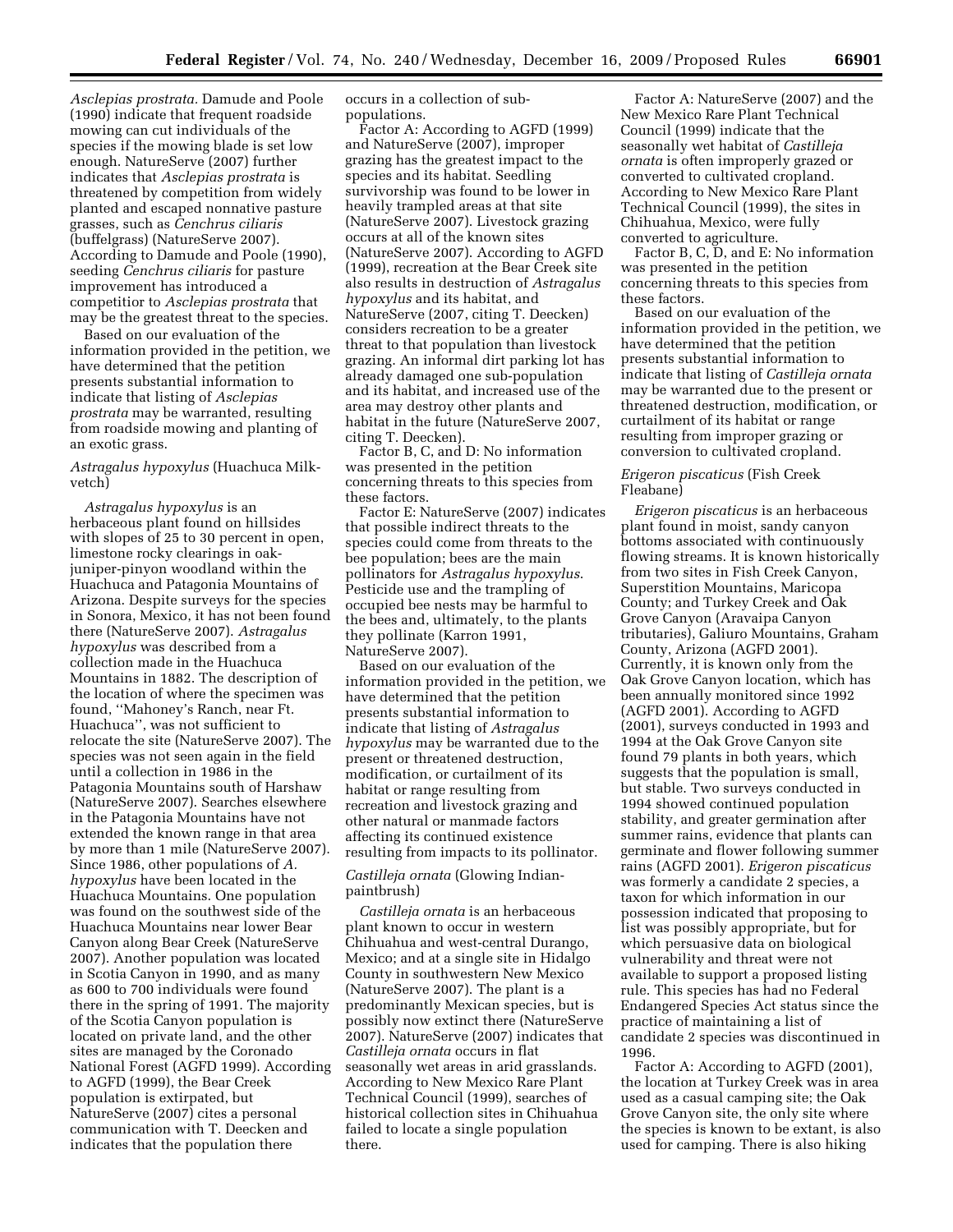traffic at the site, which can destroy or modify the habitat (AGFD 2001). AGFD (2001) indicates poor watershed conditions and flooding in Oak Grove Canyon also threaten the species with habitat loss or modification.

Factors B, C and D: No information was presented in the petition concerning threats to this species from these factors.

Factor E: According to AGFD (2001), the small range and population size of about 80 plants in Oak Grove Canyon make it vulnerable to natural and human-caused disturbances. In the absence of information identifying other threats to the species and linking those threats to the restricted range of the species, we do not consider restricted range to be a threat.

Based on our evaluation of the information provided in the petition and our files, we have determined that the petition presents substantial information to indicate that listing of *Erigeron piscaticus* may be warranted due to the present or threatened destruction, modification, or curtailment of its habitat or range resulting from recreational activities, poor watershed conditions, and flooding.

# *Eriogonum mortonianum* (Morton's Wild Buckwheat)

*Eriogonum mortonianum* is a woody perennial plant known from a single site on the Kaibab-Paiute Indian Reservation in Mojave County, Arizona. The species is usually found along small drainages in red clay hills of very shallow soils containing gypsum within sandstone and shale uplands (AGFD 2001; NatureServe 2007). AGFD (2001) reports that in 1980 the population contained approximately 750 plants and at that time appeared stable with several size and age classes represented.

Factor A: NatureServe (2007) reports that in 1992, many plants were destroyed by highway maintenance. According to AGFD (2001), *Eriogonum mortonianum* is threatened by highway right-of-way maintenance along State Highway 389 which would modify the habitat. AGFD (2001) also identifies livestock use and developments associated with livestock use as threats to the species.

Factors B, C, and D: No information was presented in the petition concerning threats to this species from these factors.

Factor E: According to AGFD (2001), the highly restricted geographic distribution is a management issue for the species. In the absence of information identifying other threats to the species and linking those threats to

the restricted geographic distribution of the species, we do not consider restricted geographic distribution to be a threat.

Based on our evaluation of the information provided in the petition, we have determined that the petition presents substantial information to indicate that listing of *Eriogonum mortonianum* may be warranted due to the present or threatened destruction, modification, or curtailment of its habitat or range resulting from road maintenance and livestock use.

### *Genistidium dumosum* (Brush-pea)

*Genistidium dumosum* is a woody shrub known to occur in Brewster County, Texas, and Coahuila, Mexico (NatureServe 2007). The genus is monotypic (contains only one species) (Poole 1992, NatureServe 2007). There are three Texas occurrences within a few km of one another, and three in Mexico. The Texas occurrences consist of fewer than 50 plants (Poole 1992; NatureServe 2007). The status of the Mexican occurrences is unknown, although they are disjunct from the Texas occurrences and may differ genetically from them (Poole 1992). *Genistidium dumosum* was formerly a candidate 2 species, a taxon for which information in our possession indicated that proposing to list was possibly appropriate, but for which persuasive data on biological vulnerability and threat were not available to support a proposed listing rule. This species has had no Federal Endangered Species Act status since the practice of maintaining a list of candidate 2 species was discontinued in 1996.

Factor A: According to Poole (1992), highway construction at one of the Texas occurrences probably initially destroyed a few plants, and erosion of roadcuts probably threatens a few more. Any future highway widening could destroy additional plants and their habitat at that site (Poole 1992). Poole (1992) also reports that a tract of private land was developed for an annual recreational event, which may threaten the species and its habitat with destruction or modification from trampling, erosion and wildfire.

Factor B: According to Poole (1992), individuals at the highway site in Texas are threatened by collection pressure due to easy access to the site and the rarity and uniqueness (being in a monotypic genus) of the species.

Factors C and D: No information was presented in the petition concerning threats to this species from these factors.

Factor E: Although individuals of *Genistidium dumosum* occasionally produce numerous fruits, no seedlings or juveniles have been observed (Poole 1992). Poole (1992) concluded that the major threat to the species is its low population numbers and lack of recruitment (survival of individuals to sexual maturity and joining the reproductive population).

Based on our evaluation of the information provided in the petition, we have determined that the petition presents substantial information to indicate that listing *Genistidium dumosum* may be warranted due to the present or threatened destruction, modification, or curtailment of its habitat or range resulting from highway construction and recreation, or to overutilization resulting from collection, or to other natural or manmade factors affecting its continued existence resulting from lack of recruitment.

#### *Hexalectris revoluta* (Chisos Coralroot)

*Hexalectris revoluta* is an orchid known from widely separated mountain ranges in Texas, Arizona, and Mexico (NatureServe 2007). Few total individuals of this species have been located throughout its range; however, surveys may be difficult because above ground portions of this plant are not produced in dry years (NatureServe 2007). *Hexalectris revoluta* was formerly a candidate 2 species, a taxon for which information in our possession indicated that proposing to list was possibly appropriate, but for which persuasive data on biological vulnerability and threat were not available to support a proposed listing rule. This species has had no Federal Endangered Species Act status since the practice of maintaining a list of candidate 2 species was discontinued in 1996.

Factor A: Louie (1996) indicates this species is subject to inadvertent destruction through maintenance activities, but does not identify the types of maintenance activities likely to occur in occupied habitats. We have determined that this information does not meet the substantial information standard. AGFD (2004) identifies mining as a threat to this species. Citing Coleman (2002), AGFD (2004) notes ''some of its habitat in Arizona is at extreme risk from mining development. One of its major locations was briefly part of a planned land exchange between the U.S. Forest Service and a mining company until falling copper prices forced postponement of the deal.''

Factor B: NatureServe (2007) and Louie (1996) indicate that collection may be a threat to this species, but provide no additional information concerning the likelihood of overcollection or the impacts to the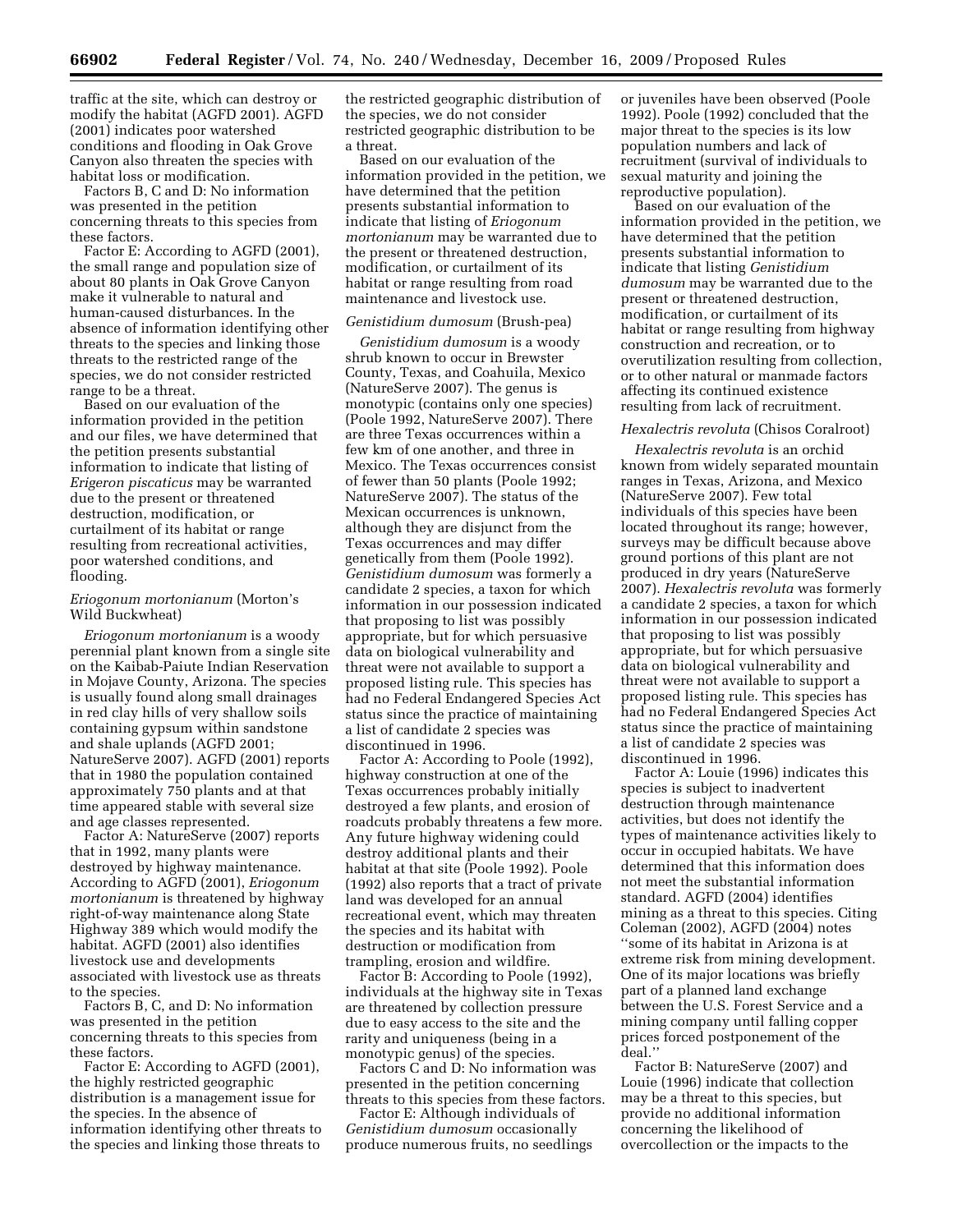species of these activities. We have determined that this information does not meet the substantial information standard.

Factors C, D, and E: No information was presented in the petition concerning threats to this species from these factors.

Based on our evaluation of the information provided in the petition, we have determined that the petition presents substantial information to indicate that listing *Hexalectris revoluta*  may be warranted due to the present or threatened destruction, modification, or curtailment of its habitat or range as a result of mining development.

# *Lesquerella kaibabensis* (Kaibab Bladderpod)

*Lesquerella kaibabensis* is a perennial herb known to occur in the Kaibab Plateau in the Kaibab National Forest in Coconino County, Arizona (NatureServe 2007). It occurs on limestone-clay knolls with a high percentage of exposed rock on the surface, within open windswept meadows and along the sides of a State highway (AGFD 2001).

Factor A: NatureServe (2007) identifies road widening and maintenance as a threat to *Lesquerella kaibabensis*. According to AGFD (2001), the Forest Service Regional Botanist at the time made specific recommendations for widening of the State highway intended to minimize the impact to *Lesquerella kaibabensis*. However, those recommendations were not followed (AGFD 2001). NatureServe (2007) also identifies OHV use in occupied meadows as a threat to the species. AGFD (2001) and NatureServe (2007) acknowledge that the Kaibab National Forest has prohibited all OHV in the meadows adjacent to the State highway, but neither addresses whether the prohibition is effectively enforced.

Factor B: No information was presented in the petition concerning threats to this species from this factor.

Factor C: NatureServe (2007) identifies grazing as a threat to *Lesquerella kaibabensis*. According to AGFD (2001) the Kaibab National Forest Plan establishes that livestock utilization in these meadows should not exceed 30 percent, but utilization probably exceeds this level in most years.

Factors D and E: No information was presented in the petition concerning threats to this species from these factors.

Based on our evaluation of the information provided in the petition, we have determined that the petition presents substantial information to indicate that listing *Lesquerella kaibabensis* may be warranted due to

the present or threatened destruction, modification, or curtailment of its habitat or range resulting from highway widening and maintenance and OHV use or to disease or predation resulting from grazing.

*Paronychia congesta* (Bushy Whitlowwort)

*Paronychia congesta* is a woody perennial shrub known to occur in openings in shrublands on calcareous outcrops of a particular geologic formation, the Bordas Escarpment in Jim Hogg County, Texas (NatureServe 2007). This species was removed from the Service's list of candidate species for listing under the Act on September 12, 2006 (71 FR 53755). The two known populations occur within two miles of each other. The species was first collected in 1963 at a site where the population was estimated to have 2,000 plants; a second locality was found nearby in 1987 was estimated then to have 100 plants (Service 2006). In 1987, five additional sites were searched, but the species was not found at them (Service 2006). The known occupied sites are on private land, which has not been accessed since the early 1990s (Service 2006).

Factor A: NatureServe (2007) states that *Paronychia congesta* may be threatened by right-of-way construction and maintenance, pipeline installation, oil and gas exploration, and well pad construction. Both populations occur on private rangeland that overlays oil fields, and are bissected by rights-ofway (NatureServe 2007), one by a road and the other by a pipeline (Service 2006). *Paronychia congesta* may also be threatened by brush clearing, herbicide use, and replanting to nonnative forage grasses, such as *Pennisetum ciliare*  (Service 2006). However, the practice of replanting to nonnative forage grasses may be declining (NatureServe 2007).

Factor B, C, and D: No information was presented in the petition concerning threats to this species from this factor.

Factor E: NatureServe (2007) identifies rarity as a threat to *Paronychia congesta*. Restricted geographic range may exacerbate the impacts to the species of potential threats, such as chance events like fire and flood. For instance, the Service (2006) noted that in 1990, the number of individuals, and the apparent vigor of the plants in the second, smaller population, was reduced due to two consecutive years of drought and freezes.

Based on our evaluation of the information provided in the petition, we have determined that the petition

presents substantial information to indicate that listing *Paronychia congesta* may be warranted due to the present or threatened destruction, modification, or curtailment of its habitat or range resulting from right-ofway construction and maintenance, pipeline installation, oil and gas exploration, and well pad construction, or to other natural or manmade factors affecting its continued existence resulting from drought or freezes.

# *Pediomelum pentaphyllum* (Chihuahua Scurfpea)

*Pediomelum pentaphyllum* is a perennial plant that grows up to 25 centimeters (9.8 inches) tall and has a long, swollen taproot (Tonne 2000; Sivinski 1993). The taproot apparently allows the plant to remain dormant or restrict growth in dry years (BLM 2004). As such, *P. pentaphyllum* may not send up an aerial portion (stem, leaves, and flowers) in dry years, making ground surveys more difficult (Tonne 2000).

*Pediomelum pentaphyllum*  historically occurred in Texas, New Mexico, Arizona, and Chihuahua, Mexico (NatureServe 2007). It is currently only known from two disjunct sites in New Mexico and Arizona, despite multiple survey attempts across its range (WildEarth Guardians 2008). The New Mexico site occurs on BLM and New Mexico State Trust lands in Hidalgo County, and consists of 396 plants in an approximately 1,214 ha (3,000 ac) area (Tonne 2008). The Arizona site occurs on private land and includes a documented 32 plants in a 13 ha (32 ac) area (Tonne 2008).

Factor A: The petitioner asserts that livestock grazing may be a threat to *Pediomelum pentaphyllum*; however, information in NatureServe (2007) indicates that the impacts of livestock grazing on this species are unknown. The petitioner further asserts that oil development may be a potential threat, but provides no information indicating whether oil development is occurring or is likely to occur in occupied habitats nor does the petitioner provide information indicating how this species may be impacted by oil development. We have determined that the information provided concerning grazing and oil development does not meet the substantial information standard.

Factor B: The petitioner notes that *Pediomelum pentaphyllum* may have historically been threatened by overcollection. Tarahumara Indians used *P. pentaphyllum* to reduce fever (Sivinski 1993; Tonne 2000). According to Robert Bye, an ethnobotanist who has worked in Mexico, this species was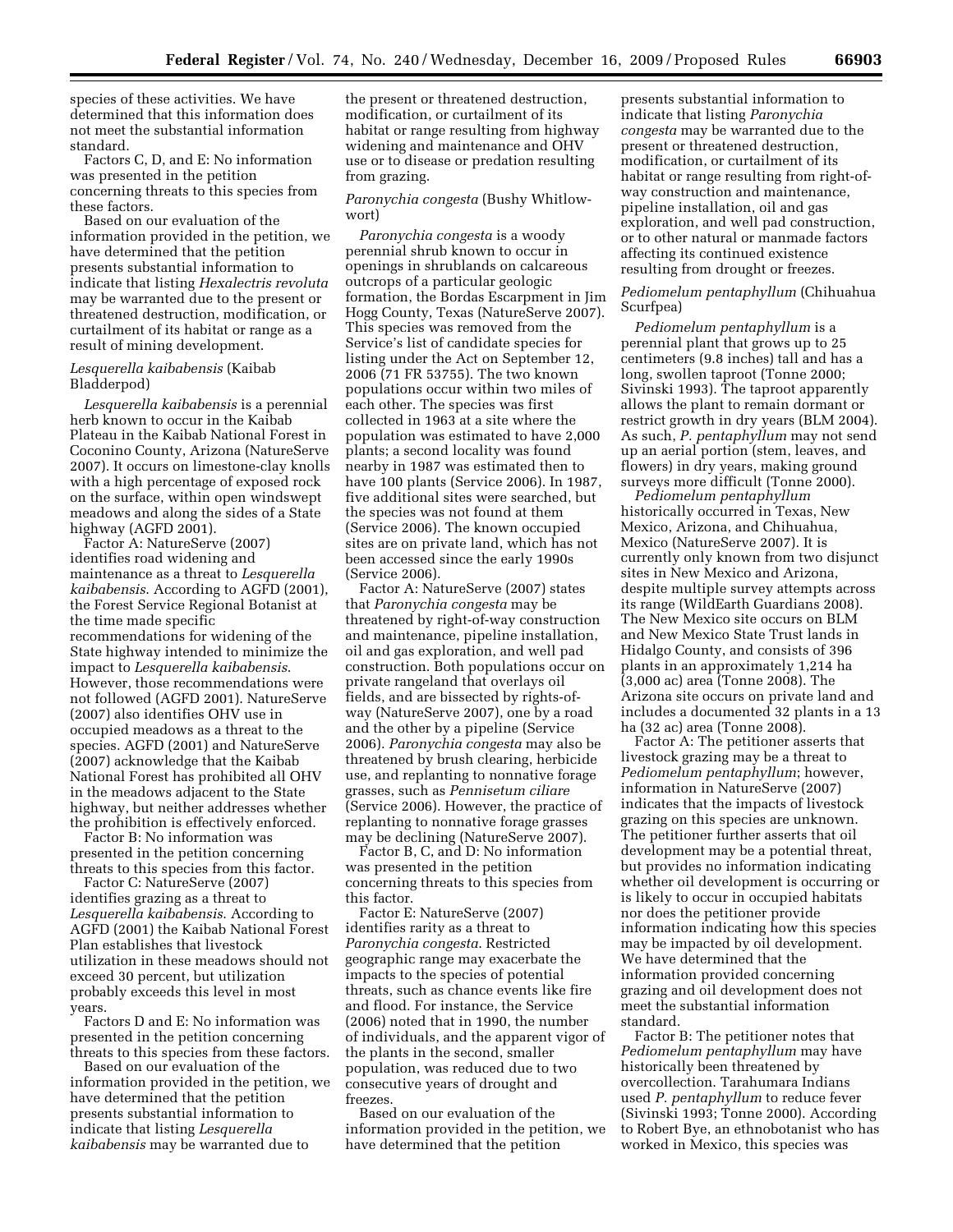regularly available in the Chihuahua market in 1908, but has not been available in recent years (R. Bye, pers. comm. cited in Sivinski 1993). The reasons for the plant's disappearance from the market are unclear but may have been due to overcollection (Tonne 2000). However, historic overcollection is not considered a threat to current populations and no information was presented in the petition concerning current overutilization pressures.

Factor C: No information was presented in the petition concerning threats to this species from this factor.

Factor D: The petitioner asserts that existing regulatory mechanisms are not adequate to protect *Pediomelum pentaphyllum* from the threats it faces. The petition reports that *P. pentaphyllum* is listed as endangered by the State of New Mexico. As such, *P. pentaphyllum* is protected from unauthorized collection, transport, or sale by the New Mexico Endangered Plant Species Act, 9-10-10 NMSA. This law prohibits the taking, possession, transportation and exportation, selling or offering for sale any listed plant species. Listed species can only be collected under permit from the State of New Mexico for scientific studies and impact mitigation; however, this law does not provide any protection for *P. pentaphyllum* habitat.

The petition reports that *Pediomelum pentaphyllum* is considered a sensitive species by the BLM. According to BLM (2008), actions authorized by the BLM shall further the conservation of BLMsensitive species. However, as noted by the petitioner, BLM-sensitive species status does not confer any requirement to protect populations or their habitats.

The petitioner further notes that the Service has identified *Pediomelum pentaphyllum* as a species of concern. While not a formal legal designation under Service regulations, a species of concern is defined as a taxon for which further biological research and field study are needed to resolve its conservation status or which is considered sensitive, rare, or declining on lists maintained by Natural Heritage Programs, State wildlife agencies, other Federal agencies, or professional/ academic scientific societies (Service 2009). Species of concern are identified for planning purposes only and the title confers no regulatory protection.

Factor E: The petitioner asserts that *Pediomelum pentaphyllum* is threatened by herbicide use. Information cited in the petition indicates that the herbicide Tebuthiuron is being used to control shrub encroachment and improve rangelands in the area occupied by *P. pentaphyllum*  in New Mexico (BLM 2004). Howard (2005) notes that *P. pentaphyllum* is negatively impacted by Tebuthiuron use as evidenced by a greater proportion of absent plants, a greater proportion of non-normal looking plants, and a greater proportion of non-flowering plants in areas treated with Tebuthiuron as compared to control areas not treated with Tebuthiuron.

Based on our evaluation of the information provided in the petition, we have determined that the petition presents substantial information to indicate that listing *Pediomelum pentaphyllum* may be warranted due to other natural or manmade factors affecting the species' continued existence resulting from herbicide use.

### *Salvia pentstemonoides* (Big Red Sage)

*Salvia pentstemonoides* is a plant found in moist or seasonally wet areas, especially creekbeds within the Edwards Plateau of Texas. *Salvia pentstemonoides* was thought to be extinct until one large and several small populations were found in the late 1980s. In 1997, an early and long summer flood killed a large portion of the largest population, leaving only a few hundred total individuals left in the wild (NatureServe 2007). NatureServe (2007) states that the plant consists of six small extant populations and about a dozen historical occurrences, some of which are of uncertain location or occur on private land and haven't been searched for in recent years. *Salvia pentstemonoides* was formerly a candidate 2 species, a taxon for which information in our possession indicated that proposing to list was possibly appropriate, but for which persuasive data on biological vulnerability and threat were not available to support a proposed listing rule. This species has had no Federal Endangered Species Act status since the practice of maintaining a list of candidate 2 species was discontinued in 1996.

Factor A: According to NatureServe (2007) the species is threatened with lowering of the water table due to development, drought, grazing, and erosion. We have information in our files that aquifer drawdown due to increasing human population growth in this area is occurring (Service 1996, pp. 16-19). No additional discussion was presented for the claims that drought, grazing, and erosion threaten the species, and thus we have determined that the information presented concerning drought, grazing, and erosion does not meet the substantial information standard.

Factor B: According to NatureServe (2007) Austin area nurseries extensively

cultivate *Salvia penstemonoides*. NatureServe (2007) further notes that wild populations are potentially threatened by loss of genetic integrity due to hybridization as well as horticultural collecting.

Factors C and D: No information was presented in the petition concerning threats to this species from these factors.

Factor E: *Salvia penstemonoides* may be threatened by potential extinction from chance events due to its restricted geographic distribution and small remaining number of individuals. In 1997, an early and long summer flood killed the largest part of the largest population, leaving only a few hundred total individuals left in the wild (NatureServe 2007, citing Texas Parks and Wildlife Department 1999), indicating that natural chance events may threaten the species.

Based on our evaluation of the information provided in the petition, we have determined that the petition presents substantial information to indicate that listing *Salvia penstemonoides* may be warranted due the present or threatened destruction, modification, or curtailment of its habitat or range resulting from aquifer drawdown; overutilization for commercial, recreational, scientific, or educational purposes as a result of commercial uses; or to other natural or manmade factors affecting its continued existence resulting from flooding.

### **Fern Ally**

#### *Donrichardsia macroneuron* (no common name)

*Donrichardsia macroneuron* is an aquatic moss known to occur at Seven Hundred Springs on the South Llano River, Edwards County, Texas (Crum and Anderson 1981, Wyatt and Stoneburner 1980). It grows partially submerged in shaded areas in rapidly flowing water (Wyatt and Stoneburner 1980). Following an unsuccessful search of 11 similar spring sites in the Llano River watershed by Wyatt and Stoneburner (1980), they concluded that there are no longer sites downstream suitable for the species, although they believe such sites were historically occupied by the species.

Factor A: According to NatureServe (2007) and Wyatt and Stoneburner (1980), the one occurrence at Seven Hundred Springs is threatened by drying due to drought. A prolonged drought in 1950-1958 dried the 11 springs that were later searched for the species by Wyatt and Stoneburner (1980). NatureServe (2007) also claims the species is threatened by changes in hydrology, such as a rise in water level.